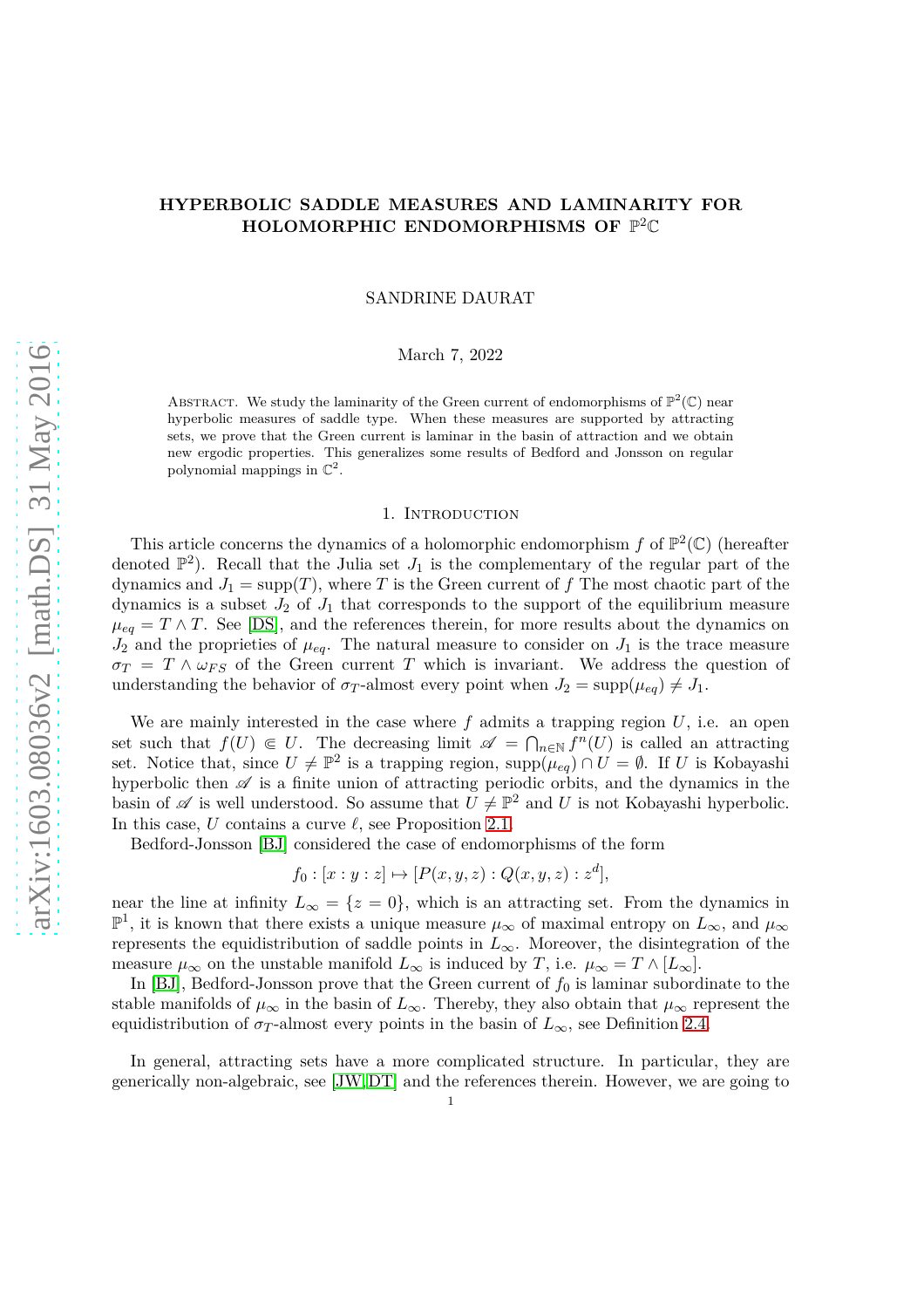<span id="page-1-2"></span>see that the dynamics in the basin of attraction is similar to the case describe above. For technical reasons, we assume :

 $(Tub)$  *U* is a tubular neighbourhood of a curve  $\ell$ 

In particular, *U* is a euclidean retract<sup>[1](#page-1-0)</sup> of  $\ell$ . We also assume that  $f$  satisfies one of the following :

<span id="page-1-3"></span> $(Sd_t)$   $\mathscr A$  is an attracting set of small topological degree,

<span id="page-1-1"></span>
$$
\quad \text{or} \quad
$$

(*SJ*) There exists a neighbourhood *N* of  $\mathscr A$  in which the Jacobian of f is small, i.e. there exists  $0 < \alpha < 1$  such that for all  $p = [x : y : z] \in N$ ,  $|\text{Jac}_p(f)| <$  $\alpha \max(|x|, |y|, |z|)^{2d-2}.$ 

The condition  $(SJ)$  $(SJ)$  $(SJ)$  is typically satisfied by small perturbations of  $f_0$ , see also section [8.](#page-24-0) We refer Definition [2.2](#page-3-1) for the definition of small topological degree attracting sets and to [\[Da\]](#page-27-4) and [\[DT\]](#page-27-3) examples. Under these assumptions, we know

<span id="page-1-7"></span>**Theorem 1.1** ( [\[Di,](#page-27-5)[Da,](#page-27-4)[DT\]](#page-27-3)). Let f be an endomorphism of  $\mathbb{P}^2$  admitting a trapping region *U. Assume that*  $\overline{f}$  *and*  $U$  *satisfy the conditions* (*Tub*)*, and* (*[Sd](#page-1-3)<sub>t</sub>*) *or* (*[SJ](#page-1-1)*)*. Then* 

- <span id="page-1-5"></span> $(C_1)$  *there exists a unique invariant current*  $T^u \in C_{(1,1)}(U)$ *, where*  $C_{(1,1)}(U)$  *is the set of positive closed currents of bidegree* (1*,* 1) *with supports in U,*
- <span id="page-1-6"></span> $(C_2)$   $\nu = T \wedge T^u$  *is mixing, of entropy*  $log(d)$ *,*
- $(C_3)$  *all measure of entropy*  $log(d)$  *and support on*  $\mathscr A$  *is hyperbolic of saddle type.*

One of the main result of this article is to prove that  $\nu$  has the same properties as the  $\mu_{\infty}$ in [\[BJ\]](#page-27-1).

<span id="page-1-4"></span>**Theorem 1.2.** Let  $f$  be an endomorphism of  $\mathbb{P}^2$  admitting a trapping region U. Assume *that*  $f$  *and*  $U$  *satisfy*  $(Tub)$ *, and*  $(Sd_t)$  $(Sd_t)$  $(Sd_t)$  *or*  $(SJ)$  $(SJ)$  $(SJ)$ *.* 

*Then the following is true:*

- *(a)*  $\nu = T \wedge T^u$  *is the unique measure of maximal entropy*  $log(d)$  *in*  $\mathscr{B}_{\mathscr{A}} = \bigcup_{n \in \mathbb{N}} f^{-n}(U)$ *,*
- *(b) if Per<sup>n</sup> denote the set of periodic points of period n then*

$$
\nu_n:=\frac{1}{d^n}\sum_{\kappa\in Per_n\cap\mathscr{B}_{\mathscr{A}}}\delta_\kappa\to\nu,\ as\ n\to\infty
$$

*(c)* the conditionals of  $\nu$  on unstable manifolds are induced by  $T$ .

We are going to prove each point of Theorem [1.2](#page-1-4) separately under weaker assumptions, see section [2.2.](#page-3-2) In  $[DT,Di]$  $[DT,Di]$ , the curve  $\ell$  is a line but it can also be a conic as in  $[FW, \text{section}]$ 5]. See also Section [8.1,](#page-24-1) where we extend the results of [\[Di\]](#page-27-5) to this setting.

With the conclusions  $(C_1)$  $(C_1)$  $(C_1)$  and  $(C_2)$  of Theorem [1.1,](#page-1-7) it is quite elementary to prove that there exists an open neighboorhood *W* of  $\mathscr A$  such that  $(f^n)_*(\sigma_T|_W) \to \nu$  for the weak-\* topology. Nevertheless, this does not provide, a priori, a description of the dynamics of  $\sigma_T$ -a.e. point  $p \in W$ . To this end, we are going to establish the laminarity of the Green current in the basin of attraction.

This question has been studied by several autheurs, see for exemple [\[deT3,](#page-28-0) [deT4\]](#page-28-1) and [\[Du1\]](#page-27-7). Dujardin [\[Du2\]](#page-27-8) constructed examples of skew-products of C 2 , that can be extended

<span id="page-1-0"></span><sup>&</sup>lt;sup>1</sup>See [\[Do,](#page-27-9) Proposition/Definition IV 8.5]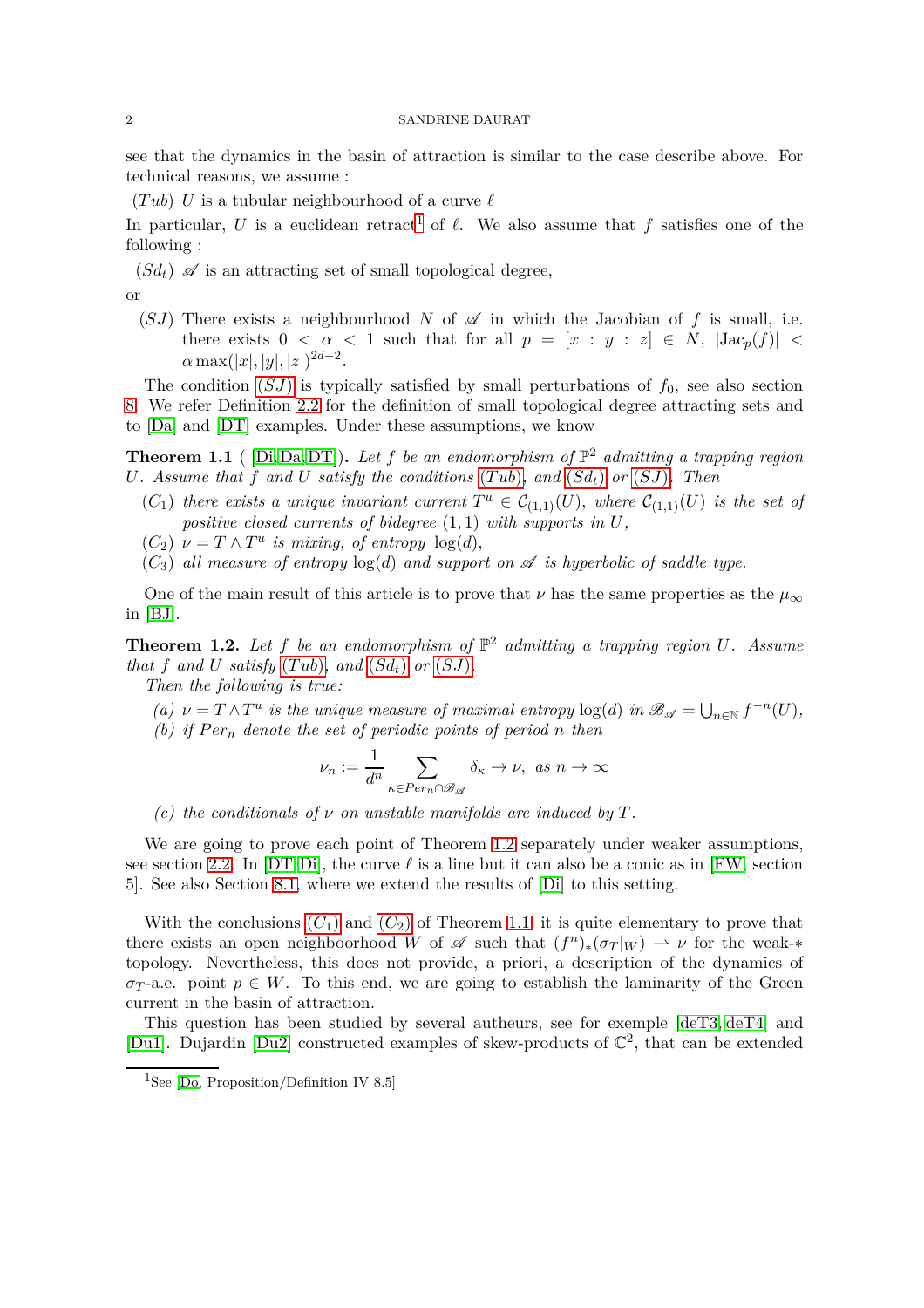as endomorphisms of  $\mathbb{P}^2$ , for which the Green current is not laminar near an invariant fibre *F* that is not attracting.

In [\[FS\]](#page-27-10), the authors established the laminarity of the Green current in the neighboorhood of a uniformly hyperbolic saddle set. We obtain the following result in the non-uniformly hyperbolic case. This generalises [\[FS\]](#page-27-10) and [\[BJ\]](#page-27-1) to the basin of an attracting set and, more generally, to the basin of a hyperbolic measure of saddle type.

<span id="page-2-0"></span>**Theorem 1.3.** Let  $f$  be an endomorphism of  $\mathbb{P}^2$  of degree  $d$  and  $T$  be its Green current. Assume that there exists an invariant current  $T^u$  ( $\frac{1}{d}$ )  $\frac{1}{d} f_* T^u = T^u$ ) such that the measure  $\nu =$  $T \wedge T^u$  *is ergodic, of entropy*  $log(d)$ *, hyperbolic of saddle type, and*  $supp(\nu) \cap supp(\mu_{eq}) = \emptyset$ *, where*  $\mu_{eq} = T \wedge T$  *is the equilibrium measure.* 

*Then there exists a non trivial positive current*  $T^s$  *of bidegree*  $(1,1)$  *which is laminar and*  $subordinate$  *to the stable manifolds*  $\bigcup_{x \in \text{supp}(\nu)} W^s(x)$  *such that*  $T^s \leq T$  *and for*  $\nu$ *-a.e.*  $x \in \mathcal{A}$ ,  $W^s(x) \subset \text{supp}(T^s)$ *.* 

Among other things, Theorem [1.3](#page-2-0) gives us information on the topological structure of the Julia set  $J_1 = \text{supp}(T)$ . We deduce the following:

**Corollary 1.4.** *Let ν be as in Theorem [1.3.](#page-2-0) The basin*  $\mathcal{B}_{\nu} = \left\{ p \mid \frac{1}{n} \right\}$ *n*  $\sum_{i=0}^{n} \delta_{f^{i}(p)} \rightarrow \nu$  *of ν is of positive measure for*  $\sigma_T$ .

Let us emphasis that in Theorem [1.3,](#page-2-0) and its corollary,  $\nu$  is not necessary supported on an attracting set. It is not clear, without further assumption, that  $T^s = T$  on an open set, or, that the geometric intersection  $T^s \dot{\wedge} T^u$  equals  $\nu = T \wedge T^u$ , see section [8.](#page-24-0) Adding the conditions  $(Tub)$ , and  $(Sd_t)$  $(Sd_t)$  $(Sd_t)$  or  $(SJ)$  $(SJ)$  $(SJ)$ , to have  $(C_1)$ , we may use a push-pull argument and establish the following result.

<span id="page-2-1"></span>**Theorem 1.5.** Let  $f$  be an endomorphism of  $\mathbb{P}^2$  of degree *d*. If  $f$  admits a trapping region *U, such that the conditions* (*[T ub](#page-1-2)*)*, and* (*[Sd](#page-1-3)t*) *or* (*[SJ](#page-1-1)*)*, are satisfied, then the Green current T of f is laminar and subordinate to the stable manifolds*  $\bigcup_{x \in \text{supp}(\nu)} W^s(x)$  *in the basin of attraction*  $\mathscr{B}_{\mathscr{A}} = \bigcup$ *n*≥0  $f^{-n}(U)$ .

**[C](#page-1-6)orollary 1.6.** *Let f be as in Theorem* [1.5](#page-2-1) *and*  $\nu$  *be the measure in* ( $C_2$ )*. For*  $\sigma_T$  *almost every point*  $p \in \mathscr{B}_{\mathscr{A}}$ 

$$
\frac{1}{n}\sum_{i=0}^n \delta_{f^i(p)} \rightharpoonup \nu.
$$

The difficulty in Theorem [1.3](#page-2-0) is to prove that  $T^s$  has positive mass. The particular case where the line at infinity  $L_{\infty}$  is an attracting set and  $\nu = T \wedge [L_{\infty}]$  was handled by E. Bedford and M. Jonsson [\[BJ\]](#page-27-1). They use  $L_{\infty}$  as a global transversal to bound this mass from below. Here, we use instead ideas of [\[BLS\]](#page-27-11), to get the holonomy invariance along stable manifolds and the disintegration of  $\nu$  on local unstable manifolds.

In [\[deT3,](#page-28-0)[DDG3\]](#page-27-12), the laminarity of the Green current is obtained by controlling the genus of the curves  $f^{-n}L$ , where *L* is a line such that  $\frac{1}{d^n} f^{n*}[L] \to T$ . It seems that these arguments do not apply in this setting. See Section [8](#page-24-0) for more details.

This article is organized as follows. We start by recalling some facts about laminar currents and Pesin theory in our context. We then study the geometric structure of  $\nu = T \wedge T^u$ , in particular its disintegration on local unstable manifolds.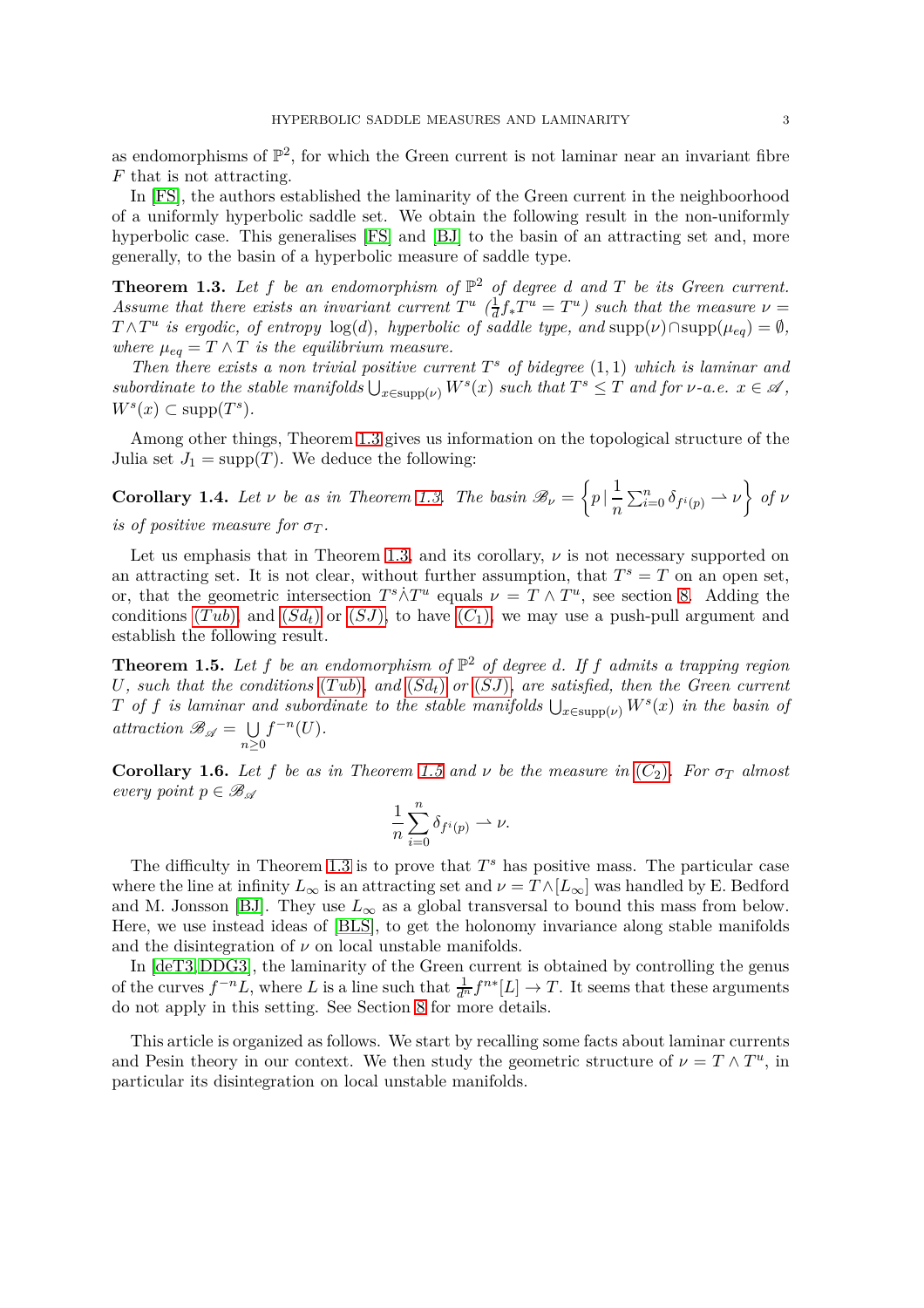Section [4](#page-13-0) is devoted to the construction of the current  $T^s$  from Theorem [1.3.](#page-2-0) We then prove Theorem [1.5.](#page-2-1) In section [6,](#page-21-0) we establish the equidistribution of periodic points in *U* on  $ν$ . The uniqueness of the measure of maximal entropy is proved in section [7.](#page-22-0) Theorem [1.2](#page-1-4) is a consequence of Proposition [3.3,](#page-11-0) Corollary [5.2,](#page-19-0) Theorem [6.4](#page-22-1) and Theorem [7.1.](#page-22-2) We end this paper with some remarks and open questions.

Acknowledge : The author is grateful to Mattias Jonsson for interesting discussions on the example of section [8.1.](#page-24-1) This research have been partially supported by the FMJH (Governement Program: ANR-10-CAMP-0151-02), the ANR project LAMBDA (Governement Program: ANR-13-BS01-0002) and the NSF grant DMS-1266207.

## 2. Preliminary

2.1. Attracting set. Let  $f$  be an endomorphisms of  $\mathbb{P}^2$ .

<span id="page-3-0"></span>**Proposition 2.1.** Let  $\mathscr A$  be an attracting set for f then either  $\mathscr A$  is trivial, i.e.  $\mathscr A = \mathbb P^2$ *or*  $\mathscr A$  *is a finite union of attracting periodic orbits, or all trapping region of*  $\mathscr A$  *contains a curve.*

*Proof.* Let *U* be a trapping region of  $\mathscr A$ . If  $U = \mathbb P^2$  or *U* is Kobayashi hyperbolic then  $\mathscr A$ is trivial. Assume that  $U$  is not Kobayashi hyperbolic, then there exists a positive closed current  $\tau$  of bidegree  $(1, 1)$  with support on *U*. Since *U* is an open set, by [\[G,](#page-27-13) Theorem 0.1], *U* contains curves that approximate  $\tau$ .

We also recall the definition of small topological degree attracting sets.

<span id="page-3-1"></span>**Definition 2.2.** An attracting set  $\mathscr A$  is said to be of **small topological degree** if there *exists a trapping region*  $U$  *and*  $n \in \mathbb{N}$  *such that* 

$$
\forall p \in f^{n}(U), \,\mathrm{card}(f^{-n}(p) \cap U) < d^{n}.
$$

<span id="page-3-2"></span>2.2. **Assumptions.** As mentioned in the introduction, we are going to prove each item of Theorem [1.2](#page-1-4) and Theorem [1.5](#page-2-1) under weaker assumptions. Here is the different hypotheses we will use:

<span id="page-3-4"></span> $(H_0)$  *U* is a trapping region such that  $U \neq \mathbb{P}^2$  and *U* is not Kobayashi hyperbolic. We will always denote by  $\mathscr{A} = \bigcap$ *n*∈*N*  $f<sup>n</sup>(U)$  the attracting set associated to *U*.

- <span id="page-3-9"></span><span id="page-3-7"></span> $(ER)$  *U* is a euclidean retract<sup>[2](#page-3-3)</sup> of  $\ell$ ,
- (*CV*) there exists a unique invariant current  $T^u \in C_{(1,1)}(U)$ , where  $C_{(1,1)}(U)$  is the set of positive closed currents of bidegree (1*,* 1) with supports in *U*.

<span id="page-3-5"></span>Or the weaker version:

(*CV*<sup>\*</sup>) There exists a current  $T^u \in C_{(1,1)}(U)$  such that for all  $\phi$  (1,1)-form with continuous coefficients and support in  $\mathscr{B}_{\mathscr{A}}$  we have  $\frac{1}{d^n} f_*^n \phi \to \langle T, \phi \rangle T^u$ .

<span id="page-3-8"></span> $(H_1)$   $\nu = T \wedge T^u$  is mixing, of entropy  $\log(d)$  and hyperbolic of saddle type.

<span id="page-3-6"></span>Or the weaker version:

 $(H_1^*)$   $\nu = T \wedge T^u$  is ergodique, of entropy  $log(d)$  and hyperbolic of saddle type.

<span id="page-3-3"></span> ${}^{2}$ See [\[Do,](#page-27-9) Proposition/Definition IV 8.5]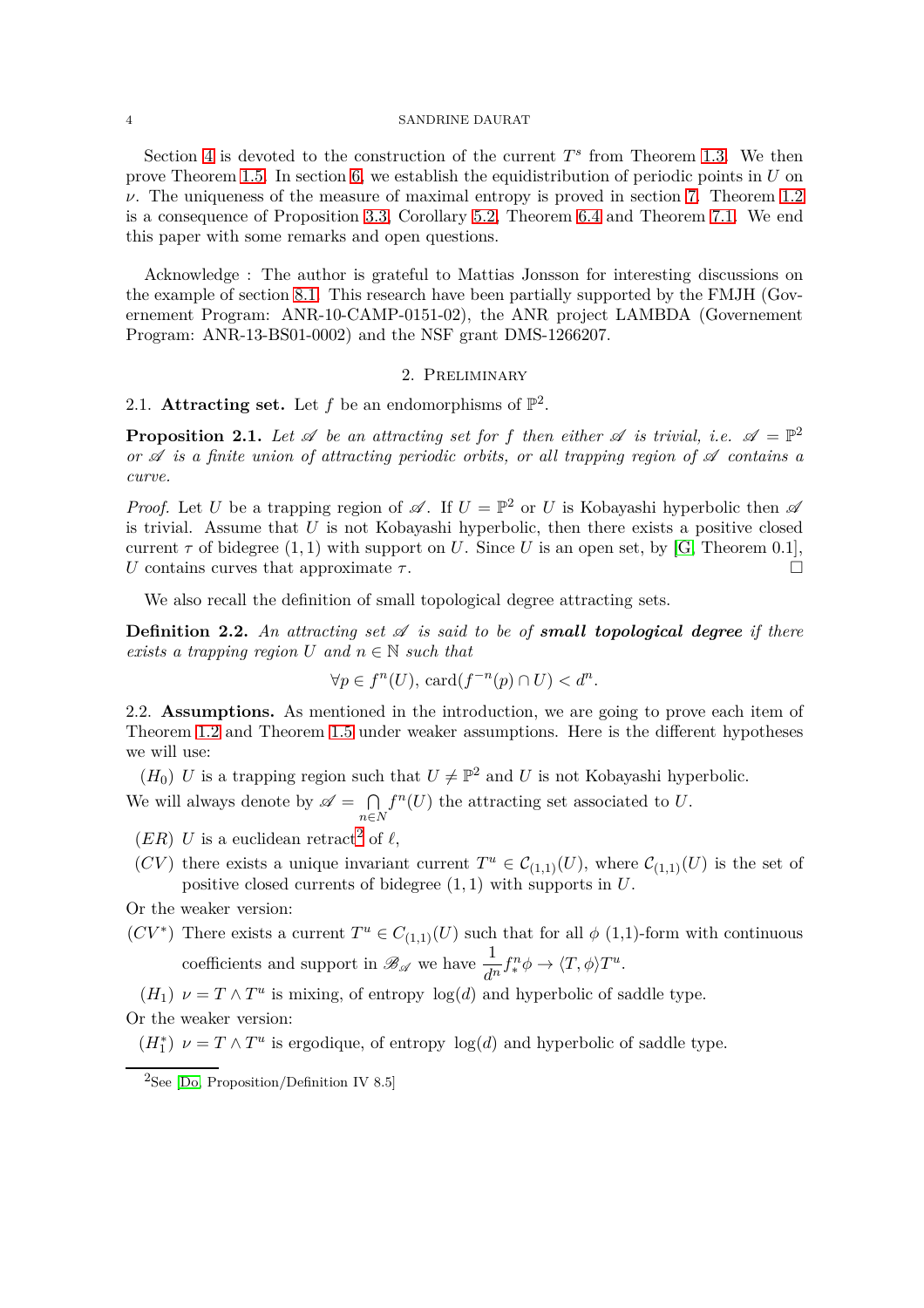<span id="page-4-1"></span> $(H_2)$  All measures of entropy  $log(d)$  and supports on  $\mathscr A$  admit a non positive Lyapunov exponent.

All the examples known so far of attracting sets satisfy the conditions (*[T ub](#page-1-2)*) and (*[SJ](#page-1-1)*) but we believe that there exists a larger class of attracting sets. For example, the assumption  $(H_2)$  $(H_2)$  $(H_2)$  is true as soon as the interior of  $\mathscr A$  is the empty set or

$$
\limsup_{n \to +\infty} \left( \int_U (f^n)^* (\omega^2) \right)^{1/n} < d,
$$

see [\[DT\]](#page-27-3).

2.3. **Laminar and woven currents, geometric intersection.** We refer to [\[De,](#page-27-14) [DS\]](#page-27-0) for general results on currents.

**Definition 2.3.** *A current S is uniformly woven in an open set U if there exists a constant C >* 0 *such that*

$$
S_{|U}=\int [M_a] \ d\lambda(a)
$$

*where*  $\lambda$  *is a measure on the set of holomorphic chains*  $M_a$  *of area bounded by*  $C$ *. Such a measure is called a marking.*

*A current S is uniformly laminar if for every point*  $x \in \text{supp}(T)$  *there exist two open sets*  $\mathbb{B}_1 \subset \mathbb{B}_2$  *biholomorphic to the bidisk*  $D \times D$  *such that*  $x \in \mathbb{B}_1 \subset \mathbb{B}_2$  *and in good coordinates* 

$$
S_{|\mathbb{B}_1} = \int [M_a \cap \mathbb{B}_1] d\lambda(a)
$$

*where*  $\lambda$  *is a measure on the disk*  $\{0\} \times D$  *and the*  $M_a$  *are disjoints graphs*  $M_a = \{(x, f_a(x))\}$ *in*  $\mathbb{B}_2$  *such that*  $f_a(0) = a$ *.* 

*Remark.* The marking is not unique. In fact, in  $\mathbb{C}^2$  we have

$$
\omega = i dz \wedge d\overline{z} + i dw \wedge d\overline{w} = \frac{1}{2} i d(z+w) \wedge d(\overline{z+w}) + \frac{1}{2} i d(z-w) \wedge d(\overline{z-w}).
$$

<span id="page-4-0"></span>**Definition 2.4.** *A woven (resp. laminar) current is the non-decreasing limit of currents of the form*

$$
S_{\mathcal{Q}} = \sum S_{Q_i}
$$

*where*  $Q$  *is a partition in disjoints open sets (resp. open sets biholomorphic to the bidisk)*  $Q_i$ and  $S_{Q_i}$  is a uniformly woven (resp. laminar) current in  $Q_i$ .

**Definition 2.5.** *Let R, S be two uniformly laminar currents. We say that R, S intersect correctly if, for every*  $x \in \text{supp}(S) \cap \text{supp}(R)$  *there exists an open set U biholomorphic* to the bidisk such that R, S are equal to  $R_{|U} = \int [M_a] d\lambda(a)$  and  $S_{|U} = \int [N_{a'}] d\sigma(a')$ , all *intersection of the graphs*  $M_a \cap N_{a'}$  *are open sets in*  $M_a$  *and in*  $N_{a'}$  *and*  $M_a \cap \partial N_{a'}$  *(resp.*  $\partial M_a \cap N_{a'}$ ) has no mass for  $[M_a]$  (resp.  $[N_{a'}]$ ).

**Proposition 2.6** ( [\[BLS,](#page-27-11) Lemma 6.11]). *If*  $T_1, \dots, T_n$  *are uniformly laminar currents which intersect correctly then*  $max(T_1, \dots, T_n)$  *is a well defined laminar current.* 

<span id="page-4-2"></span>**Definition 2.7.** Let  $D, D'$  be two disks. We define the geometrical intersection  $D \wedge D'$  of  $D$ *and D*′ *has the sum on the Dirac mass of isolated intersection points, counted with multiplicity, of*  $D \cap D'$ *.*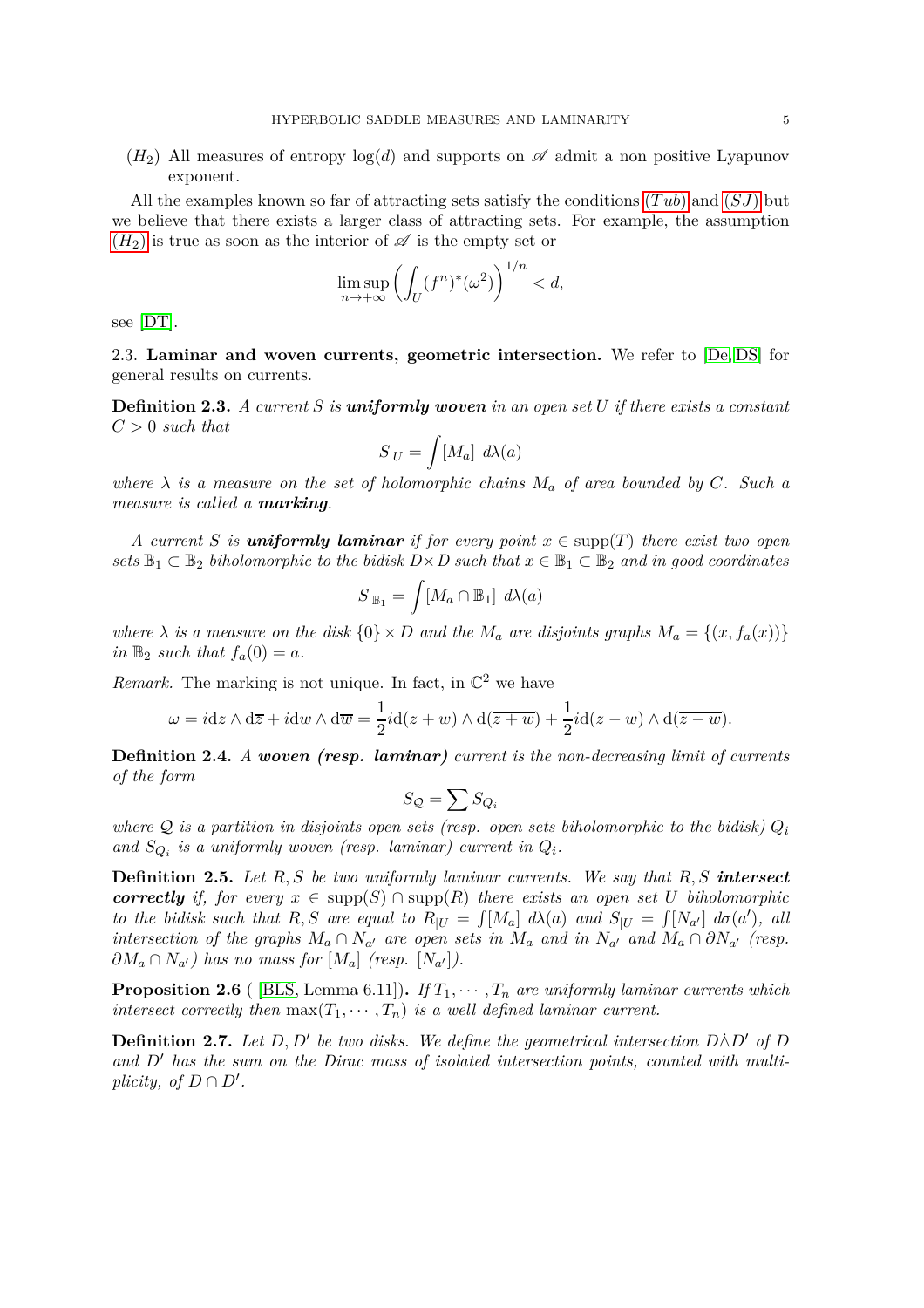*Let*  $T_1, T_2$  *be uniformly woven currents in an open set U and*  $m_1, m_2$  *be marking of*  $T_1, T_2$ *. The* **geometrical intersection** of  $T_1$  *and*  $T_2$  *is defined by* 

$$
T_1 \dot{\wedge} T_2 = \int [D_1] \dot{\wedge} [D_2] dm_1 \otimes m_2(D_1, D_2).
$$

*Remark.* Notice that this definition depends, a priori, on the chose of the markings *m*<sup>1</sup> and *m*2. The following proposition says that the two definitions of intersection coincide, when there are both defined. So, in this case, the geometrical intersection does not depends on the chose of the markings, what should be the general case.

**Proposition 2.8.** *[\[DDG2,](#page-27-15) Proposition 2.6] Let T*<sup>1</sup> *and T*<sup>2</sup> *be uniformly woven current, if*  $T_1$  *or*  $T_2$  *has bounded potentials, or more generally if*  $T_1 \in L^1_{loc}(T_2)$  *or*  $T_2 \in L^1_{loc}(T_1)$ *, then*  $T_1 \dot{\wedge} T_2 = T_1 \wedge T_2.$ 

The geometric intersection can be use to characterize uniformly laminar current and if two uniformly laminar currents intersect correctly.

<span id="page-5-1"></span>**Proposition 2.9.** *Let*  $T_1, T_2$  *be uniformly woven currents.* If  $T_1 \land T_1 = 0$  *then*  $T_1$  *is uniformly laminar and if*  $T_1 \wedge T_2 = 0$  *then*  $T_1$  *and*  $T_2$  *intersect correctly.* 

*Proof.* The disks in the supports of  $T_1$  and  $T_2$  are holomorhic disks so if  $T_1 \wedge T_1 = 0$  (resp.  $T_1 \dot{\wedge} T_2 = 0$ ) then for almost every pair  $(D_1, D_2)$  of disks in the support of  $T_1$  (resp. in  $\text{supp}(T_1) \times \text{supp}(T_2)$ ) the intersection  $D_1 \cap D_2$  is an open set. We conclude using the persistence of the intersection of holomorphic disks. See the beginning of the proof of [\[Du2,](#page-27-8) Lemma 2.5].  $\square$ 

We may also define the intersection between a positive closed current  $R$  of bidegree  $(1, 1)$ with bounded potentials and a woven current. In fact, if *D* is a closed disk in an open set  $\Omega$ , i.e.  $\Omega \cap \partial D = \emptyset$ , then  $R \wedge [D]$  is well defined in  $\Omega$ .

<span id="page-5-0"></span>**Definition 2.10.** *Let R be a positive closed current of bidegree* (1*,* 1) *with bounded potentials*  $and S = \int [D] dm(D)$  *be a uniformly woven current in an open set*  $\Omega \subset \mathbb{C}^2$ . The **geometrical** *intersection of R and S is defined by*

$$
R\dot{\wedge} S = \int R \wedge [D] dm(D).
$$

**Proposition 2.11.** *Let R be a positive closed current of bidegree* (1*,* 1) *with bounded potentials and*  $S = \int [D] dm(D)$  *be a uniformly woven current in an open set*  $\Omega \subset \mathbb{C}^2$ . If R *is also a uniformly woven current in* Ω *then the definitions [2.7](#page-4-2) and [2.10](#page-5-0) coincide.*

*Proof.* This is a direct consequence of  $[DDG2, Lemma 2.7]$ .

2.4. **Pesin Theory and Lyapunov chart.** The classical presentation of Pesin theory uses the assumption that  $\log(||Df||)$  is integrable, see [\[KH\]](#page-27-16). We recall here a more general version of it without this assumption.

Let m be an invariant probability measure. Denote by  $(\hat{\mathbb{P}}^2, \hat{f}, \hat{\mathbb{m}})$  the natural extension of  $(\mathbb{P}^2, f, m)$  which is an invertible dynamical system with the same ergodic properties than  $(\mathbb{P}^2, f, m)$ . We recall that  $\hat{\mathbb{P}}^2 = {\hat{x} = (x_{-n}) \in (\mathbb{P}^2)^{\mathbb{N}} | f(x_{-n}) = x_{-n+1}}$  is the set of histories with the induced topology of  $(\mathbb{P}^2)^{\mathbb{N}}$ . The projections  $\pi_i$  and the measure m are defined by

$$
\pi_i(\hat{x}) = x_i \text{ and } \hat{m}(\hat{A}) = \lim_{n \to \infty} \pi(\pi_n(\hat{A})).
$$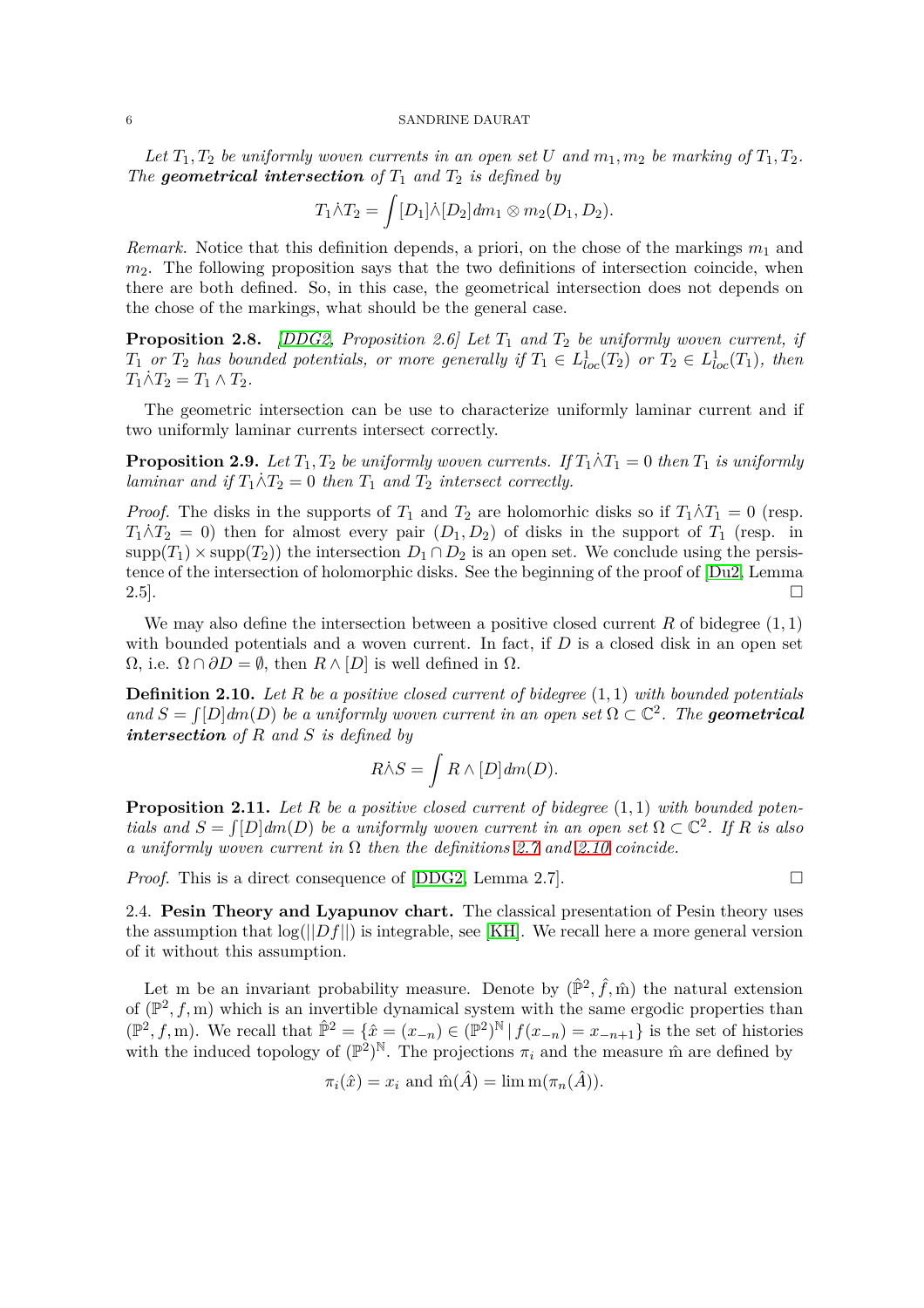For every point  $\hat{x}$  the tangent space is define by  $T_{\hat{x}}\hat{P}^2 = T_{x_0}P^2 \simeq \mathbb{C}^2$  and we set  $D\hat{f}(\hat{x}) =$  $Df(x_0)$ , see [\[deT1\]](#page-27-17) or [\[Ro\]](#page-27-18).

We start with a more general version of Oseledets Theorem. In the classical statement, we assume that  $\log^+(||D\hat{f}^{\pm 1}||) \in L^1(\hat{m})$ . As *f* is an endomorphism of  $\mathbb{P}^2$ ,  $\log^+(||D\hat{f}||) \in L^1(\hat{m})$ . It turns out that the hypothesis  $\log^+(||D\hat{f}^{-1}||) \in L^1(\hat{m})$  is not needed, see [\[Ko,](#page-27-19) Appendix A1].

**Theorem 2.12.** Let f be an endomorphism of  $\mathbb{P}^2$  and m be an invariant measure  $(f_*m = m)$ . *There exist a set*  $\hat{X}$  *such that*  $\hat{m}(\hat{P}^2 \setminus \hat{X}) = 0$ *, measurable functions (the Lyapunov exponents)*  $\chi_1 \geq \chi_2$  *and an invariant measurable decomposition of the tangent space such that for all*  $\hat{x} \in \hat{X}$ 

$$
T_{\hat{x}}\hat{\mathbb{P}}^2 = E_{\chi_1}(\hat{x}) \oplus E_{\chi_2}(\hat{x})
$$

*and for all*  $v \in E_{\chi_i}(\hat{x})$ *, if*  $v \neq 0$  *then* 

$$
\lim_{n \to +\infty} \frac{1}{n} \log ||D\hat{f}^n(\hat{x})v|| = \chi_i(\hat{x}).
$$

The only difference without the assumption  $\log(||D\hat{f}^{-1}||) \in L^1(m)$ , is that the Lyapunov exponents may be equal to  $-\infty$ .

*Remark.* If m is ergodic then the Lyapunov exponents are constant.

There also exists a slightly different version of the theorem of *γ*-reduction of Pesin, without the assumption  $\log^+||(D\hat{f})^{-1}|| \in L^1(\hat{m}).$ 

<span id="page-6-0"></span>**Theorem 2.13.** Let f be an endomorphism of  $\mathbb{P}^2$  and m be an invariant measure  $(f_*m = m)$ . *Assume that the Lyapunov exponents of*  $\mu$  *satisfies*  $\chi_u > 0 > \chi_s$ *. Denote by*  $E^u(\hat{x}) = E_{\chi_u}(\hat{x})$ *, and*  $E^s(\hat{x}) = E_{\chi_u}(\hat{x})$ 

*For all small enough*  $\gamma, \varepsilon_0 > 0$ , there exist a subset  $\hat{Y} \subset \hat{\mathbb{P}}^2$  of full measure and  $\gamma$ -moderate *functions*  $C_{\gamma}: \hat{Y} \to GL_2(\mathbb{C})$  *and*  $\delta: \hat{Y} \to \mathbb{R}$  *such that for almost every*  $\hat{x} \in \hat{Y}$ ,

- *(1)*  $C_{\gamma}(\hat{x})$  maps  $\mathbb{C}^{\dim E^u(\hat{x})} \oplus \mathbb{C}^{\dim E^s(\hat{x})}$  on the decomposition  $E^u(\hat{x}) \oplus E^s(\hat{x})$ ,
- $g(x)$   $g_{\hat{x}}(w) = Exp^{-1}_{\gamma, \hat{f}(\hat{x})} \circ f_{\hat{x}} \circ Exp_{\gamma, \hat{x}}(w)$  *is well defined on*  $B(0, \delta(\hat{x}))$ *, where*

$$
Exp_{\gamma, \hat{x}} = exp_{\hat{x}} \circ C_{\gamma}(\hat{x}),
$$

 $(3)$   $g_{\hat{x}}(0) = 0$ , *(4)*  $Dg_{\hat{x}}(0) = \begin{pmatrix} A^u_{\gamma}(\hat{x}) & 0 \\ 0 & A^s \end{pmatrix}$ 0  $A^s_\gamma(\hat{x})$ ! *where*  $A^u_\gamma$  *and*  $A^s_\gamma$  *are functions such that we have* 

$$
e^{\chi_u(\hat{x})-\gamma} \le |A^u_\gamma(\hat{x})| \le e^{\chi_u(\hat{x})+\gamma},
$$

 $|A^s_\gamma(\hat{x})| \leq e^{\alpha}$  *for all*  $\chi_s(\hat{x}) + \gamma < \alpha < 0$ ,

*(5) if we denote*  $g_{\hat{x}}(w) = Dg_{\hat{x}}(0) + h(w)$  *then, for all*  $||w|| \leq \delta(\hat{x})$ *, we have*  $||Dh+(w)|| \leq \varepsilon_0$ , so  $||h+(w)|| \leq \varepsilon_0||w||$ .

*Proof.* See [\[N,](#page-27-20) Theorem 2.3], Theorem 6.1, and Lemma 6.2 in [\[Dup\]](#page-27-21) with the notations  $\gamma = \varepsilon$  $\epsilon \delta(\hat{x}) = \varepsilon_0(\psi_{\varepsilon}(\hat{f}(\hat{x})))^{-1} = r.$ 

**Definition 2.14.** *We call horizontal graph (resp. vertical graph), in*  $Exp_{\gamma, \hat{x}}B(\delta(\hat{x}))$ *, the image under*  $Exp_{\gamma, \hat{x}}$  *of a graph above*  $B_1(0, \delta(\hat{x}))$  (resp.  $B_2(0, \delta(\hat{x}))$ ).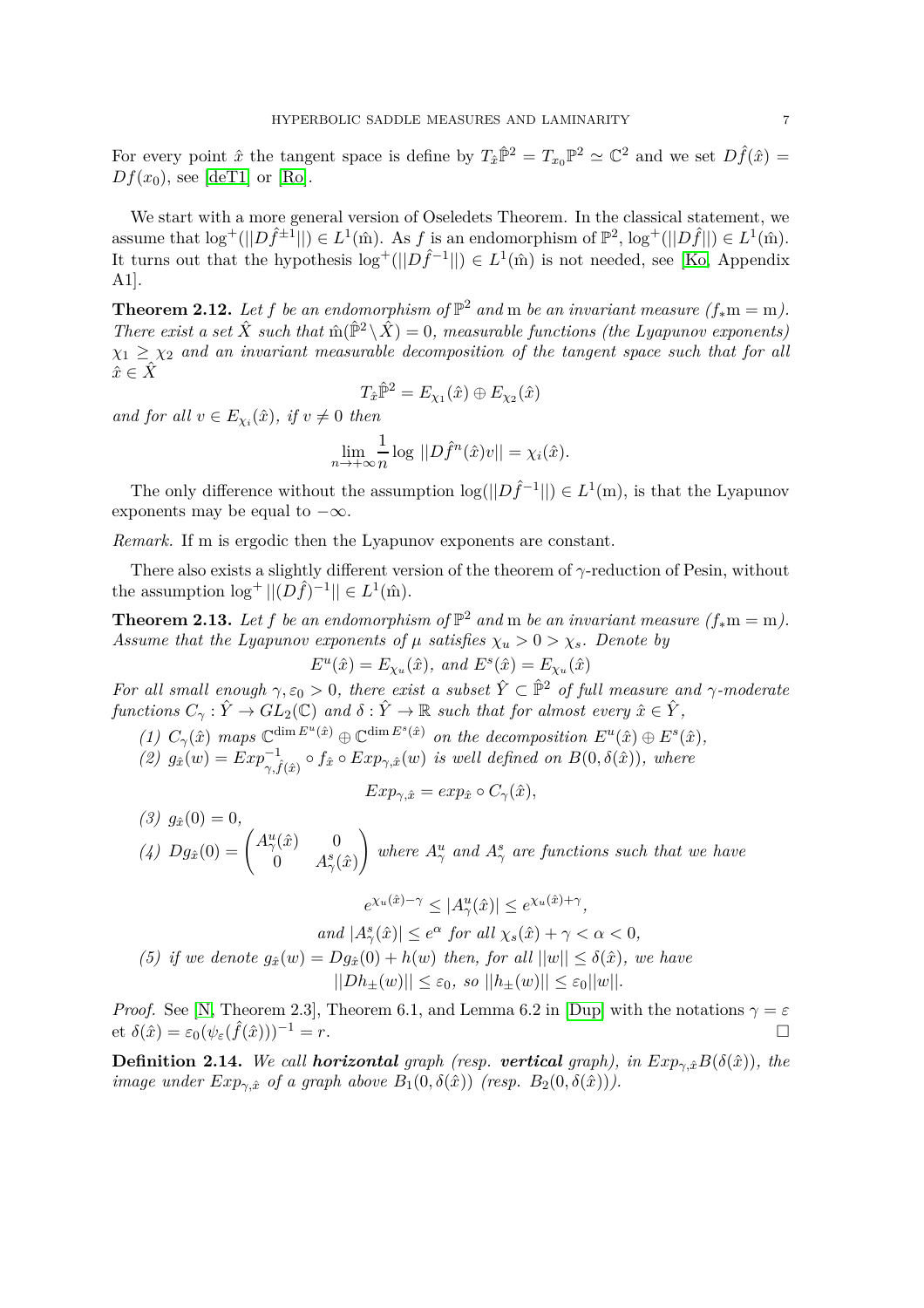<span id="page-7-0"></span>**Proposition 2.15.** *Assume that for* m*-almost every x*ˆ*, the Lyapunov exponents satisfy*  $\chi_u(\hat{x}) > 0 > \chi_s(\hat{x})$ *. Denote by*  $B_u(0,r), B_s(0,r)$  *the open balls of centre* 0 *and radius r in*  $E^u$  *and*  $E^s$ *, and denote*  $B(r) = B_u(0, r) \times B_s(0, r)$ *.* 

*Then, for all*  $0 < r$ ,  $g_{\hat{x}}$  :  $B(\rho(\hat{x})) \rightarrow B(\rho(\hat{f}(\hat{x})))$ , where  $\rho(\hat{x}) = \min(r, \delta(\hat{x}))$ , is a horizon*tal like map of degree 1 and is injective on the restriction of every cut-off horizontal graph, i.e. a horizontal graph in*  $B(\rho(\hat{x})) \bigcap g_{\hat{x}}^{-1}$  $(B(\rho(\hat{f}(\hat{x})))$ ).

*Proof.* Let  $0 < r \leq \delta(\hat{x})$ , up to divided  $\delta(\hat{x})$  by a constant, we may assume that Theorem [2.13](#page-6-0) is true in  $B(r)$ . Thus  $q_{\hat{x}}(0) = 0$ ,  $Dq_{\hat{x}}(0)$  is a diagonal matrix and for all  $w \in B(\delta(\hat{x}))$ we have

$$
||Dg_{\hat{x}}(w) - Dg_{\hat{x}}(0)|| \leq \varepsilon_0.
$$

As  $\chi_u > 0$  and  $\chi_s < 0$ , up to reduce  $\delta(\hat{x})$  and  $\gamma$ , we may assume that

*e*<sup>*x*<sub>*u*</sub>-*γ*</sup> – *ε*<sub>0</sub> > *e*<sup> $\gamma$ </sup> > 1 and *e*<sup>*x*<sub>*s*+*γ*</sup> + *ε*<sub>0</sub> < *e*<sup>-*γ*</sup> < 1.</sup></sub>

Denote by  $p_u$  the projection on  $E^u$  and  $h(w) = g_{\hat{x}}(w) - Dg_{\hat{x}}(0)$  so for every  $w \in B(r)$ 

$$
|p_u(g_{\hat{x}}(w))| \geq ||Dg_{\hat{x}}(p_u(w))|| - ||h(w)|| \geq e^{\chi_u - \gamma} |p_u(w)| - \varepsilon_0 r \geq e^{\gamma} r
$$

and

$$
|g_{\hat{x}}(w)| \le ||Dg_{\hat{x}}(w)|| + ||h(w)|| \le e^{\chi_s + \gamma} r + \varepsilon_0 r \le e^{-\gamma} r.
$$

If  $\rho(\hat{x}) = \min(r, \delta(\hat{x}))$  then

$$
e^{\gamma}\rho(\hat{x}) \ge \rho(\hat{f}(\hat{x})) \ge e^{-\gamma}\rho(\hat{x}),
$$

and by the preceding facts,  $g_{\hat{x}}: B(\rho(\hat{x})) \to B(\rho(\hat{f}(\hat{x})))$  is a horizontal map.

Let  $\Gamma$  be a horizontal graph, i.e.  $\Gamma = \{(z, \varphi(z))\}$  where  $\varphi : B_u(\rho(\hat{x})) \to B_s(\rho(\hat{x}))$  is a holomorphic function. We set

$$
c = 1 - (\varepsilon_0 + e^{\gamma})e^{-\chi_u + \gamma}
$$
 and  $r' = \rho(\hat{x})(\varepsilon_0 + e^{\gamma})e^{-\chi_u + \gamma}$ 

so, thanks to the Cauchy inequalities, for all  $z, z' \in B^u(r')$  we have  $|\varphi(z) - \varphi(z')| \leq \frac{1}{c}|z - z'|$ . The image by *f* of the part of the graph above  $B_u(\rho(\hat{x})) \setminus B_u(r')$  is outside  $B(\rho(\hat{f}(\hat{x})),$  thus we are interested only in the part of the graph above  $B_u(r')$ .

Let  $w, w' \in \Gamma$  and  $z, z' \in B_u(r')$  such that  $w = (z, \varphi(z)), w' = (z', \varphi(z'))$ . Since  $Dg_{\hat{x}}(0)$  is diagonal, we have :

$$
||h(w) - h(w')|| \le 2\varepsilon_0 \max(|z - z'|, |\varphi(z) - \varphi(z')|) \le \frac{2}{c}\varepsilon_0 |z - z'|
$$

 $\sim$ 

and

$$
|p(g_{\hat{x}}(w)) - p(g_{\hat{x}}(w'))| \ge ||Dg_{\hat{x}}(0)(z - z', 0)|| - ||h(w) - h(w')||
$$
  

$$
\ge \left(e^{\chi_u - \gamma} - \frac{2}{c}\varepsilon_0\right) |z - z'|
$$

And if  $\gamma$  and  $\varepsilon_0$  are small enough

$$
e^{\chi_u-\gamma}-\frac{2}{c}\varepsilon_0=e^{\chi_u-\gamma}-\frac{2\varepsilon_0}{1-(\varepsilon_0+e^\gamma)e^{-\chi_u+\gamma}}=\frac{e^{\chi_u-\gamma}-e^\gamma-3\varepsilon_0}{1-(\varepsilon_0+e^\gamma)e^{-\chi_u+\gamma}}>0.
$$

Thereby, up to reduce  $\delta(\hat{x})$ ,

$$
g_{\hat{x}}: B(\delta(\hat{x})) \cap g^{-1}(B(\delta(\hat{f}(\hat{x})))) \to B(\delta(\hat{f}(\hat{x})))
$$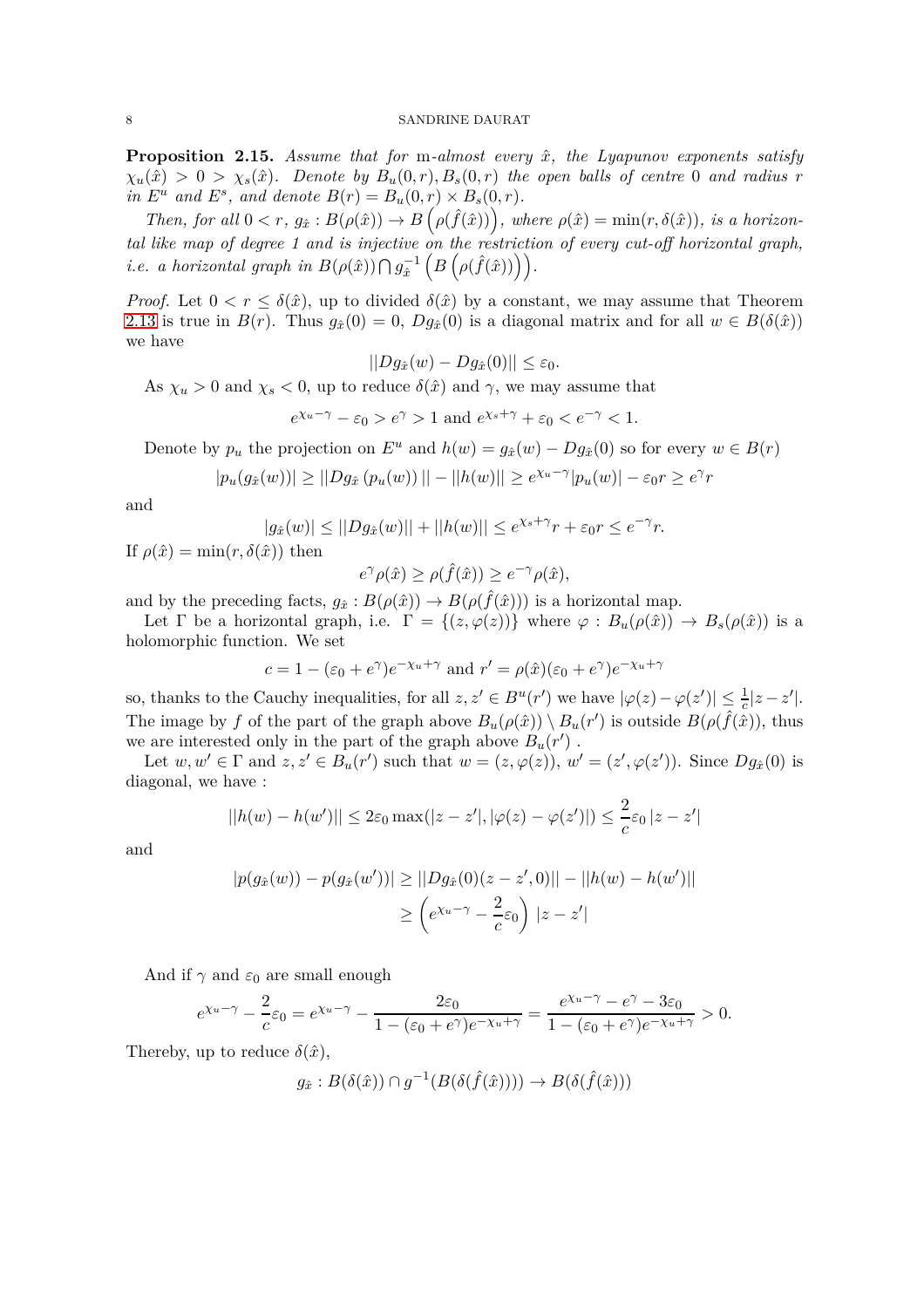is of degree 1 and injective on every cut-off horizontal graph.

*Remark.* By the usual Pesin *γ*-reduction theorem, see Propositions 9 and 10 of [\[deT1\]](#page-27-17), if  $\log^+ ||(D\hat{f})^{-1}|| \in L^1(\hat{m})$  then  $g_{\hat{x}}$  is injective in all  $B(\rho(\hat{x}))$ .

**Definition 2.16.** *For*  $n \geq 1$ *, the graph transform map* 

$$
f_n: \bigcap_{i=0,\cdots,n+1} f^{-i}\left( Exp_{\gamma,\hat{f}^i(\hat{x})}B(\delta(\hat{f}^i(\hat{x}))) \right) \to Exp_{\gamma,\hat{f}^{n+1}(\hat{x})}B(\delta(\hat{f}^{n+1}(\hat{x})))
$$

*is the composition of n cut-off maps*  $f|_{Exp_{\gamma, \hat{f}^i(\hat{x})}B(\delta(\hat{f}^i(\hat{x})))}$  where at each step we cut-off the image of  $Exp_{\gamma,\hat{f}^i(\hat{x})}B(\delta(\hat{f}^i(\hat{x})))$  to  $Exp_{\gamma,\hat{f}^{i+1}(\hat{x})}B(\delta(\hat{f}^{i+1}(\hat{x}))).$ 

**Proposition 2.17.** For every  $n \geq 1$ , the preimage under  $f_n$  of a vertical graph is a vertical *graph and the image by f<sup>n</sup> of a horizontal graph is a horizontal graph.*

*Moreover, one every horizontal graph the inverse maps f*−*<sup>n</sup> of f<sup>n</sup> is well defined.*

*Proof.* This is a direct consequence of the preceding proposition.

**Proposition 2.18.** *Assume that for* m-almost every  $\hat{x}$ , the Lyapunov exponent satisfy  $\chi_u(\hat{x})$  $0 > \chi_s(\hat{x})$ . Then for every  $\hat{x} \in \hat{Y}$ , there exist a unique local stable manifold  $W^s_{loc}(\hat{x})$  and a *unique local unstable manifold*  $W^u_{loc}(\hat{x})$  *which are respectively vertical and horizontal graph of*  $Exp_{\gamma, \hat{x}} B(\delta(\hat{x}))$ *. Moreover, there exists a constant*  $c > 0$  *such that* 

for all 
$$
y \in W^s_{loc}(\hat{x})
$$
,  $d(f^n(y), f^n(x_0)) \le ce^{\chi_s n}$   
for all  $y \in W^u_{loc}(\hat{x})$ ,  $d(f_{-n}(y), x_{-n}) \le ce^{-\chi_u n}$ 

*Proof.* This follows from Proposition [2.15.](#page-7-0) □

We also recall the concept of common Lyapunov chart, from [\[BLS\]](#page-27-11), which will have an important role (see also [\[DDG3\]](#page-27-12)).

**Definition 2.19.** *The Lyapunov chart*  $L(\hat{p})$  *of*  $\hat{p}$  *is the image by*  $Exp_{\gamma,\hat{p}}$  *of the affine bidisk of size*  $r(\hat{p})$  *and axes*  $E^u(\hat{p}), E^s(p)$ *.* 

<span id="page-8-0"></span>Notice that  $f: L(\hat{p}) \to L(\hat{f}(\hat{p}))$  is a horizontal-like map of degree 1. We consider the sets:  $(1)$  $S_n^s(\hat{p}) := \{ y \in L(\hat{p}) | \forall 1 \leq j \leq n, f^j(y) \in L(\hat{f}^j(\hat{p})) \}$  and  $L_n^u(\hat{p}) := f^n L_n^s(\hat{f}^{-n}(\hat{p})),$ 

and there analogues in  $\hat{\mathbb{P}}^2$ 

$$
\hat{L}_n^s(\hat{p}) := \{ \hat{y} \in \pi_0^{-1}(L(\hat{p})) | \forall 1 \le j \le n, \ f^j(y_0) \in L(\hat{f}^j(\hat{p})) \} \text{ and } \hat{L}_n^u(\hat{p}) := \hat{f}^n \hat{L}_n^s(\hat{f}^{-n}(\hat{p})).
$$

The set  $L_n^{s/u}(\hat{p})$  converge exponentially fast to the **local stable/unstable submanifold**  $W_{loc}^{s/u}(\hat{p})$ . The local stable/unstable submanifold  $\hat{W}_{loc}^{s/u}(\hat{p})$  of  $\hat{p}$  in  $\hat{\mathbb{P}}^2$  is the limit of  $\hat{L}_n^{s/u}(\hat{p})$ . Thus, depending on the context, we will see the local stable/unstable submanifold either as subset of  $\mathbb{P}^2$  or of  $\hat{\mathbb{P}}^2$ . Notice that  $W^s(\hat{p})$  depend only on  $p = \pi_0(\hat{p})$  while  $W^u(\hat{p})$  depend on the chose of the preimages of *p*.

**Lemma 2.20.** For every  $\varepsilon > 0$ , there exist a compact set  $\hat{\mathcal{R}}_{\varepsilon} \subset \hat{\mathcal{R}}$  of  $\hat{m}$ -measure at least  $1 - \varepsilon$ , and  $r > 0$  such that for every  $\hat{p} \in \hat{\mathcal{R}}_{\varepsilon}$  the submanifold  $W^s_{loc}(p)$  (resp.  $W^u_{loc}(\hat{p})$ ) is a *graph above a disk of radius*  $r(p) \geq r$  *in*  $E^s(p)$  (resp. of radius  $r(\hat{p}) \geq r$  *in*  $E^u(\hat{p})$ ) and the *restriction to*  $\hat{\mathcal{R}}_{\varepsilon}$  *of all the preceding maps, as the directions of*  $E^u, E^s$  *and the stable and unstable submanifolds, are continuous.*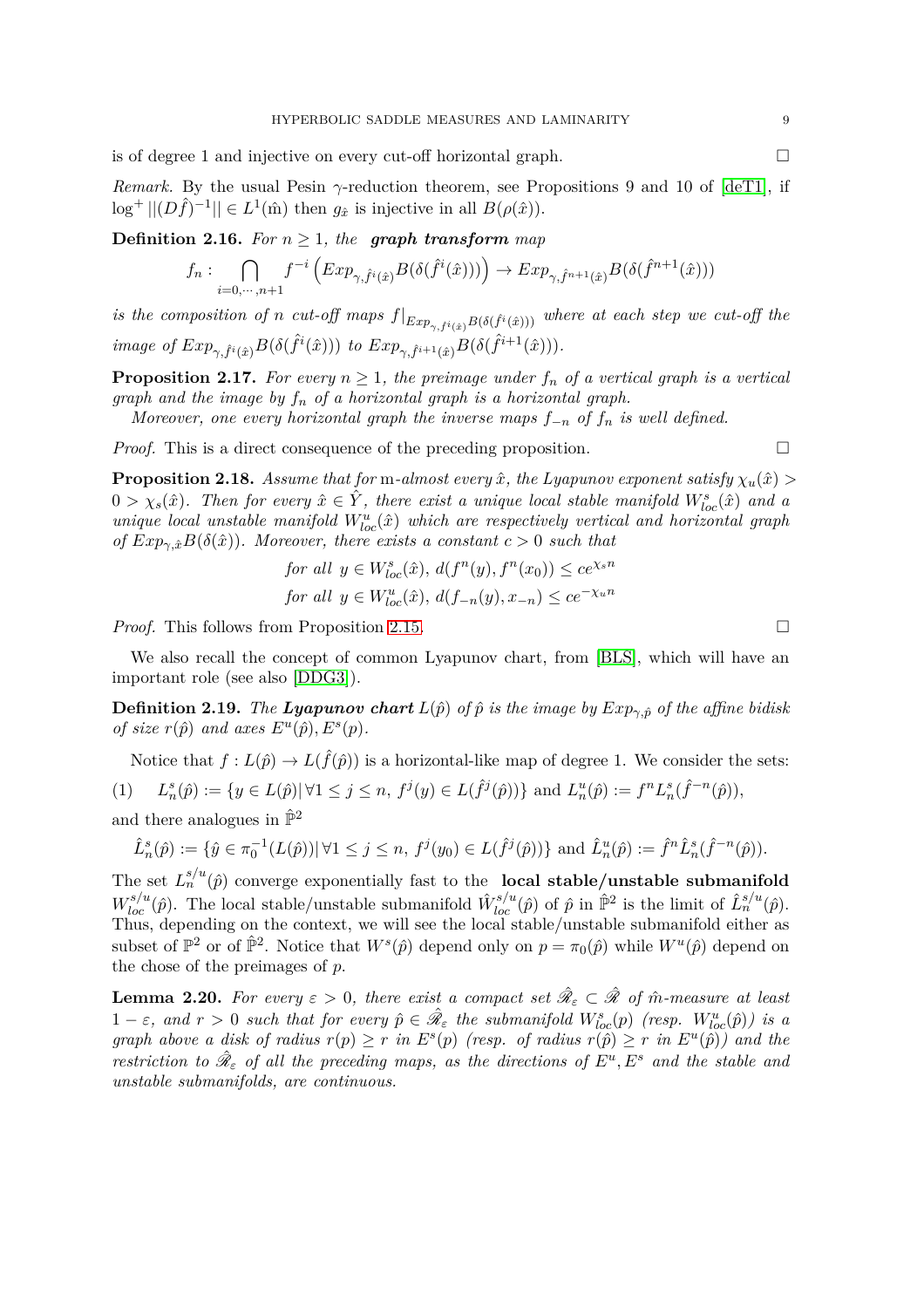If  $\hat{p}$  and  $\hat{q}$  are close enough in  $\hat{\mathbb{P}}^2$  then the intersection  $\hat{W}^s_{loc}(p) \cap W^u_{loc}(\hat{q})$  is reduced to a point usually denote by  $[p, \hat{q}]$ . A subset is said to have a product structure if it is closed for [., ]. A **Pesin box**  $\hat{P}$  is a compact subset of  $\hat{P}^2$  of positive measure, with a product structure such that the size of the Lyapunov chart of every  $\hat{x} \in \hat{P}$  is bounded from below by a positive constant.

**Lemma 2.21.** *(Bedford-Lyubich-Smillie) For each*  $η > 0$ *, there exists a finite family of* disjoint Pesin boxes  $\hat{P}_i$  such that  $\text{diam}\left(\pi_0(\hat{P}_i)\right) < \eta$  and  $\bigcup \hat{P}_i$  cover  $\hat{\mathscr{R}}_{\varepsilon}$  (so  $\hat{m}(\bigcup \hat{P}_i) \geq 1-\varepsilon$ ).

*Proof.* The proof of [BLS2, Lemma 1] stay true in our situation, i.e. in  $\hat{\mathbb{P}}^2$ , up to replace  $W^{s/u}_{loc}(\hat{p})$  by  $\hat{W}^{s/u}_{loc}$  $\int_{loc}^{s/u}(\hat{p})$ 

**Proposition/Definition 2.22.** *If*  $\eta > 0$  *is small enough then for every Pesin box*  $\hat{P}_i$ ,  $satisfying \ \text{diam}\left(\pi_0(\hat{P}_i)\right) \ < \ \eta, \ \text{there \ exists \ a \ common \ Lyapunov \ chart \ } L_i \ \ such \ that$  $\pi_0(\hat{P}_i) \subset L_i \subset \bigcap$  $\hat{x}$ ∈ $\hat{P}_i$  $L(\hat{x})$ , *i.e.* for every  $\hat{p} \in \hat{P}_i$ ,  $W^s_{loc}(p_0)$  *is a vertical disk in*  $L_i$  *and*  $W^u_{loc}(\hat{p})$ *is a horizontal disk in L<sup>i</sup> .*

*Proof.* If  $\eta > 0$  is small enough, the stable (resp. unstable) directions of points belonging to  $\hat{P}_i$  are almost parallel. Up to reduce  $\eta$ , we assume that  $\frac{r}{2} < r - \eta$ , thus we chose  $L_i$  as the image by  $Exp_{\gamma,\hat{p}}$  of an affine bidisk of axes  $E^u(\hat{p}), E^s(p)$  and size  $\frac{r}{2}$ , where  $\hat{p} \in \hat{P}_i$  $\Box$ 



Figure 1. The image we have in mind of a Lyapunov chart and the stable/unstable manifolds

*Remark.* For every  $\hat{p} \in \hat{P}_i$ , we may replace  $L(\hat{p})$  by  $L_i$ . This change a little the definitions of  $L_n^{s/u}(\hat{p})$  (and of  $\hat{L}_n^{s/u}(\hat{p})$ ) in [\(1\)](#page-8-0) :

<span id="page-9-0"></span>
$$
\forall \hat{p} \in \hat{P}_i, L_n^s(\hat{p}) := \{ y \in L_i | \forall 1 \le j \le n, f^j(y) \in L_{k_j} \} \text{ where } p_j \in L_{k_j}
$$
  
(2) and 
$$
L_n^u(\hat{p}) := f^n L^s(\hat{f}^{-n}(\hat{p})).
$$

For every  $\hat{p} \in \hat{P}_i$ , denote by  $W_{L_i}^{s/u}$  $L_i^{s/u}(\hat{p})$  (or  $W_L^{s/u}$  $L^{s/u}(\hat{p})$  or  $W^{s/u}_{loc}(\hat{p})$  the local stable/unstable manifold

(3) 
$$
W_{L_i}^{s/u}(\hat{p}) = \bigcap_{n \in \mathbb{N}} L_n^{s/u}(\hat{p}),
$$

which is a vertical/horizontal disk in *L<sup>i</sup>* .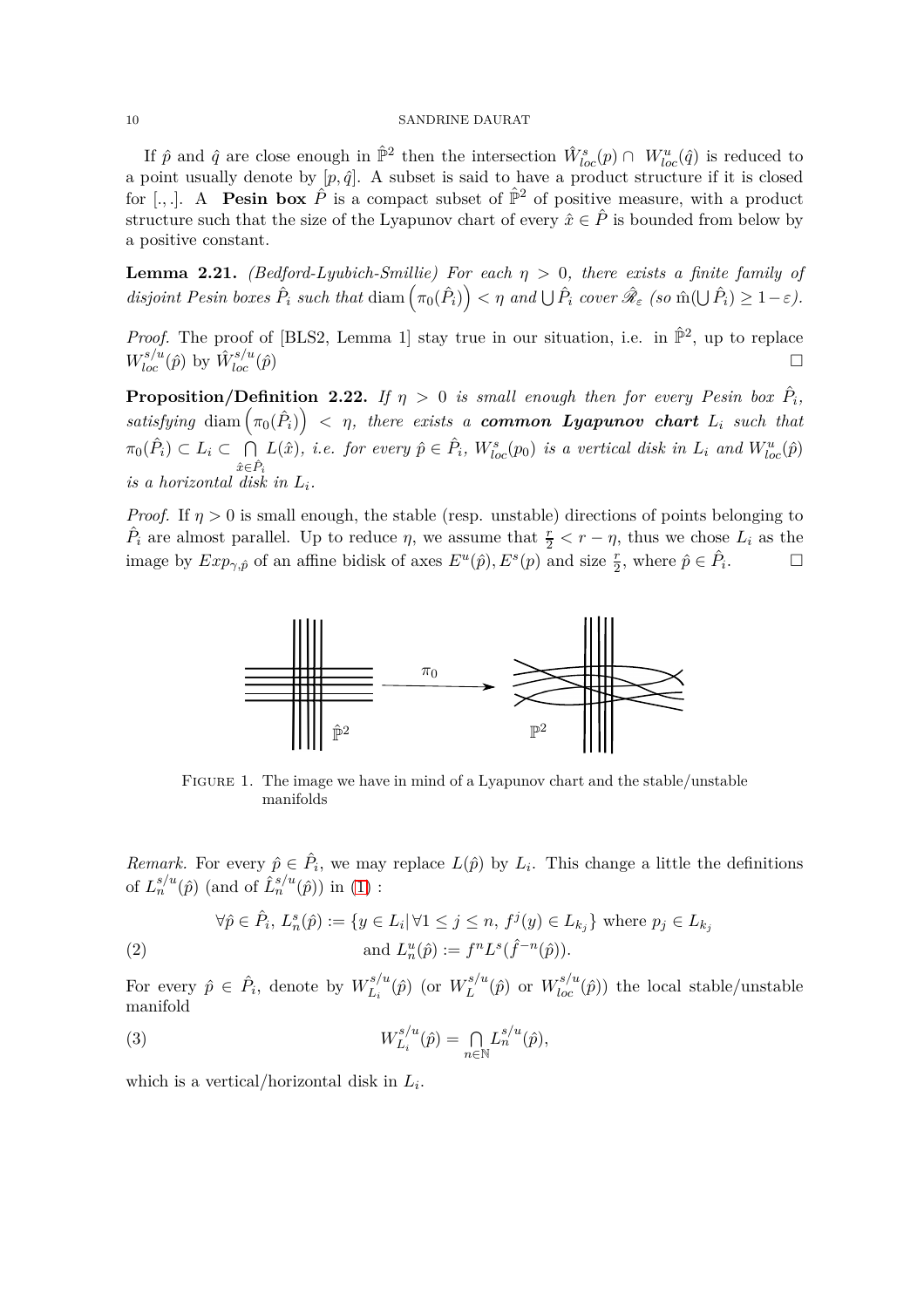We recall that  $f: L(\hat{p}) \to L(\hat{f}(\hat{p}))$  is a horizontal-like map of degree 1, so the local stable and unstable manifolds, defined like this, are transverse in each common Lyapunov chart. Notice that if  $\log ||d\hat{f}^{-1}|| \notin L^1(m)$ , we cannot assume that  $f: L(\hat{p}) \to L(\hat{f}(\hat{p}))$  is injective.

By the Poincaré recurrence theorem, up to removing a subset of zero measure, we assume that for every  $\hat{x} \in \mathscr{R}_{\varepsilon}$ , there exist infinitely many  $n > 0$  such that  $\hat{f}^n(x) \in \mathscr{R}_{\varepsilon}$ . And, up to remove a subset of  $\varepsilon$  measure to  $\mathbb{R}_{\varepsilon}$ , there exists  $C < \infty$  such that, for every  $\hat{P}_j$  and every  $\hat{x} \in \hat{P}_j$ , the following properties are true :

(4) 
$$
\text{dist}(f^n(x_0), f^n(y_0)) < Ce^{-n(x^s - \gamma)} \text{ for } n \ge 1 \text{ and } y_0 \in W^s_{L_j}(x_0),
$$

(5) 
$$
\text{dist}(x_{-n}, y_{-n}) < Ce^{-n(x^u - \gamma)} \text{ for } n > 1 \text{ and } \hat{y} \in W_{L_j}^u(\hat{x}).
$$

Let  $\Delta$  be a disk, it follow from the proof of [\[FS II,](#page-27-22) Proposition 5.10] that  $T\dot{\wedge}[\Delta] = 0$  iff  $(f_{|\Delta}^n)$  is normal. Thus, for m-almost every  $\hat{x} \in \mathscr{R}$ ,  $T \cup_{W_{L(\hat{x})}^u} (\hat{x}) = T \wedge [W_{L(\hat{x})}^u(\hat{x})]$  is a positive measure. Up to remove a subset of  $\varepsilon$  measure to  $\mathbb{R}_{\varepsilon}$ , there exists  $m_0 > 0$  such that for every  $\hat{x} \in \hat{P}_j \subset \mathbb{R}_{\varepsilon}$ 

<span id="page-10-1"></span>(6) 
$$
T \llcorner W^u_{L_j}(\hat{x}) (W^u_{L_j}(\hat{x})) \geq m_0.
$$

For every  $F \subset \hat{P} \subset \mathscr{R}_{\varepsilon} \subset \{\hat{x} \in \hat{\mathscr{R}} : r(\hat{x}) \geq r\}$ , denote by  $W_L^{s/u}$  $L^{s/u}(F)$  the union of local stable/unstable manifolds of *F*

(7) 
$$
W_L^{s/u}(F) = \bigcup_{\hat{x} \in F} W_L^{s/u}(\hat{x}).
$$

# 3. Conditional measures on unstable manifolds

Let m be an invariant (under f) probability measure and B alors supp(m)  $\subset \mathscr{A}$ .  $\xi$  be a measurable partition of  $\mathbb{P}^2$ . The measure m may be disintegrated with respect to  $\xi$ , i.e. the conditional measures m( $\cdot$  $(\xi(x))$  of m on the fibers of  $\xi$  are well defined, see [\[BLS\]](#page-27-11) and the references in it.

Denote by  $J_{m,\xi}f$  the Jacobian of  $f$  with respect to the conditional measures of m on the fibers of  $\xi$ , i.e. the Radon-Nikodym derivative of  $f$  with respect to m( $\cdot$ | $\xi(x)$ )

<span id="page-10-0"></span>
$$
J_{m,\xi}f(x) = \frac{\mathrm{d}f^* \mathrm{m}(\cdot | \xi(f(x)))}{\mathrm{d} \mathrm{m}(\cdot | \xi(x))} = \frac{1}{\mathrm{m}\left(f^{-1}(\xi(f(x))) | \xi(x)\right)}
$$

since m is invariant under *f*. Denote by  $p(x) = m((f^{-1}\xi)(x)|\xi(x))$  and  $h_m(f,\xi)$  the entropy of m with respect to  $\xi$ , we have:

(8) 
$$
h_{\mathbf{m}}(f,\xi) = -\int \log(p(x))\mathrm{dm}(x) = \int \log(J_{\mathbf{m},\xi}f(x))\mathrm{dm}(x).
$$

The partition  $\xi$  is said to be *generating* if the partition  $\xi^{\infty} = \bigvee_{n=0}^{\infty} f^n \xi$  is the partition generated by singletons. In this case, we have  $h_m(f) = h_m(f, \xi)$ .

Assume that supp $(m) \cap \text{supp}(\mu_{eq}) = \emptyset$  and m is of (maximal) entropy  $\log(d)$ . Then, by Margulis-Ruelle inequality, m admit a positive Lyapunov exponent and  $\hat{m}$ -almost every point  $\hat{x} \in \hat{\mathbb{P}}^2$  admit an Pesin unstable manifold  $\hat{W}^u(\hat{x})$ . Assume also that m admit a negative exponent.

**Definition 3.1.** *A measurable partition*  $\hat{\xi}$  *of*  $\hat{\mathbb{P}}^2$  *is said to be subordinate to the unstable manifolds of*  $(\hat{f}, \hat{m})$  *if for*  $\hat{m}$ *-a.e.*  $\hat{x} \in \hat{\mathbb{P}}^2$ ,  $\hat{\xi}(x)$  *has the following properties:*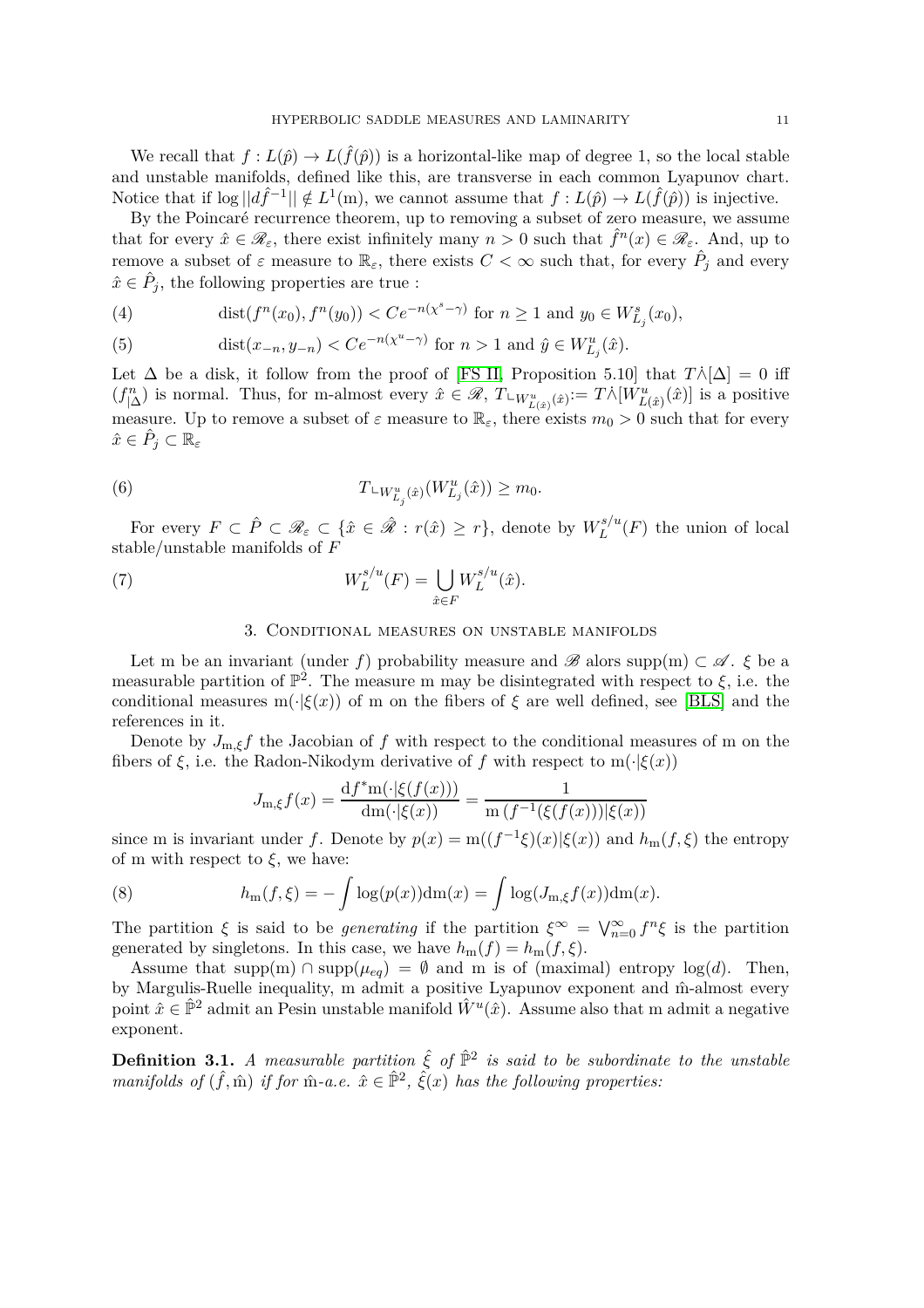\n- (1) 
$$
\pi_{0|\hat{\xi}(\hat{x})} : \hat{\xi}(\hat{x}) \to \pi_0(\hat{\xi}(\hat{x}))
$$
 is bijective,
\n- (2)  $\pi_0(\hat{\xi}(\hat{x})) \subset W^u(\hat{x})$  and  $\pi_0(\hat{\xi}(\hat{x}))$  contains an open neighborhood of  $x_0$  in  $W^u(\hat{x})$ .
\n

<span id="page-11-1"></span>**Proposition 3.2.** Let m be a f-invariant measure with support outside supp $(\mu_{eq})$ , of (max*imal)* entropy  $\log(d)$ . If for m-a.e. *x* the Lyapunov exponent satisfy  $\chi_u(x) > 0 \ge \chi_s(x)$ *then there exists a generating partition*  $\hat{\xi}^u$  *of*  $\hat{\mathbb{P}}^2$  *subordinate to Pesin unstable manifolds. Moreover, for all x*ˆ *we have*

$$
\left(\widehat f^{-1}\widehat \xi^u\right)(\widehat x)=\widehat f^{-1}\left(\widehat \xi^u(\widehat f(\widehat x))\right)\subset \widehat \xi^u(\widehat x).
$$

This proposition follows from Proposition 3.2 of [\[QZ\]](#page-27-23), see also [\[LS\]](#page-27-24). In fact, in our case all the properties of the Pesin theory are satisfied except that only the restriction of *f* to horizontal disks, and not to the entire Lyapunov box, is injective but this is not needed in the proof.

Up to refine  $\hat{\xi}^u$ , we may assume that for m-almost every  $\hat{x}$ ,  $\pi_0(\hat{\xi}(\hat{x}))$  is included in a Lyapunov box. In particular, the map  $\pi_0 : \hat{\xi}(\hat{x}) \to W^u(\hat{x})$  is injective. We have the following proposition analogous to [\[BLS,](#page-27-11) Proposition 3.2].

<span id="page-11-0"></span>**Proposition 3.3.** Let m be a f-invariant measure with support outside supp $(\mu_{eq})$ , of (max*imal)* entropy  $\log(d)$ *. If for* m-a.e. *x* the Lyapunov exponent satisfy  $\chi_u(x) > 0 \ge \chi_s(x)$  then *the conditional measures of*  $\hat{m}$  *on*  $\hat{\xi}^u$  *are induced by the Green current T*, *i.e. for*  $\hat{m}$ *-a.e.*  $\hat{x}$ *we have*

$$
\hat{\mathbf{m}}(\cdot|\hat{\xi}^u(\hat{x})) = \frac{(\pi_0^{-1})_*(T\dot{\wedge}[D^u(\hat{x})])}{M((\pi_0^{-1})_*(T\dot{\wedge}[D^u(\hat{x})]))}
$$

 $where D^u(\hat{x}) = \pi_0 \left( \hat{\xi}^u(\hat{x}) \right).$ 

*Proof.* Let  $\hat{x}$  be in the set of Pesin regular points  $\mathscr{R}$ . Denote by

$$
\rho(\hat{x}) = M\left((\pi_0^{-1})_* \left(T\dot{\wedge} [D^u(\hat{x})]\right)\right) = M(T\dot{\wedge} [D^u(\hat{x})])
$$

where  $D^u(\hat{x}) = \pi_0(\hat{\xi}^u(\hat{x}))$ . Since  $D^u(\hat{x})$  is not a Fatou disk,  $M(T\wedge [D^u(\hat{x})]) = \rho(\hat{x}) > 0$ , see [\[FS II,](#page-27-22) Proposition 5.10]. Thereby we may normalise the family  $((\pi_0^{-1})_*(T \wedge [D^u(\hat{x})]))$ by  $\rho(\hat{x})$ , to obtain a family of probability measures

$$
\mu_{\hat{x}} := \frac{(\pi_0^{-1})_* (T \wedge [D^u(\hat{x})])}{\rho(x)}.
$$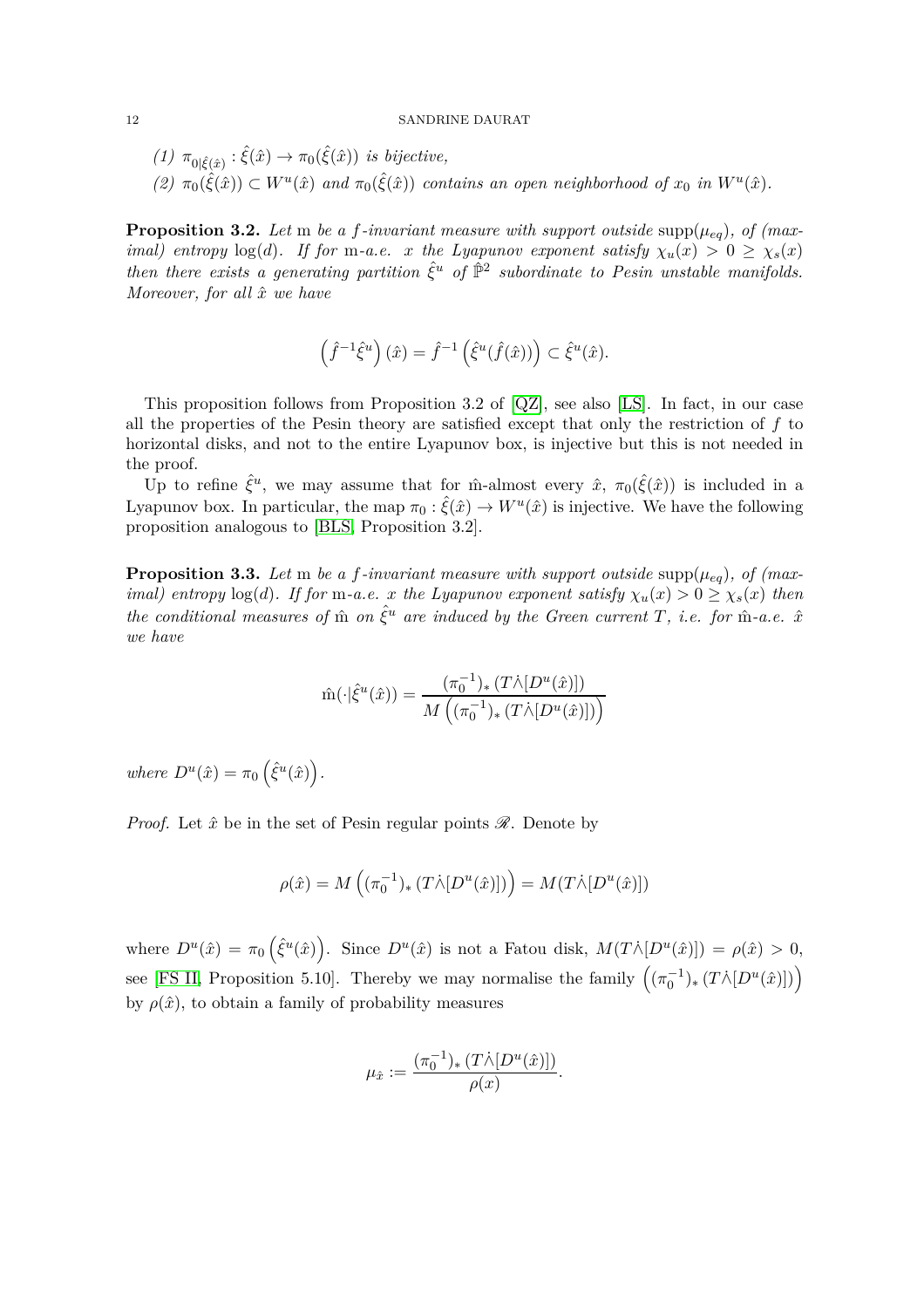Denote by  $q(\hat{x}) = \mu_{\hat{x}}(\hat{f}^{-1}(\hat{\xi}^u(f(x))))$ . By the Pesin theory,  $f : f^{-1}(W^u_{loc}(\hat{f}(\hat{x}))) \cap W^u_{loc}(\hat{x}) \rightarrow$  $W^u_{loc}(\hat{f}(\hat{x}))$  is injective, so we have

$$
q(\hat{x}) = \frac{(T \wedge [D^u(\hat{x})]) \left(\pi_0 \left(\hat{f}^{-1}(\hat{\xi}^u(\hat{f}(\hat{x})))\right)\right)}{\rho(\hat{x})}
$$
  
= 
$$
\frac{(T \wedge [D^u(\hat{x})]) \left(f^{-1} \left(\pi_0(\hat{\xi}^u(\hat{f}(\hat{x})))\right)\right)}{\rho(\hat{x})}
$$
  
= 
$$
\frac{1}{d} \cdot \frac{\left(T \wedge [D^u(\hat{f}(\hat{x}))]\right) \left(\pi_0 \left(\hat{\xi}^u(\hat{f}(\hat{x})))\right)}{\rho(\hat{x})}
$$
since 
$$
\frac{1}{d} f^*T = T
$$
  
= 
$$
\frac{1}{d} \cdot \frac{\rho(\hat{f}(\hat{x}))}{\rho(\hat{x})}
$$

and then

$$
\log(q(\hat{x})) = \log(\rho(\hat{f}(\hat{x}))) - \log(\rho(\hat{x})) - \log(d).
$$

Since  $\hat{f}^{-1}(\hat{\xi}^u(\hat{f}(\hat{x}))) \subset \hat{\xi}^u(\hat{x})$  and  $f^*T = dT$ , we have

<span id="page-12-0"></span>
$$
M(\rho(\hat{f}(\hat{x})) = M(T\dot{\wedge}[D^u(\hat{f}(\hat{x}))]) \leq M(T\dot{\wedge}[f(D^u(\hat{x})]) = d M(T\dot{\wedge}[D^u(\hat{x})]),
$$

and thus  $\rho(\hat{f}(\hat{x})) \leq d \rho(\hat{x})$  et  $q(\hat{x}) \leq 1$ . The measure m is *f*-invariant and log  $\circ \rho$  is bounded from above, so

(9) 
$$
-\int \log(q(\hat{x}))d\hat{m}(\hat{x}) = \log(d),
$$

see [\[BLS,](#page-27-11) Lemma 2.7.].

On the other hand, denote by  $p(\hat{x}) = \hat{m} \left( \hat{f}^{-1} \left( \hat{\xi}^u(\hat{f}(\hat{x})) \right) | \hat{\xi}^u(\hat{x}) \right)$ , since  $\hat{\xi}^u$  is a generator (Proposition [3.2\)](#page-11-1), by [\(8\)](#page-10-0) we have

<span id="page-12-1"></span>(10) 
$$
- \int \log (p(\hat{x})) \, d\hat{m}(\hat{x}) = h_{\hat{m}}(f, \hat{\xi}^u) = h_{\hat{m}}(f) = \log(d)
$$

We deduce from [\(9\)](#page-12-0) and [\(10\)](#page-12-1) that

$$
\int \log\left(\frac{q(\hat{x})}{p(\hat{x})}\right)=0.
$$

For m̂-almost every  $\hat{x}$  we have  $\hat{f}^{-1}(\hat{\xi}^u(f(\hat{x}))) \subset \hat{\xi}^u(\hat{x})$  and if  $\hat{f}^{-1}(\hat{\xi}^u(f(\hat{y}))) \subset \hat{\xi}^u(\hat{x})$  then  $\hat{\xi}^u(\hat{y}) = \hat{\xi}^u(\hat{x})$ . By definition, *p* and *q* are constant on each disk of the form  $\hat{f}^{-1}(\hat{\xi}^u(f(\hat{y}))) \cap$  $\hat{\xi}^u(\hat{x})$ . If  $\sum_{\hat{f}^{-1}(\hat{\xi}^u(f(\hat{y})))\subset \hat{\xi}^u(\hat{x})}$  denote the sum indexed on the set of disks of the form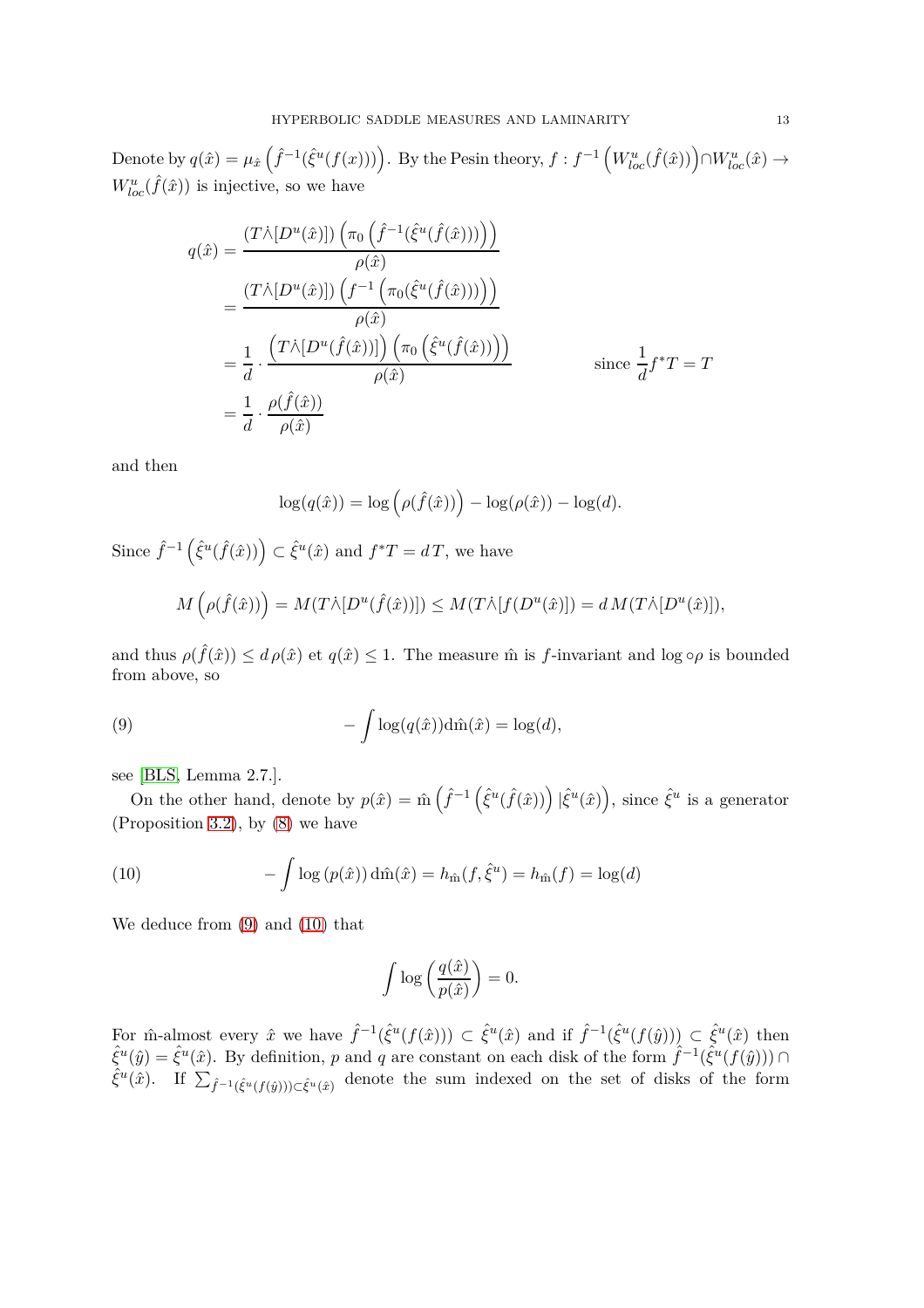$\hat{f}^{-1}(\hat{\xi}^u(f(\hat{y})))$  included in  $\hat{\xi}^u(\hat{x})$  then we have

$$
\int \frac{q(\hat{x})}{p(\hat{x})} \text{d}\hat{m}(\hat{x}) = \int \left( \int_{\hat{\xi}^u(\hat{x})} \frac{q(\hat{x})}{p(\hat{x})} \text{d}\hat{m}(\hat{x}|\hat{\xi}^u(\hat{x})) \right) \text{d}\hat{m}(\hat{x})
$$
\n
$$
= \int \left( \sum_{\hat{f}^{-1}(\hat{\xi}^u(f(\hat{y}))) \subset \hat{\xi}^u(\hat{x})} \int_{\hat{f}^{-1}(\hat{\xi}^u(f(\hat{y})))} \frac{q(\hat{y})}{p(\hat{y})} \text{d}\hat{m}(\hat{x}|\hat{\xi}^u(\hat{x})) \right) \text{d}\hat{m}(\hat{x})
$$
\n
$$
= \int \left( \sum_{\hat{f}^{-1}(\hat{\xi}^u(f(\hat{y}))) \subset \hat{\xi}^u(\hat{x})} \frac{q(\hat{y})}{p(\hat{y})} \hat{m}(\hat{f}^{-1}(\hat{\xi}^u(f(\hat{y})))|\hat{\xi}^u(\hat{x})) \right) \text{d}\hat{m}(\hat{x})
$$
\n
$$
= \int \left( \sum_{\hat{f}^{-1}(\hat{\xi}^u(f(\hat{y}))) \subset \hat{\xi}^u(\hat{x})} \frac{q(\hat{y})}{p(\hat{y})} \hat{m}(\hat{f}^{-1}(\hat{\xi}^u(f(\hat{y})))|\hat{\xi}^u(\hat{y})) \right) \text{d}\hat{m}(\hat{x})
$$
\n
$$
= \int \left( \sum_{\hat{f}^{-1}(\hat{\xi}^u(f(\hat{y}))) \subset \hat{\xi}^u(\hat{x})} \frac{q(\hat{y})}{p(\hat{y})} \times p(\hat{y}) \right) \text{d}\hat{m}(\hat{x})
$$
\n
$$
= \int \left( \sum_{\hat{f}^{-1}(\hat{\xi}^u(f(\hat{y}))) \subset \hat{\xi}^u(\hat{x})} q(\hat{y}) \right) \text{d}\hat{m}(\hat{x})
$$
\n
$$
= \int 1 \text{d}\hat{m}(\hat{x})
$$
\n
$$
= 1
$$

Since log is concave, we obtain that for  $\hat{m}$ -almost every  $\hat{x}$  we have  $p(\hat{x}) = q(\hat{x})$ , i.e. for  $\hat{m}$ -almost every  $\hat{x}$ 

$$
\hat{\mathbf{m}}\left(\hat{f}^{-1}\left(\hat{\xi}^u(\hat{f}(\hat{x}))\right)|\hat{\xi}^u(\hat{x})\right) = \mu_{\hat{x}}\left(\hat{f}^{-1}(\hat{\xi}^u(f(x)))\right).
$$

Applying this to  $\hat{f}^n$ , and since  $\bigvee_{n\in\mathbb{N}}\hat{f}^{-n}\hat{\xi}^u$  is the partition in singletons, we get:

$$
\hat{\mathbf{m}}\left(\hat{f}^{-n}\left(\hat{\xi}^u(\hat{f}^n(\hat{x}))\right)|\hat{\xi}^u(\hat{x})\right))=\mu_{\hat{x}}\left(\hat{f}^{-n}(\hat{\xi}^u(\hat{f}^n(\hat{x})))\right)
$$

and

$$
\hat{\mathrm{m}}(\cdot|\hat{\xi}^u(\hat{x})) = \mu_{\hat{x}} = \frac{(\pi_0^{-1})_*(T\dot{\wedge}[D^u(\hat{x})])}{M((\pi_0^{-1})_*(T\dot{\wedge}[D^u(\hat{x})]))},
$$

<span id="page-13-0"></span>where  $D^u(\hat{x}) = \pi_0 \left( \hat{\xi}^u(\hat{x}) \right)$ 

# 4. Proof of Theorem [1.3](#page-2-0)

We start with the construction of a laminar current  $T^s_{\hat{P}} \leq T$  subordinate to Pesin unstable manifolds while, in Theorem [1.3,](#page-2-0)  $W^s(x) \subset \text{supp}(T^s)$  for *v*-a.e. *x*. We fix a Pesin box  $\hat{P}_i$  and a common Lyapunov chart  $L_i$  and denote it by  $\hat{P}$  and  $L$ .

<span id="page-13-1"></span>**Theorem 4.1.** *If there exists a f-invariant measure*  $\nu$  *of entropy* log(*d*) *such that* supp( $\nu$ )∩  $\text{supp}(\mu_{eq}) = \emptyset$  *and its Lyapunov exponents satisfy*  $\chi_u > 0 > \chi_s$  *then in each Pesin box*  $\hat{P}$ *, there exists a positive current*  $T^s_{\hat{P}}$  *of bidegree*  $(1,1)$ *, uniformly laminar, of positive mass such* 

.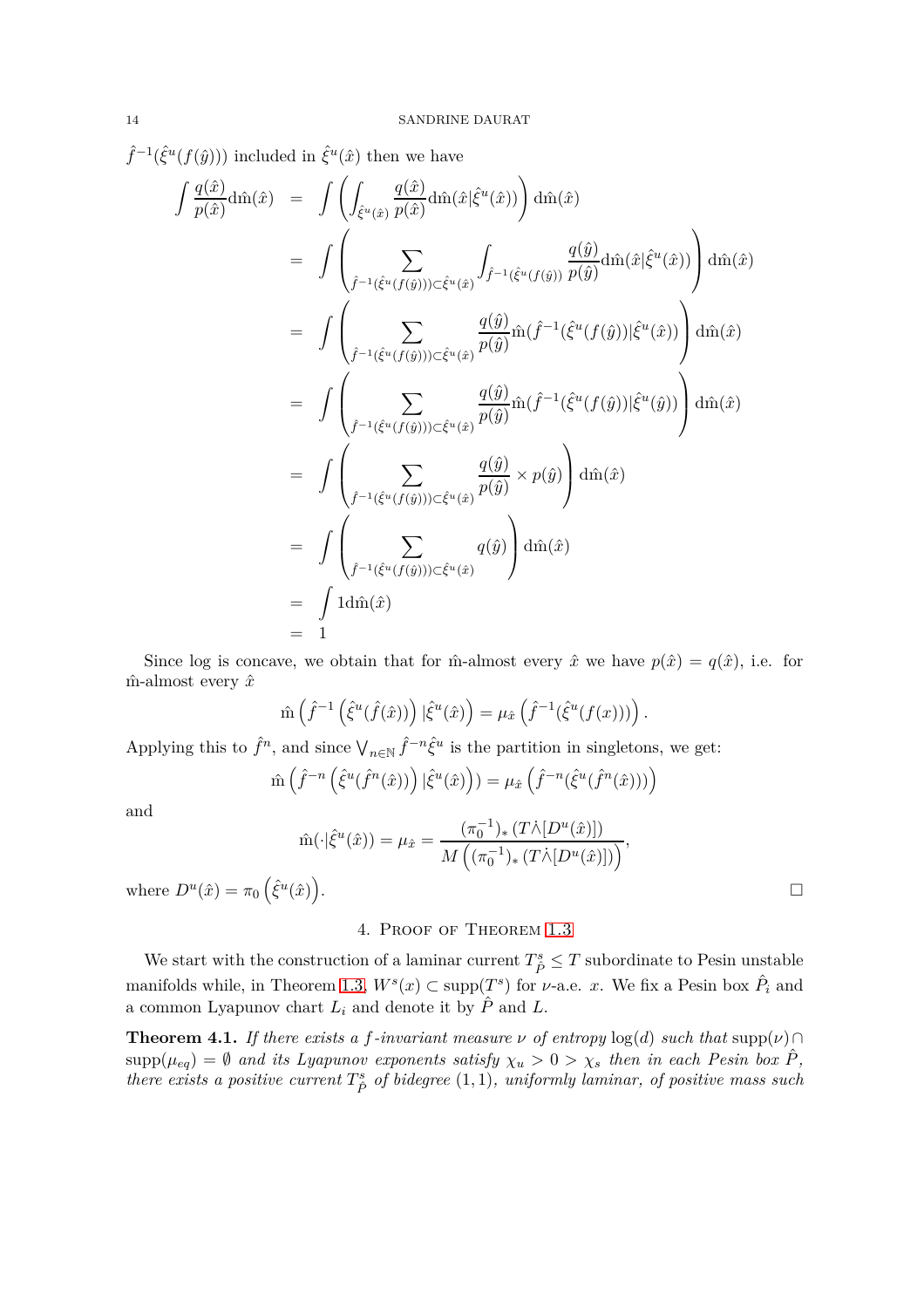that  $T^s_{\hat{P}} \leq T$  and such that  $T^s_{\hat{P}}$  is closed in L. Moreover,  $T^s_{\hat{P}}$  is subordinate to  $W^s_L(\hat{P})$  and  $W_L^s(\hat{p}) = \text{supp}(T^s_{\hat{P}}).$ 

*Remark.* In this theorem we do not assume that *ν* is ergodic.

By Proposition [3.3,](#page-11-0) the disintegration of  $\hat{\nu}$  on  $\hat{\xi}^u$  is induced by the Green current. We are going to prove that they are invariant by holonomy in the common Lyapunov chart *L* in order to estimate the number of "tubes" of the form  $L_n^s$ , and, thereby, assure that  $T_{\hat{P}}^s$  has positive mass.

4.1. **Holonomy invariance in the common Lyapunov chart**  $L_i$ **.** Let  $\mathscr{W}_{L_i}^s$  be the family of stable manifolds (which are pieces of complex manifolds) of points in  $\hat{P}$ , i.e.  $\mathcal{W}_L^s =$ <br> $\Box W_i^s(\hat{p})$ , let  $\mathcal{D}^{horiz}$  be the set of horizontal disks in *L* transverse to  $\mathcal{W}_i^s$ , i.e. a horizontal  $\hat{p} \in \hat{P}$  $W_L^s(\hat{p})$ , let  $\mathscr{D}^{horiz}$  be the set of horizontal disks in *L* transverse to  $\mathscr{W}_L^s$ , i.e. a horizontal

disk *D* is in  $\mathscr{D}^{horiz}$  iff *D* intersects each  $W^s \in \mathscr{W}_L^s$  in a unique point, and this intersection is transverse. By the Pesin theory, we have  $\bigcup$ *p*ˆ∈*P*ˆ  $W_L^u(\hat{p}) \subset \mathcal{D}^{horiz}$ . Let *D* and *D'* be two disks in

D*horiz*, denote by

$$
X = \bigcup_{W^s \in \mathscr{W}_L^s} D \cap W^s \text{ and } X' = \bigcup_{W^s \in \mathscr{W}_L^s} D' \cap W^s
$$

We define the *holonomy map*

$$
\mathrm{hol}:=\mathrm{hol}(D,D',\mathscr{W}_L^s):X\to X'
$$

by hol(*x*) =  $W<sup>s</sup>(x) \cap D'$ , where  $W<sup>s</sup>(x) \in \mathscr{W}<sup>s</sup><sub>L</sub>$  is the unique stable manifold containing *x*.

The holonomy map hol $(D, D', \mathscr{F}^s)$  is well defined since *D* and *D'* are disks in  $\mathscr{D}^{horiz}$  and *L* is a common Lyapunov chart.

<span id="page-14-0"></span>**Proposition 4.2.** *There is holonomy invariance in L, i.e. for all disks D, D*′ *transverse to*  $W_L^s(\hat{P})$  *we have* hol( $T\lambda[D]|_X$ ) =  $T\lambda[D]|_{hol(X)}$ .

*Proof.* We start with a local proof in a neighborhood of a point  $\pi_0(\hat{p})$ , where  $\hat{p} \in \hat{P}$ , and then we use a covering argument to obtain the full result.

Recall that  $\hat{p} \in \hat{P} \subset \mathcal{R}_{\varepsilon}$ . Let  $a, a'$  be the intersection points  $\{a\} = W_L^s(\hat{p}) \cap D$  and  $a' = hol(a) \in W_L^s(\hat{p}) \cap D'$ , and, let *n* be such that  $\hat{f}^n(\hat{p}) \in \mathscr{R}_{\varepsilon}$ . Then there exist *j* such that  $\hat{f}^n(\hat{p}) \in P_j$ . Denote by  $D_n, D'_n \subset L_j$  the cut-off images of  $D, D'$  by  $f_n: L \to L_j$ . The disks  $D_n, D'_n$  are transverse to  $\mathscr{W}_{L,n}^s = f_n(\mathscr{W}_L^s)$  and the restriction of  $f_n$  to  $f_n^{-1}(D_n)$ (resp.  $f_n^{-1}(D'_n)$ ) admits an holomorphic inverse  $f_{-n}$  with value in *D* (resp. *D'*) such that  $f_{-n}(D_n) = D \cap L_n^s(\hat{p})$  (resp.  $f_{-n}(D'_n) = D' \cap L_n^s(\hat{p})$ ), see Proposition [2.15.](#page-7-0) We have  $f_{-n}(D_n) = D \cap L_n^s(\hat{p})$  and  $f_{-n}(D') = D \cap L_n^s(\hat{p})$ . Denote by

 $hol_n: X_n \to X'_n$ 

the holonomy map between  $X_n = D_n \cap \mathscr{W}_{L,n}^s = f_n(X)$  and  $X'_n = D'_n \cap \mathscr{W}_{L,n}^s = f_n(X')$ .

Through the end of this section, denote by  $r = \delta(\hat{p})$  the "size" of the local stable and unstable manifolds, and  $\lambda = \chi_s - \gamma$ , see Theorem [2.13.](#page-6-0) We have the analogous of [\[BLS,](#page-27-11) Lemme 4.1]:

<span id="page-14-1"></span>**Lemma 4.3.** With the preceding notations, we have  $hol_n \circ f_n = f_n \circ hol \text{ and for } r_0 < r/4$  $hol_n(X_n \cap B(f_n(a), r_0 - Ce^{-n\lambda})) \subset hol_n(X_n) \cap B(f_n(a'), r_0) \subset hol_n(X_n \cap B(f_n(a), r_0 + Ce^{-n\lambda})).$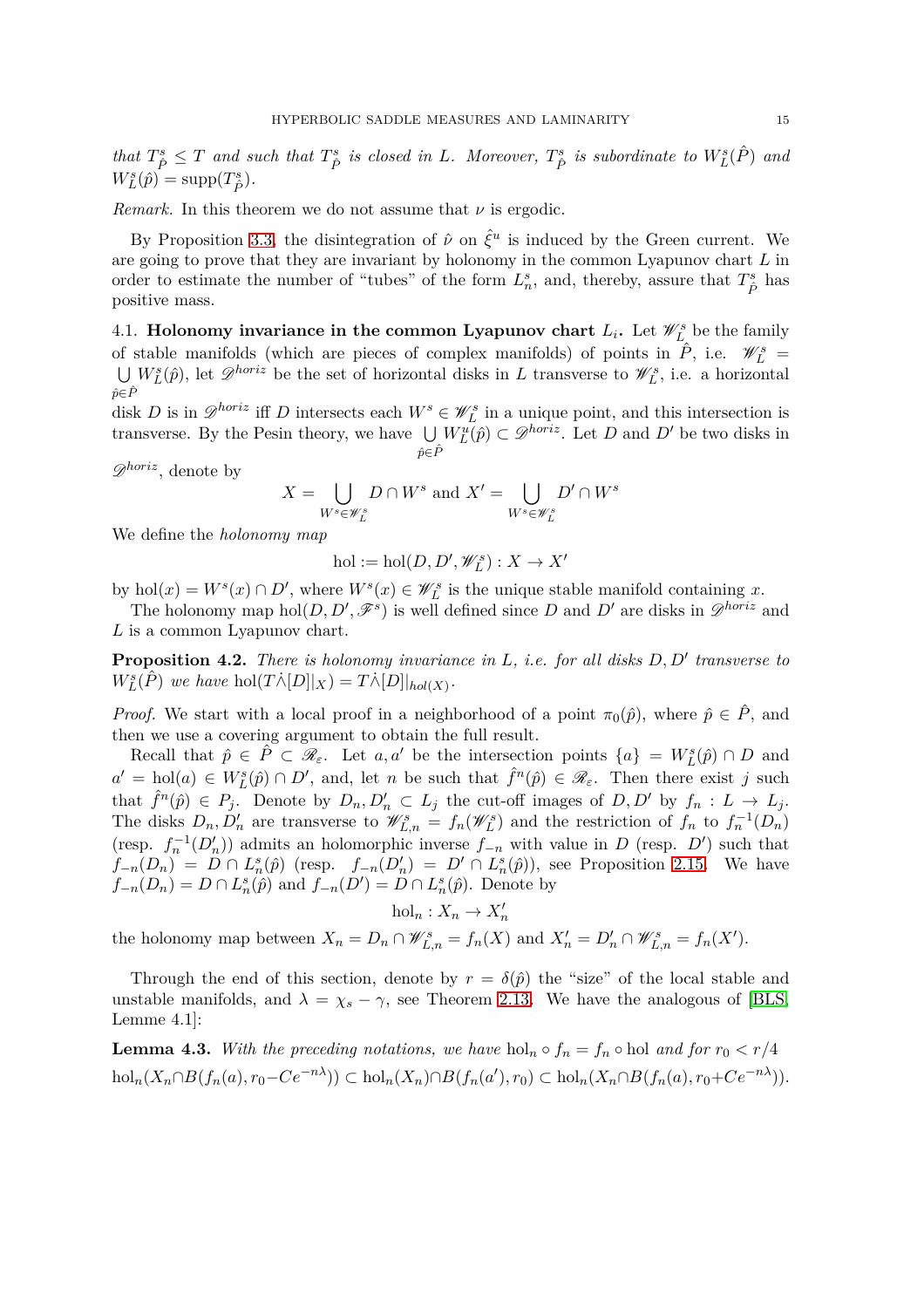Since *T* has a continuous potential, we have:

<span id="page-15-0"></span>**Lemma 4.4.** If  $r/8 < r_0 < r/4$  then there exists a sequence  $(n_k)$  of integers such that

$$
\lim \frac{T \dot{\wedge} D_{n_k}(B(f_{n_k}(a), r_0 \pm C e^{-n_k \lambda}))}{T \dot{\wedge} D'_{n_k}(B(f_{n_k}(a'), r_0 \mp C e^{-n_k \lambda}))} = 1.
$$

*Proof.* The proof follows from [\[BLS,](#page-27-11) Lemma 4.2] and [\(6\)](#page-10-1).  $\square$ 

To finish the proof of Proposition [4.2,](#page-14-0) we construct a decreasing family of neighbourhood  $C_n^{\pm}(a)$  and  $C'_n(a')$  of  $a \in D$  and  $a' \in D'$ , and use the preceding Lemma as Bedford-Lyubich-Smillie did in the proof of [\[BLS,](#page-27-11) Lemma 4.4].

Since  $\hat{p}, \hat{f}^n(\hat{p}) \in \mathscr{R}_{\varepsilon}$ , the disks  $D, D'$  (resp.  $D_n, D'_n$ ) are graphs above disks of radius *r* in  $E^u(\hat{p})$  (resp.  $E^u(\hat{f}^n(\hat{p})))$ ).

Let *h* (resp. *h'*) be holomorphic functions such that *D* (resp. *D'*) is the image by *h* (resp.  $h'$  of a flat disk. Thanks to the Koebe Distorsion theorem, replacing " $f^{-n}: W_r^u(f^n(a)) \to$  $W_r^u(a)$ " by  $f_{-n}: D_n \to D$  (resp.  $f_{-n}: D'_n \to D'$ ) in the proof of [\[BLS,](#page-27-11) Lemma 4.4], we get that  $C_n^{\pm}(a) = f_{-n}(D_n \cap B(f_n(a), r_0 \pm Ce^{-n\lambda}))$  (resp.  $C'_n(a') = f_{-n}(D'_n \cap B(f_n(a'), r_0)))$  is the image by  $h$  (resp.  $h'$ ) of a convex set.

And thanks to Lemma [4.3,](#page-14-1) we have  $hol(C_n^-(a) \cap X) \subset C'_n(a) \cap X' \subset hol(C_n^+(a) \cap X)$ . Since  $f^{n}(D_{n}) = D$ , we have  $T\dot{\wedge}[D] = T\dot{\wedge}f_{*}^{n}[D_{n}] = f_{*}^{n}(f^{n*}T\dot{\wedge}[D_{n}]) = d^{n}f_{*}^{n}(T\dot{\wedge}[D_{n}])$  and we deduce from Lemma [4.4](#page-15-0) that

(11) 
$$
\lim \frac{T \dot{\wedge} D(C_n^{\pm}(a))}{T \dot{\wedge} D'(C'_n(a))} = 1.
$$

Let  $E \subset X$  be a compact set and  $E' = hol(E)$ , so for every  $\delta > 0$  there exists an open set *O* of *X* such that

<span id="page-15-1"></span>
$$
T\dot{\wedge}D(O) \leq T\dot{\wedge}D(E) + \delta.
$$

The set  $\mathscr{C}^{\pm} = \{C_n^{\pm}(a) \mid a \in X, n \text{ such that } \hat{f}^n(\hat{p}) \in \mathscr{R}_{\varepsilon} \}$  (resp.  $\mathscr{C}' = \{C_n'(a') \mid a' \in X, a \in X, n \text{ such that } \hat{f}^n(\hat{p}) \in \mathscr{R}_{\varepsilon} \}$  $X', n$  such that  $\hat{f}^n(\hat{p}) \in \mathscr{R}_{\varepsilon}$ ) is a neighbourhood basis of the points of *X* in *D* (resp. of *X'* in  $D'$  and the image by *h* (resp. *h'*) of convex sets. By the Morse cover theorem [\[Mo\]](#page-27-25), we deduce that there exists a family  $\{C'_j : j = 1, 2, ...\} \subset \mathscr{C}'$  of non-overlapping open subsets of *D*′ such that

(12) 
$$
T\dot{\wedge}D'\left(E'-\bigcup_{j}C'_{j}\right)=0.
$$

For every  $j \in \mathbb{N}$ , there exist  $a'_j = hol(a_j)$  and  $n_j$  such that  $C'_j = C'_{n_j}(a'_j)$  and the corresponding  $C_j^-$  (i.e.  $C_j^- = C_{n_j}(a_j)$ ) form also a family of non-overlapping open subsets that belong to  $\mathscr{C}^-$  and satisfy  $C_j \subset \text{hol}^{-1}(C'_j)$ . The diameter of the  $C'_j$  can be chosen as small as wanted and hol<sup>-1</sup> is continuous so we assume that  $C_j^- \subset O$ , thus

<span id="page-15-2"></span>
$$
T \dot{\wedge} D(O) \geq \sum_j T \dot{\wedge} D(C_j^-)
$$

and, by  $(11)$  and  $(12)$ , we have

$$
T\dot{\wedge} D(O) \ge \frac{1}{1+\delta}\sum_j T\dot{\wedge} D'(C'_j) = \frac{1}{1+\delta}T\dot{\wedge} D'(E').
$$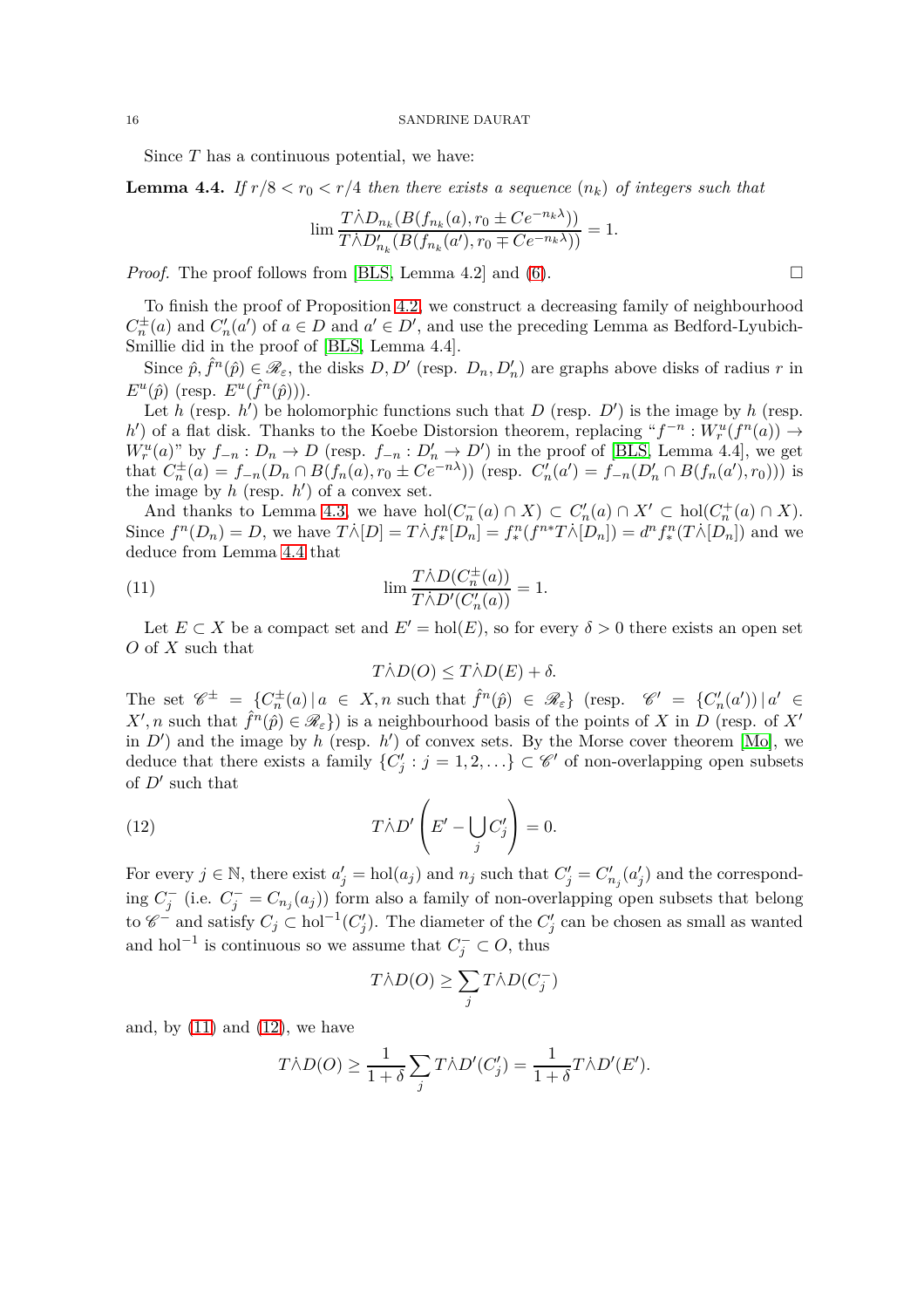For every  $\delta > 0$ , we have  $T \dot{\wedge} D'(E') + \delta \geq \frac{1}{1-\delta}$  $\frac{1}{1+\delta}T\dot{\wedge}D'(E'),$  thus  $T\dot{\wedge}D(E) \geq T\dot{\wedge}D'(E').$ 

Similarly, by covering *E* by a family of  $\mathscr{C}^+$ , we show that  $T\overline{\wedge}D'(E') \geq T\overline{\wedge}D(E)$ ; and conclude that  $T \wedge D'(E') = T \wedge D(E)$ . This finish the proof Proposition [4.2.](#page-14-0)

4.2. **Number of non-overlapping tubes of the form**  $L_n^s(\hat{p})$  **in L. Up to reduce the size** of the common Lyapunov chart *L*, we assume that  $\nu(\partial L) = 0$ .

**Lemma 4.5.** *The set*  $\mathbb{N}_{\hat{P}} = \{n \in \mathbb{N} \mid \hat{\nu}(\hat{f}^{-n}(\hat{P}) \cap \hat{P}) \ge \hat{\nu}(\hat{P})^2(1-\varepsilon)\}\$ is infinite.

*Proof.* Assume that  $\mathbb{N}_{\hat{P}}$  is finite, then

$$
\frac{1}{m}\sum_{n=0}^{m-1}\hat{\nu}(\hat{f}^{-n}(\hat{P})\cap \hat{P}) \leq \frac{1}{m}\sum_{\substack{n=0\\n\in\mathbb{N}_{\hat{P}}}}^{m-1}\hat{\nu}(\hat{f}^{-n}(\hat{P})\cap \hat{P}) + \hat{\nu}(\hat{P})^2(1-\varepsilon),
$$

so

$$
\limsup_{m \to \infty} \frac{1}{m} \sum_{n=0}^{m-1} \hat{\nu}(\hat{f}^{-n}(\hat{P}) \cap \hat{P}) \leq \hat{\nu}(\hat{P})^2 (1 - \varepsilon).
$$

On the other hand, as in the proof of  $\text{deT2}$ , Lemma 5.1., we may decompose  $\hat{\nu}$  in ergodic measures to get that

$$
\hat{\nu}(\hat{P})^2 \le \limsup_{m \to \infty} \frac{1}{m} \sum_{n=0}^{m-1} \hat{\nu}(\hat{f}^{-n}(\hat{P}) \cap \hat{P})
$$

In fact, this is true for ergodic measures and  $x \mapsto x^2$  is convex. We rich a contradiction.  $\Box$ 

Notice that, for every  $\hat{p} \in \hat{f}^{-n}(\hat{P}) \cap \hat{P}$ , Proposition [4.2](#page-14-0) is true by replacing  $L(\hat{p})$  by  $L_n^s(\hat{p})$ In fact, for every  $\hat{q} \in \pi_0^{-1}(L_n^s(\hat{p})) \cap \hat{P}$  the local stable manifold  $W_L^s(\hat{q})$  is included in  $L_n^s(\hat{p})$ , thereby we have holonomy invariance.

Recall the following notations: for every  $\hat{p} \in \hat{\mathcal{R}}$ ,  $f_{-n}$  denote the cut-off map on a horizontal disk of  $L(\hat{p})$  to a horizontal disk of  $L_n^u(\hat{f}^{-n}(\hat{p}))$  and for every subset *F* of a Pesin box  $W^{s/u}(F)$  denote  $W^{s/u}(F) = \bigcup$ *x*∈*F*  $W^{s/u}(x)$ .

<span id="page-16-0"></span>**Lemma 4.6.** *The connected component of*  $L \cap f^{-n}(L)$  *which contained*  $\pi_0(\hat{p})$  *is*  $L_n^s(\hat{p})$ *. In* particular, if  $\hat{p}, \hat{q} \in \hat{P} \cap f^{-n}(\hat{P})$  and  $L_n^s(\hat{p}) \cap L_n^s(\hat{q})$  is non-empty then  $L_n^s(\hat{p}) = L_n^s(\hat{q})$ .

*Proof.* Assume that there exists a point *q* which is not in  $L_n^s(\hat{p})$  but is in the connected component of  $L \cap f^{-n}(L)$  which contained  $\pi_0(\hat{p})$ . The connected component of  $L \cap f^{-1}(L)$  is connected by arcs and contains  $L_n^s(\hat{p})$ . Let  $\rho$  be a path from  $q$  to  $\pi_0(\hat{p})$  in  $L \cap f^{-n}(L)$ . Let *i* be the smallest positive integer such that  $f^i(q) \notin L(\hat{f}^i(\hat{p}))$ . Since f is a horizontal-like map of degree 1 between the Lyapunov charts, the path  $f^i \circ \rho$  cross the vertical side of  $L(\hat{f}^i(\hat{p}))$ and so the path  $f^n \circ \rho$  cross the vertical side of  $L(\hat{f}^n(\hat{p})) = L$ . This contradicts the fact that  $\rho$  is a path in  $L \cap f^{-n}$ (*L*).

<span id="page-16-1"></span>**Lemma 4.7.** For every Pesin box  $\hat{P}$ ,  $n \in \mathbb{N}$  and  $\hat{p} \in \hat{f}^{-n}(\hat{P}) \cap \hat{P}$  we have

$$
\hat{\nu}\left(\pi_0^{-1}(L_n^s(\hat{p}))\bigcap \hat{P}\bigcap \hat{f}^{-n}(\hat{P})\right)\leq d^{-n}\hat{\nu}(\hat{P}).
$$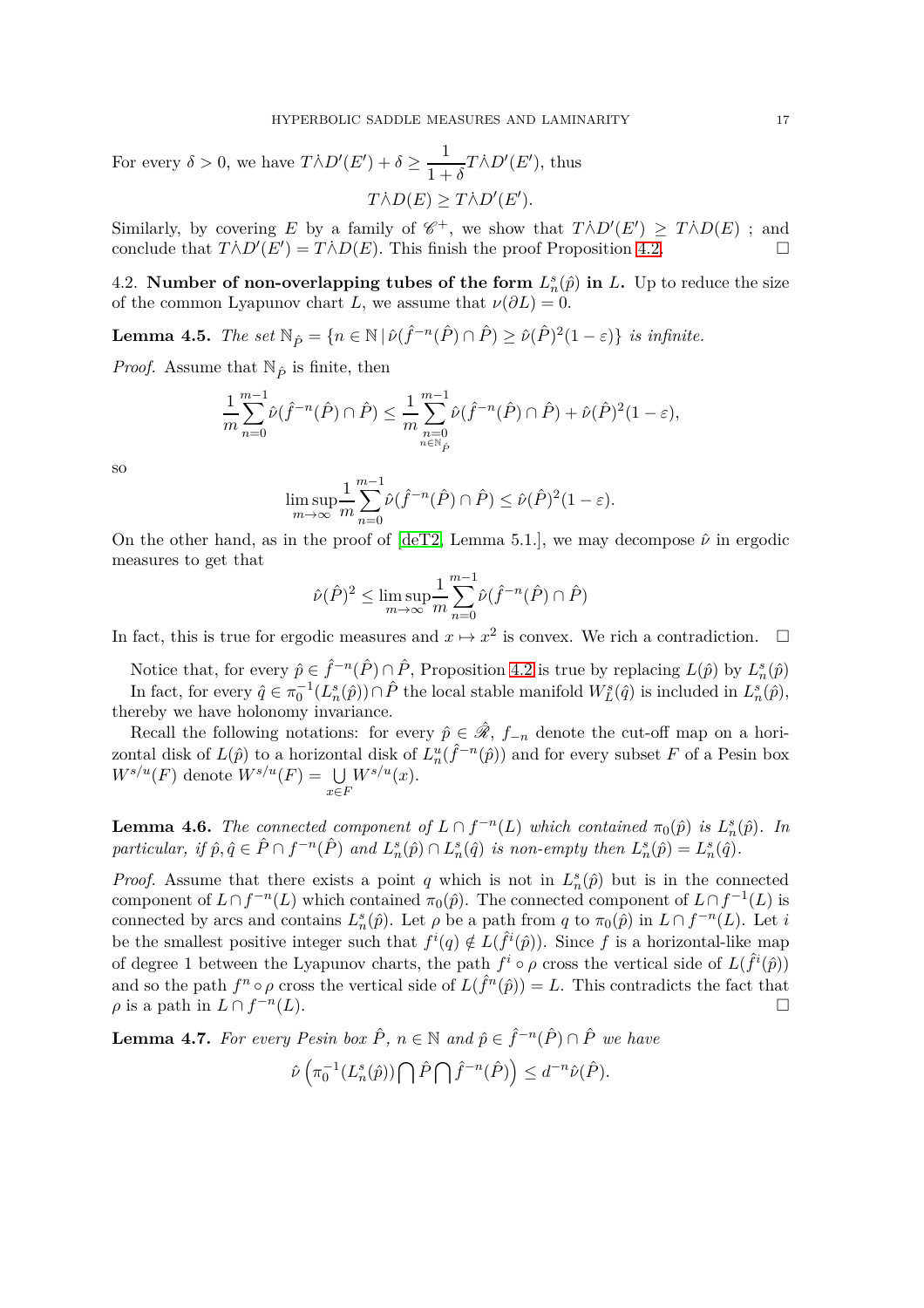*Proof.* Denote  $D, D_n$  the horizontal disks  $D = W_L^u(\hat{p})$  and  $D_n = W_L^u(\hat{f}^n(\hat{p}))$ . Since  $\hat{p} \in$  $\hat{f}^{-n}(\hat{P}) \cap \hat{P}$ , we have  $f^{n}(D \cap L_n^s(\hat{p})) = D_n$  so

$$
f_*^n(T\dot{\wedge} [D \cap L_n^s(\hat{p})]) = \frac{1}{d^n} T \dot{\wedge} f_*^n[D \cap L_n^s(\hat{p})] = \frac{1}{d^n} T \dot{\wedge} [D_n].
$$

By Lemma [4.6,](#page-16-0) for every  $\hat{q} \in \hat{P}$  either  $W_L^s(\hat{q}) \cap L_n^s(\hat{p}) = W_L^s(\hat{q})$  or  $W_L^s(\hat{q}) \cap L_n^s(\hat{p}) = \emptyset$ . Thus, by Proposition [4.2,](#page-14-0) we have  $T \wedge [D_n] |_{\mathscr{W}_L^s} = \text{hol}_{D,D_n} \left( T \wedge [D] |_{\mathscr{W}_L^s} \right)$ *,* and

$$
f_*^n(T \wedge [D \cap L_n^s(\hat{p})]) \, |_{\mathscr{W}_L^s} = d^{-n} \text{hol}_{D,D_n*} \left( T \wedge [D] \big|_{\mathscr{W}_L^s} \right).
$$
  
since  $\pi_0 \left( \hat{P} \cap \hat{f}^{-n}(\hat{P}) \right) = \pi_0 \left( \hat{f}^{-n} \left( \hat{P} \cap \hat{f}^{n}(\hat{P}) \right) \right) \subset f^{-n} \left( \pi_0(\hat{P} \cap \hat{f}^{n}(\hat{P})) \right),$  we have  

$$
T \wedge [D] \big|_{\mathscr{W}_L^s} \left( \pi_0 \left( \hat{P} \cap \hat{f}^{-n}(\hat{P}) \right) \cap L_n^s(\hat{p}) \right) \leq T \wedge [D] \big|_{\mathscr{W}_L^s} \left( f^{-n} \left( \pi_0(\hat{P} \cap \hat{f}^{n}(\hat{P})) \right) \cap L_n^s(\hat{p}) \right)
$$

$$
\leq f_*^n \left( T \wedge [D \cap L_n^s(\hat{p})] \right) \big|_{\mathscr{W}_L^s} \left( \pi_0(\hat{P} \cap \hat{f}^{n}(\hat{P})) \right)
$$

$$
\leq d^{-n} \text{hol}_{D,D_n*} \left( T \wedge [D] \big|_{\mathscr{W}_L^s} \right) \left( \pi_0(\hat{P} \cap \hat{f}^{n}(\hat{P})) \right)
$$

$$
\leq d^{-n} T \wedge [D] \left( \pi_0(\hat{P}) \right).
$$

Notice that  $hol_{D,D_n}^{-1}$  $(\pi_0(\hat{P} \cap \hat{f}^n(\hat{P}))$  is included in  $D \cap \pi_0(\hat{P})$  but is not necessarily included in  $D \cap \pi_0(\hat{P} \cap f^{-n}(\hat{P}))$ .

The conditionals of  $\hat{\nu}$  with respect to  $\hat{\xi}^u$  are induced by *T*, see Proposition [3.3,](#page-11-0) thus for every  $n \in \mathbb{N}_{\hat{P}}$  and every  $\hat{p} \in \hat{f}^{-n}(\hat{P}) \cap \hat{P}$ , we have

$$
\hat{\nu}\left(\pi_0^{-1}\left(L_n^s(\hat{p})\right)\bigcap \hat{P}\bigcap \hat{f}^{-n}(\hat{P})\middle|\hat{\xi}^u(\hat{p})\right) \leq d^{-n}\hat{\nu}(\hat{P}|\hat{\xi}^u(\hat{p})),
$$
  
and, thereby, 
$$
\hat{\nu}\left(\pi_0^{-1}(L_n^s(\hat{p}))\bigcap \hat{P}\bigcap \hat{f}^{-n}(\hat{P})\right) \leq d^{-n}\hat{\nu}(\hat{P}).
$$

<span id="page-17-0"></span>**Proposition 4.8.** For every Pesin box  $\hat{P}$  and every  $n \in \mathbb{N}_{\hat{P}}$ , there is at least  $d^n\hat{\nu}(\hat{P})(1-\varepsilon)$ *non-overlapping tubes of the form*  $L_n^s(\hat{p})$  *with*  $\hat{p} \in \hat{f}^n(\hat{P}) \cap \hat{P}$ *.* 

*Proof.* For every  $\hat{p} \in \hat{P} \cap \hat{f}^{-n}(\hat{P})$  we have  $\hat{\nu} \left( \pi_0^{-1}(L_n^s(\hat{p})) \cap \hat{P} \cap \hat{f}^{-n}(\hat{P}) \right) \leq d^{-n}\hat{\nu}(\hat{P})$ . Since  $\hat{P} \cap \hat{f}^{-n}(\hat{P}) = \begin{pmatrix} \end{pmatrix}$ *p*ˆ∈*P*ˆ  $\pi_0^{-1}(L_n^s(\hat{p})) \cap \hat{P} \cap \hat{f}^{-n}(\hat{P}),$ 

and for every  $n \in \mathbb{N}_{\hat{P}}$ , we have  $\hat{\nu}(\hat{P} \cap \hat{f}^{-n}(\hat{P})) \geq \hat{\nu}(\hat{P})^2(1-\varepsilon)$ , we conclude with Lemma  $4.6.$ 

4.3. **Proof of Theorem [4.1](#page-13-1) and a corollary.** Recall that  $\hat{P}$  is a Pesin box, *L* is a common Lyapunov chart of  $\hat{P}$  and for every  $\hat{p} \in \hat{P}$ ,  $L_n^s(\hat{p})$  and  $L_n^u(\hat{p})$  are defined by [\(2\)](#page-9-0).

*Proof of Theorem [4.1.](#page-13-1)* Let *l* be a transverse line to  $W_L^u(\hat{P})$  (i.e. to  $W_L^u(\hat{p})$  for every  $\hat{p} \in \hat{P}$ ) such that the disk  $\Delta = l \cap L$  is vertical. We may chose *l* such that  $\frac{1}{d^n} f_*^n[l] \to T$ .

Fix  $\varepsilon > 0$  and  $n \in \mathbb{N}_{\hat{P}}$ . For every  $\hat{p} \in \hat{f}^{-n}(\hat{P}) \cap \hat{P}$ , we have  $L(\hat{p}) = L(\hat{f}^{n}(\hat{p})) = L$ , so  $\Delta$  can be seen as a vertical disk of  $L(\hat{f}^n(\hat{p}))$ . Denote by  $\Delta_{n,\hat{p}}$  the cut-off preimage of  $\Delta$  in

Since *π*<sup>0</sup>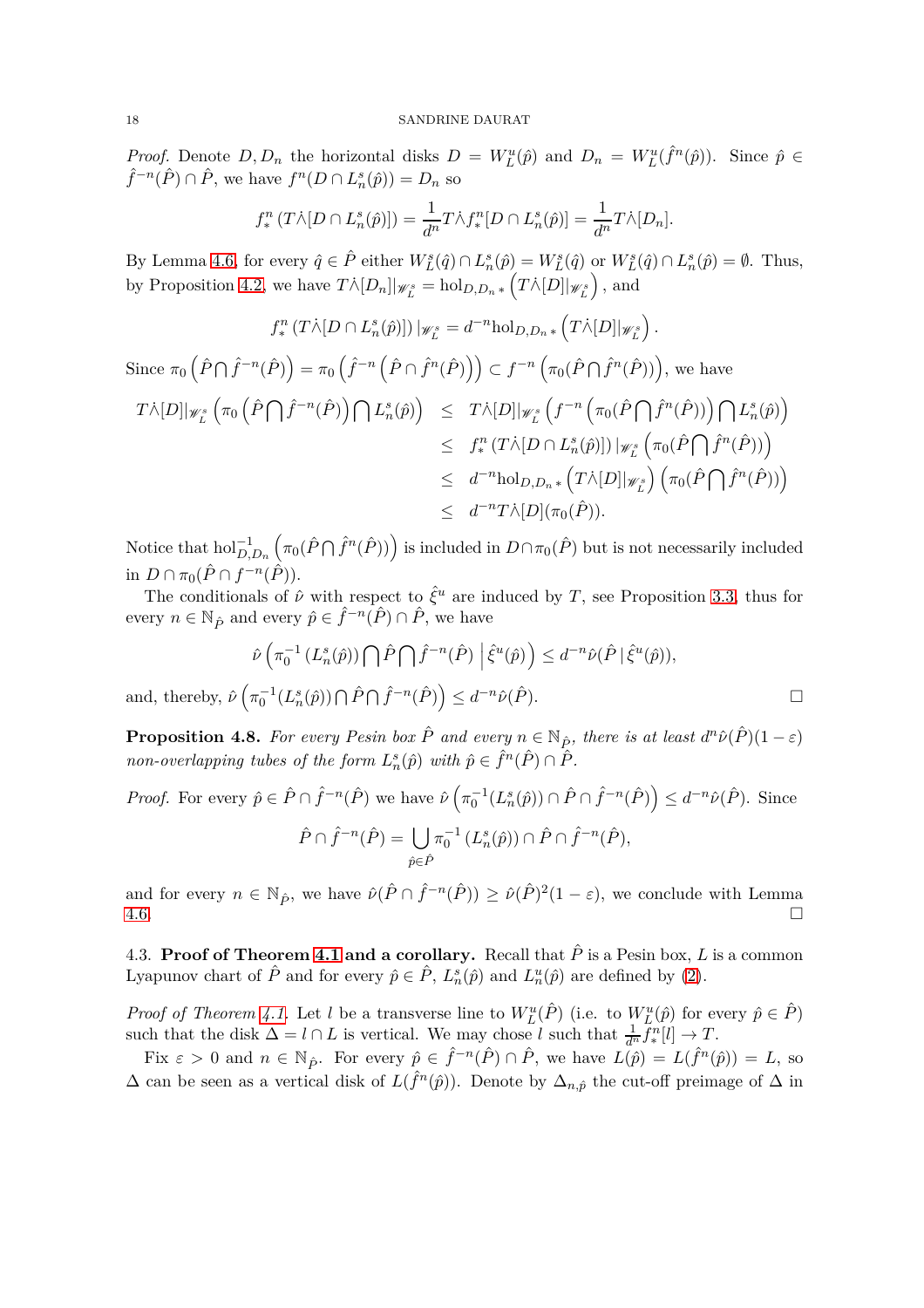$L_n^s(\hat{p})$ , i.e.  $\Delta_{n,\hat{p}} = f_{n,\hat{p}}^{-1}(\Delta)$  where  $f_{n,\hat{p}} : L_n^s(\hat{p}) \to L$ . By abuse of notation, denote by  $f_n^*[\Delta]$ the current

$$
f_n^*[\Delta] := \sum_{\hat{p}\in \hat{f}^{-n}(\hat{P})\cap \hat{P}} f_{n,\hat{p}}^*[\Delta].
$$

By definition of  $f_{n,\hat{p}}: L_n^s(\hat{p}) \to L$ , we have  $\frac{1}{d^n} f_n^*[\Delta] \leq \frac{1}{d^n} f^{n*}[l]$ . By Proposition [4.8,](#page-17-0)  $\bigcup_{\hat{p}\in \hat{P}\cap \hat{f}^{-n}(\hat{P})} \Delta_{n,\hat{p}}$  contains at least  $d^n\hat{\nu}(\hat{P})(1-\varepsilon)$  disjoint disks, so all cluster values of  $\frac{1}{d^n}f_n^*[\Delta]$ is a non trivial positive current, uniformly laminar and is smaller than *T*. By construction, they are closed in *L* and subordinate to  $W_L^s(\hat{P})$ . In fact, supp $(f_{n,\hat{p}}^*[\Delta]) = \Delta_{n,\hat{p}} \subset L_n^s(\hat{p})$  and  $L_n^s(\hat{p})$  converges exponentially fast to  $W_L^s(\hat{p})$ .

Thereby, all cluster values of  $\frac{1}{d^n} f_n^* [\Delta]$  intersect correctly (in *L*) and are bounded from above by *T*, so the supremum of these cluster values, denoted by  $T^s_{\hat{P}}$ , is a well defined laminar current subordinate to  $W_L^s(\hat{P})$ , see [\[BLS,](#page-27-11) Lemma 6.12]. For all  $\hat{p} \in \hat{P}$  there exist infinitely many  $n \in \mathbb{N}$  such that  $\hat{f}^n(\hat{p}) \in \hat{P}$ , so  $W_L^s(\hat{p})$  is included in the support of at least one cluster value of  $\frac{1}{d^n} f_n^*[\Delta]$ , thus  $W_L^s(\hat{p}) \subset \text{supp}(T_{\hat{P}}^s)$ ).  $\qquad \qquad \Box$ 

We deduce the following corollary, see [\[BLS,](#page-27-11) Lemma 8.2.].

**Corollary 4.9.** *There exists a continuous psh function*  $u_{\hat{P}}^s$  defined on *L* such that for all *cut-off function*  $\chi$  *with support in L we have*  $\chi T_P^s = \chi dd^c u_P^s$ .

*The product*  $T^s_{\hat{P}} \hat{\wedge} T^u$  *is well defined in L and*  $\hat{M}(T^s_{\hat{P}} \hat{\wedge} T^u) > 0$ *.* 

# 4.4. **Proof of Theorem [1.3.](#page-2-0)**

*Proof of Theorem [1.3.](#page-2-0)* Fix a Pesin box  $\hat{P}$ . The current  $T^s_{\hat{P}}$  of Theorem [4.1](#page-13-1) is uniformly laminar, so supp  $\left(\frac{1}{d^n}f^{n*}(T_{\hat{P}}^s)\right) = f^{-n}\left(W_L^s(\hat{P})\right)$ . We know that  $\text{supp}(\mu_{eq}) \cap W_L^s(\hat{P}) = \emptyset$  and  $\sup p(\mu_{eq})$  is totally invariant thus  $\sup p\left(\frac{1}{d^n}f^{n*}(T^s_{\hat{P}})\right)$  does not intersect  $\sup p(\mu_{eq})$ .

Since  $\partial f^{-n}(L)$  is smooth,  $T^s_{\hat{P}} \leq T$ , and  $T \wedge T = 0$  outside supp $(\mu_{eq})$ , we know, by Proposition [2.9,](#page-5-1) that  $\frac{1}{d^n} f^{n*}(T^s_{\hat{P}})$  is still a uniformly laminar current subordinate to  $W^s(\nu) :=$  $\bigcup_{x \in \text{supp}(\nu)} W^s(x)$ , and the currents  $T^s_{\hat{P}}, \dots, \frac{1}{d^n} f^{n*}(T^s_{\hat{P}})$  intersect correctly. So

$$
T_n = \max\left\{T_{\hat{P}}^s, \cdots, \frac{1}{d^n}f^{n*}(T_{\hat{P}}^s)\right\}
$$

is a well defined uniformly laminar current, see [\[BLS,](#page-27-11) Lemma 6.11], and

$$
supp(T_n) = \bigcup_{i \in \{0, \cdots, n\}} supp(f^{i*}(T_{\hat{P}}^s).
$$

For all  $n \in \mathbb{N}$ , we have  $\frac{1}{d^n} f^{n*}(T^s_{\hat{P}}) \leq T$  so  $(T_n)$  is a non-decreasing sequence of uniformly laminar currents bounded by *T* thus  $T^s = \sup_n(T_n)$  is well defined. The current  $T^s$  is laminar and subordinate to  $W^s(\nu)$ , and satisfies  $T^s \leq T$ . For all  $\hat{p} \in \hat{P}$  there exist infinitely many  $n \in \mathbb{N}$  such that  $\hat{f}^n(\hat{p}) \in \hat{P}$  so  $W^s(\hat{P}) \subset \text{supp}(T^s)$ .

We may do the same for all Pesin box  $\hat{P}$ . Thereby, by taking the supremum on the Pesin boxes, we obtain a laminar current  $T^s \leq T$  such that for *v*-almost every  $x, W^s(x) \subset$ supp(*T s* ).  $\Box$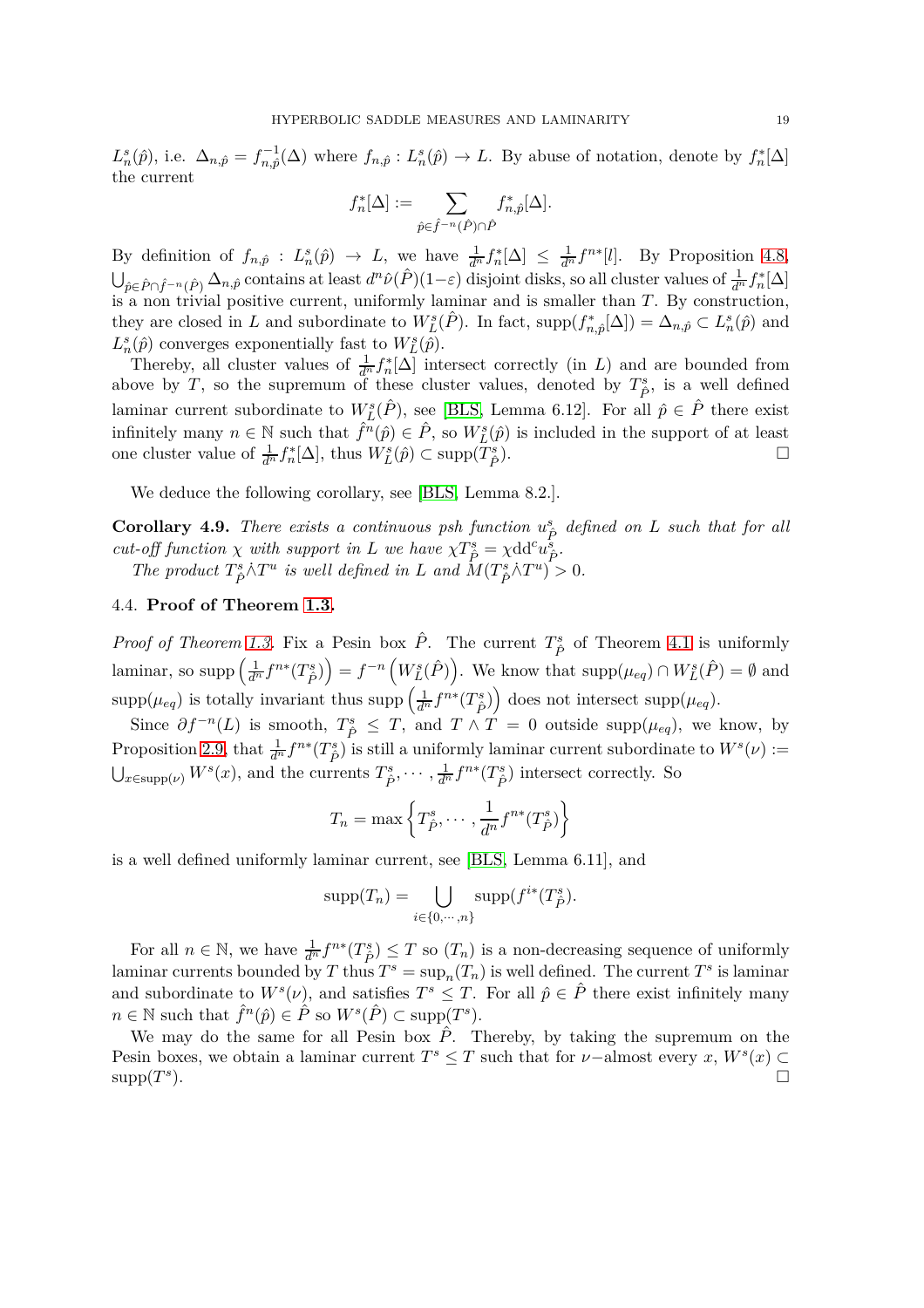# 5. Proof of Theorem [1.5](#page-2-1)

We are going to prove Theorem [1.5,](#page-2-1) and its corollary, under weaker assumptions.

*Remark.* It is not clear that  $supp(\nu)$  being included in an attracting set is enough to ensure that  $\nu$  admits a negative Lyapunov exponent.

<span id="page-19-1"></span>**Theorem 5.1.** Let  $f$  be an endomorphism of  $\mathbb{P}^2$  of degree  $d$  and  $T$  be its Green current. If  $f$  $admits a trapping region U$ , such that the conditions  $(H_0)$  $(H_0)$  $(H_0)$ ,  $(CV^*)$  $(CV^*)$  $(CV^*)$  and  $(H_1^*)$  are satisfied, then *T is laminar subordinate to the stable manifolds*  $\bigcup_{x \in \text{supp}(\nu)} W^s(x)$  *in the basin of attraction*  $\mathscr{B}_{\mathscr{A}} = f$ *n*≥0 −*n* (*U*)*.*

<span id="page-19-0"></span>**Corollary 5.2.** *Under the assumptions*  $(H_0)$  $(H_0)$  $(H_0)$ ,  $(CV^*)$  $(CV^*)$  $(CV^*)$  *and*  $(H_1^*)$ , *for*  $\sigma_T$ -*almost every*  $p \in \mathcal{B}_{\mathcal{A}}$ , *we have*

$$
\frac{1}{n}\sum_{i=0}^n \delta_{f^i(p)} \rightharpoonup \nu.
$$

We start with the following proposition:

<span id="page-19-2"></span>**Proposition 5.3.** In the basin of attraction  $\mathcal{B}_{\mathcal{A}}$  of  $\mathcal{A}$ , we have

$$
\frac{1}{d^n} f^{n*} T_{\hat{P}}^s \to cT \text{ where } c = M(T_{\hat{P}}^s \dot{\wedge} T^u) > 0.
$$

*Proof.* Let  $\psi$  be a smooth cut-off function with support in *L* and  $\phi$  a (1,1)-smooth form with support in  $\mathscr{B}_{\mathscr{A}}$ , then, by hypothesis  $(CV^*)$  $(CV^*)$  $(CV^*)$ ,  $\frac{1}{d^n} f^n_* \phi \to \langle T, \phi \rangle T^u$ . If the potential  $u^s_{\hat{P}}$  of  $T^s_{\hat{P}}$  is smooth then

$$
\langle \frac{1}{d^n} f^{n*}(\psi T_{\hat{P}}^s), \phi \rangle = \langle \psi T_{\hat{P}}^s, \frac{1}{d^n} f_*^n(\phi) \rangle
$$
  
= 
$$
\int u_{\hat{P}}^s \left( dd^c(\psi) \wedge \frac{1}{d^n} f_*^n(\phi) + d\psi \wedge \frac{1}{d^n} f_*^n(d^c\phi) + \psi \frac{1}{d^n} f_*^n(d d^c\phi) \right).
$$

Otherwise, since  $dd^c(\psi)$ ,  $\phi$ ,  $d\psi$ ,  $d^c\phi$ ,  $\psi$  and  $dd^c\phi$  are smooth forms and the push forward of a smooth form is a current with continuous coefficients, each term of the sum  $dd^c(\psi) \wedge$  $\frac{1}{d^n} f^n_*(\phi) + d\psi \wedge \frac{1}{d^n} f^n_*(d^c\phi) + \psi \frac{1}{d^n} f^n_*(dd^c\phi)$  is well defined and has continuous coefficients. We can defined  $\frac{1}{d^n} f^{n*}(\psi T^s_{\hat{P}})$  by

$$
\langle \frac{1}{d^n} f^{n*}(\psi T_{\hat{P}}^s), \phi \rangle = \int u_{\hat{P}}^s \left( dd^c(\psi) \wedge \frac{1}{d^n} f_*^n(\phi) + d\psi \wedge \frac{1}{d^n} f_*^n(d^c\phi) + \psi \frac{1}{d^n} f_*^n(\mathrm{d} d^c\phi) \right).
$$

Moreover,  $u^s_{\hat{P}}$  is continuous so  $\phi \mapsto \langle \frac{1}{d^n} f^{n*}(\psi T^s_{\hat{P}}), \phi \rangle$  is also continuous.

We know that  $\left|\frac{1}{d^n} f_*^n(d^c\phi)\right|\right| \to 0$  and  $\left|\frac{1}{d^n} f_*^n(\text{dd}^c\phi)\right|\right| \to 0$ , see [\[Di,](#page-27-5) Proposition 4.7]. We conclude that, for all  $(1, 1)$ -smooth form  $\phi$  with support in  $\mathscr{B}_{\mathscr{A}}$ , we have  $\langle \frac{1}{d^n} f^{n*} (\psi T^s_{\hat{P}}), \phi \rangle \to$  $\langle T, \phi \rangle \langle \psi T^s_{\hat{P}}, T^u$ ).  $\Box$ 

We now prove Theorem [5.1.](#page-19-1)

*Proof of Theorem [5.1.](#page-19-1)* As we saw in the proof of Theorem [1.3,](#page-2-0)  $T_n = \max\{T_{\hat{P}}^s, \dots, \frac{1}{d^n}f^{n*}(T_{\hat{P}}^s)\}$ is a well defined uniformly laminar current subordinate to  $W^s(\mathscr{A})$ . Moreover,  $\sup_n(T_n)$  is a well defined laminar current subordinate to  $W^s(\mathscr{A})$  and satisfy  $\sup_n(T_n) \leq T$ . By Proposi-tion [5.3,](#page-19-2) the non-decreasing limit of  $(T_n)$  is equal to  $cT$ . Thereby, the restriction of the Green current *T* to the basin of attraction of  $\mathscr A$  is a laminar current subordinate to  $W^s(\mathscr A)$ .  $\Box$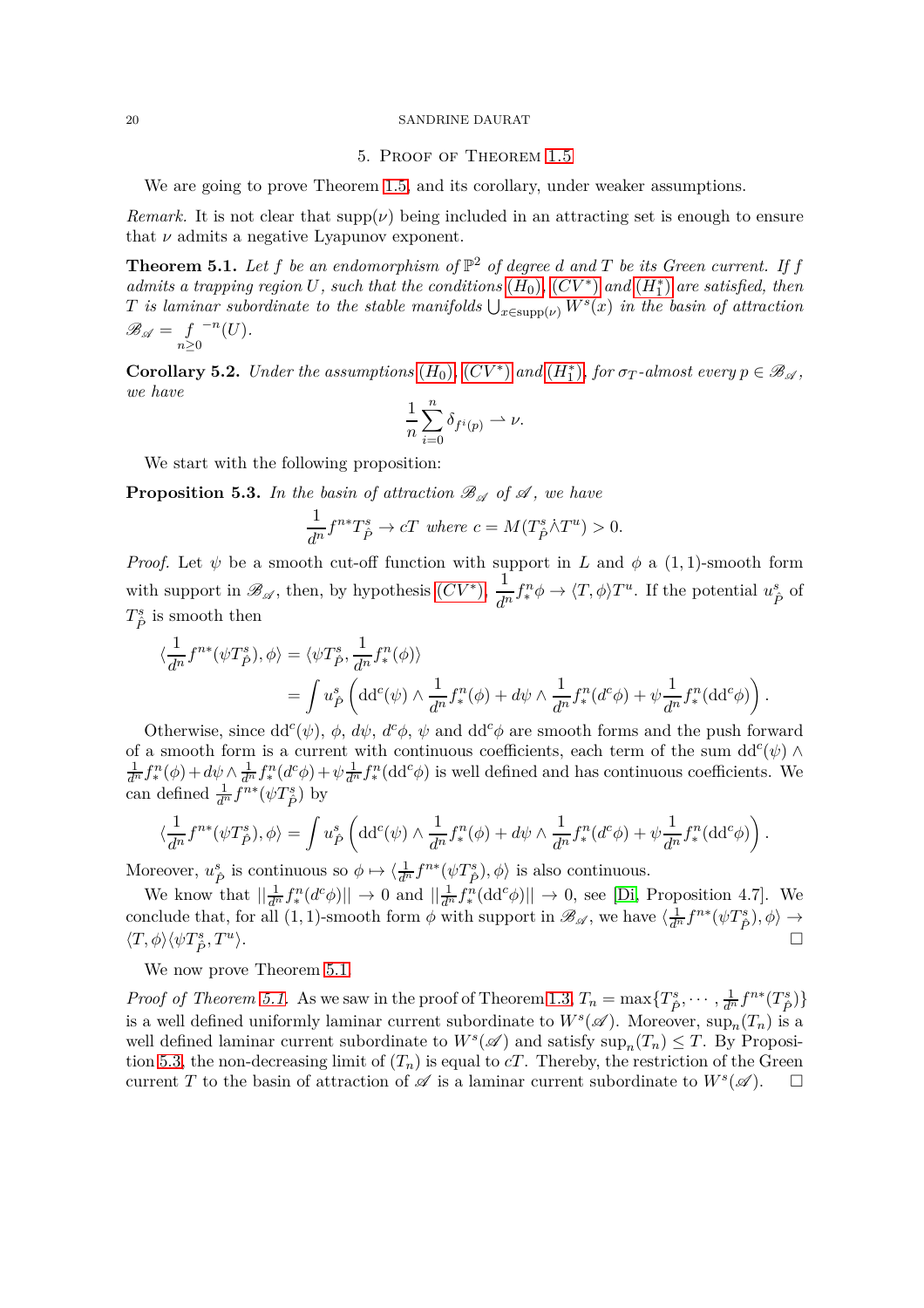We end this section with the proof of Corollary [5.2.](#page-19-0) Denote  $\mathscr{B}_{\nu}$  the basin of attraction of *ν*, i.e.

<span id="page-20-0"></span>
$$
\mathscr{B}_{\nu} := \left\{ p \, | \, \frac{1}{n} \sum_{i=0}^{n} \delta_{f^{i}(p)} \rightharpoonup \nu \right\}.
$$

The proof is based on the fact that if  $p \in W^s(q)$  then

(13) 
$$
\frac{1}{n} \sum_{i=0}^{n} \delta_{f^{i}(p)} - \frac{1}{n} \sum_{i=0}^{n} \delta_{f^{i}(q)} \rightharpoonup 0.
$$

In fact, let  $\varphi$  be a continuous function defined on  $\mathscr{B}_{\mathscr{A}}$  and let  $p, q \in \mathscr{B}_{\mathscr{A}}$  such that  $p \in W^s(q)$ , then  $\lim_{n\to+\infty}\frac{1}{n}$  $\frac{1}{n} \sum_{i=0}^{n} (\varphi \circ f^{i}(p) - \varphi \circ f^{i}(q)) = 0.$ 

*Proof of Corollary* [5.2.](#page-19-0) Fix  $\varepsilon > 0$  and denote by  $A_{\varepsilon}$  the set  $A_{\varepsilon} = \pi_0(\hat{\mathscr{R}}_{\varepsilon}) \cap \mathscr{B}_{\nu}$ . Let  $\hat{P} \subset \hat{\mathscr{R}}_{\varepsilon}$ be a Pesin box, *L* be a common Lyapunov chart of  $\hat{P}$  and  $T^s_{\hat{P}}$  be the current constructed in Theorem [4.1.](#page-13-1)

We may define the restriction  $T^u_{\hat{P}}$  of  $T^u$  to  $W^u(\hat{P})$ . See Section 1.3 and 1.6 of [\[DDG3\]](#page-27-12) for more details. By [\[DDG3,](#page-27-12) Theorem 1.6],  $T_{\hat{P}}^u$  is a uniformly woven current. Denote by  $\nu^s, \nu^u$ the measure such that

$$
T_{\hat{P}}^s = \int [W_{\alpha}^s] d\nu^s(\alpha), T_{\hat{P}}^u = \int [\Delta_{\beta}^u] d\nu^u(\beta)
$$
  
and  $\nu_{\hat{P}} := T_{\hat{P}}^s \dot{\wedge} T_{\hat{P}}^u = \int [W_{\alpha}^s] \dot{\wedge} [\Delta_{\beta}] d\nu^s(\alpha) \otimes \nu^u(\beta).$ 

Since  $\nu$  is ergodic, by Birkhoff theorem, we have  $\nu(\mathscr{B}_{\nu}) = 1$  so  $0 = \nu_{\vert \hat{P}}(A_{\varepsilon}^c) \ge \nu_{\hat{P}}(A_{\varepsilon}^c)$ , where *ν*<sub>|</sub>*ρ*<sup> $\in$ </sup> is the restriction of *ν* to *P*<sup> $\in$ </sup>. By Fubini Theorem, for *ν*<sup>*s*</sup>-a.e. *α* we have

$$
\int [W_{\alpha}^{s}]\dot{\wedge}[\Delta_{\beta}^{u}](A_{\varepsilon}^{c})\mathrm{d}\nu^{u}(\beta) = 0.
$$

We deduce that for  $\nu^s$ -a.e.  $\alpha$ , we have

$$
\int [W_{\alpha}^{s}]\dot{\wedge}[\Delta_{\beta}^{u}](A_{\varepsilon})d\nu^{u}(\beta) = \int [W_{\alpha}^{s}]\dot{\wedge}[\Delta_{\beta}^{u}](\pi_{0}(\mathbb{R}_{\varepsilon}))d\nu^{u}(\beta) \ge \int [W_{\alpha}^{s}]\dot{\wedge}[\Delta_{\beta}^{u}](\pi_{0}(\hat{P}))d\nu^{u}(\beta) > 0.
$$

In particular, for  $\nu^s$ -a.e.  $\alpha$ ,  $W^s_\alpha \cap A_\varepsilon \neq \emptyset$ . Since  $\sigma_{T^s_{\hat{P}}} = \int [W^s_\alpha] \wedge \omega_{FS} d\nu^s(\alpha)$ , for  $\sigma_{T^s_{\hat{P}}}$ -a.e.  $p \in \mathscr{B}_{\mathscr{A}}$  there exists  $\alpha$  such that  $p \in W_{\alpha}^s$  and  $W_{\alpha}^s \cap A_{\varepsilon}^s \neq \emptyset$ . Thus there exists  $q \in \mathscr{A}_{\varepsilon}$  such that  $p \in W^s_\alpha = W^s_L(q)$ . By [\(13\)](#page-20-0), we have  $\frac{1}{n} \sum_{i=0}^n \delta_{f^i(p)} \to \nu$ .

Denote  $T_n := \max_{1 \le i \le n} f^{i*}T_{\hat{P}}^s$ , since  $f^{-1}(\mathscr{B}_\nu) = \mathscr{B}_\nu$  and  $\text{supp}(f^{i*}T_{\hat{P}}^s) = f^{-i}\text{supp}(T_{\hat{P}}^s)$ , we have  $\sigma_{T_n}(\mathscr{B}_{\mathscr{A}} \setminus \mathscr{B}_{\nu}) = 0$ . We deduce from the proof of Theorem [1.5](#page-2-1) that  $(\sigma_{T_n})$  is a non-decreasing sequence of measures converging to  $\sigma_T$  thus

$$
\sigma_T(\mathscr{B}_{\mathscr{A}}\setminus\mathscr{B}_{\nu})=\lim \sigma_{T_n}(\mathscr{B}_{\mathscr{A}}\setminus\mathscr{B}_{\nu})=0.
$$

Hence for  $\sigma_T$ -a.e.  $p \in \mathscr{B}_{\mathscr{A}}$  we have  $\frac{1}{n} \sum_{i=0}^n \delta_{f^i(p)} \rightharpoonup \nu$ .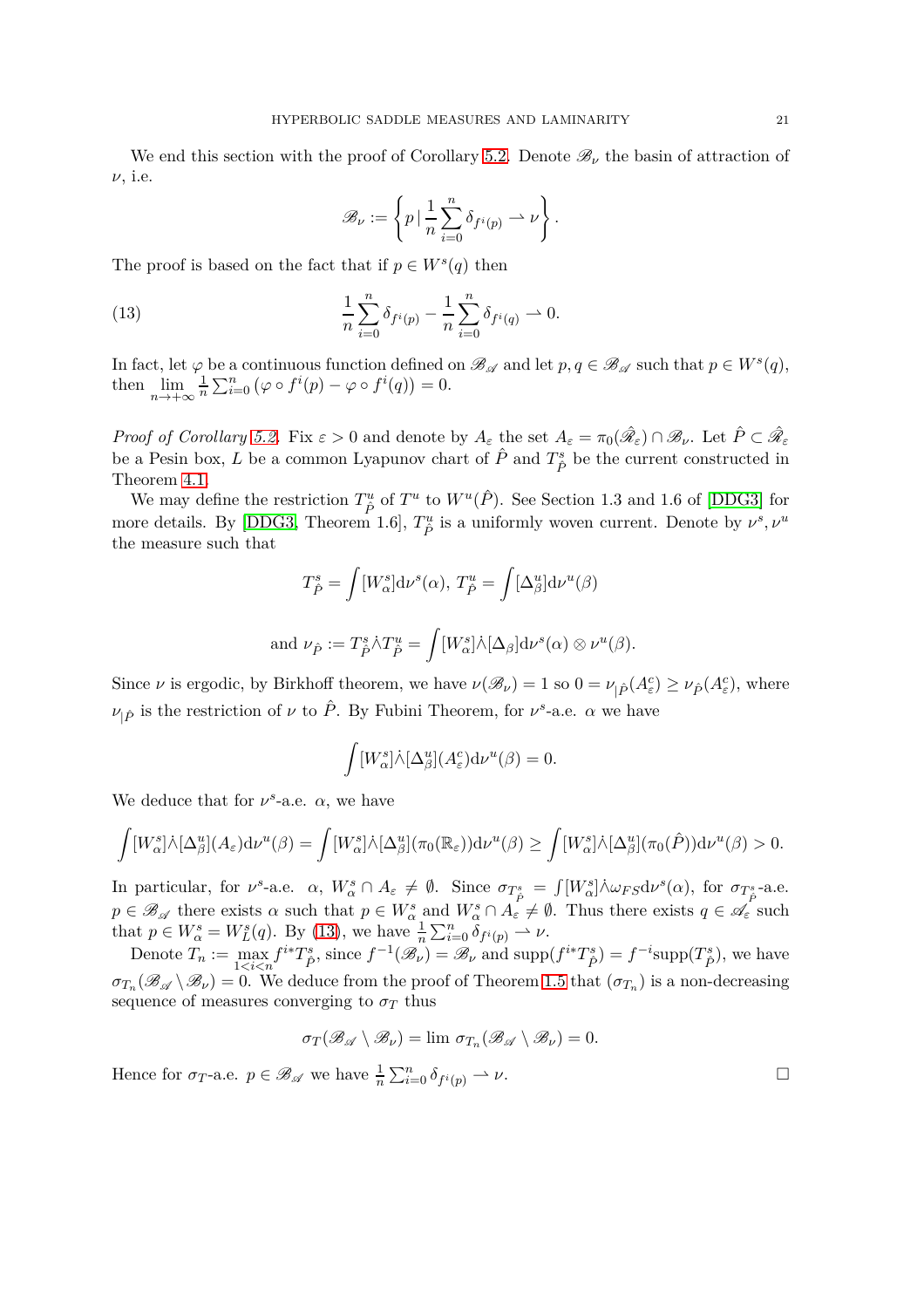## 6. Equidistribution of saddle periodic points

<span id="page-21-0"></span>In this section, we follow the ideas of [\[BLS\]](#page-27-11) which have also been used in [\[DDG3\]](#page-27-12). We assume that f admits an attracting set  $\mathscr A$  which satisfies the condition  $(ER)$  $(ER)$  $(ER)$  and that there exists an invariant current  $T^u$  ( $\frac{1}{d}$  $\frac{1}{d} f_* T^u = T^u$ ) such that the measure  $\nu = T \wedge T^u$  satisfies  $(H_1).$  $(H_1).$  $(H_1).$ 

*Remark.* In this section, we do not need to have any convergence toward the current  $T^u$ .

Denote by  $\mathscr{B}_{\mathscr{A}}$  the basin of attraction of  $\mathscr{A}$ . Fix a Pesin box  $\hat{P}$  and a Lyapunov chart *L* of  $\hat{P}$ .

<span id="page-21-1"></span>**Lemma 6.1** (Shadowing lemma). For all  $\hat{x} \in \hat{P} \cap \hat{f}^{-n}(\hat{P})$  there exists a (unique) periodic  $point \ \kappa(\hat{x}) \in L_n^s(\hat{x}) \cap L_n^u(\hat{f}^n(\hat{x})) \ \text{of period } n.$ 

*Proof.* See [\[BLS2,](#page-27-26) p.284] or [\[DDG3,](#page-27-12) Section 9 Step 2].  $\Box$ 

Denote by  $Per_n$  the set of periodic points of period *n* and  $P_{L,n} = {\kappa(\hat{p}) | \hat{p} \in \hat{P}}$ . For all  $\kappa \in P_{L,n}$  denote

$$
\Omega(\kappa) = \{ \hat{x} \in \hat{P} \cap \hat{f}^{-n}(\hat{P}) \mid \kappa(\hat{x}) = \kappa \}.
$$

Let us recall that if  $\hat{p}, \hat{q} \in \hat{P} \cap f^{-n}(\hat{P})$  then  $L_n^s(\hat{p}) \cap L_n^s(\hat{q})$  is empty or  $L_n^s(\hat{p}) = L_n^s(\hat{q})$ , see Lemma [4.6.](#page-16-0) So

$$
\Omega(\kappa) \subset \hat{P} \cap \hat{f}^{-n}(\hat{P}) \cap \pi_0^{-1}(L_n^s(\kappa)),
$$

where  $L_n^s(\kappa) = L_n^s(\hat{x})$  if  $\kappa(\hat{x}) = \kappa$ .

**Lemma 6.2.** *We have*  $\liminf_{n\to\infty}$ 1  $\frac{1}{d^n}$  $\sharp(Per_n \cap L) \geq \hat{\nu}(\hat{P})$ .

*Proof.* By Lemma [4.7,](#page-16-1) we know that for every  $\kappa \in P_{L,n}$ ,  $\hat{\nu}(\Omega(\kappa)) \leq d^{-n}\hat{\nu}(\hat{P})$ . By Lemma [6.1,](#page-21-1)  $\hat{P} \cap \hat{f}^{-n}(\hat{P})$  is the disjoint union  $\bigcup \Omega(\kappa)$ , thus *κ*∈*PL,n*

$$
\hat{\nu}(\hat{P} \cap \hat{f}^{-n}(\hat{P})) = \sum_{\kappa \in P_{L,n}} \hat{\nu}(\Omega(\kappa)) \leq \frac{1}{d^n} \hat{\nu}(\hat{P}) \sharp(P_{L,n})
$$

and  $d^{-n}$  $\sharp(P_{L,n}) \geq \frac{\hat{\nu}(\hat{P} \cap \hat{f}^{-n}(\hat{P}))}{\hat{\nu}(\hat{P})}$  $\frac{\partial (P)}{\partial P}$ . Since  $P_{L,n} \subset Per_n \cap L$ , we have

$$
\liminf_{n\to\infty}\frac{1}{d^n}\sharp(Per_n\cap L)\geq \frac{\hat{\nu}(\hat{P}\cap \hat{f}^{-n}(\hat{P}))}{\hat{\nu}(\hat{P})}.
$$

The measure  $\nu$  is mixing, we conclude that  $\liminf_{n\to\infty}$  $\frac{1}{d^n} \sharp (Per_n \cap L) \geq \hat{\nu}(\hat{P})$ .

<span id="page-21-2"></span>**Lemma 6.3.** *Let*

$$
\nu_n = \frac{1}{d^n} \sum_{\kappa \in Per_n \cap U} \delta_{\kappa}
$$

*and*  $\tilde{\nu}$  *be a cluster value of*  $(\nu_n)$ *, then*  $\tilde{\nu} \geq \nu$ *.* 

*Proof.* Since every set can be cover, up to a *ν*-null set, by Pesin boxes and supp $(\nu) \subset \mathcal{B}_{\mathcal{A}}$ , the result follows from the previous Lemma.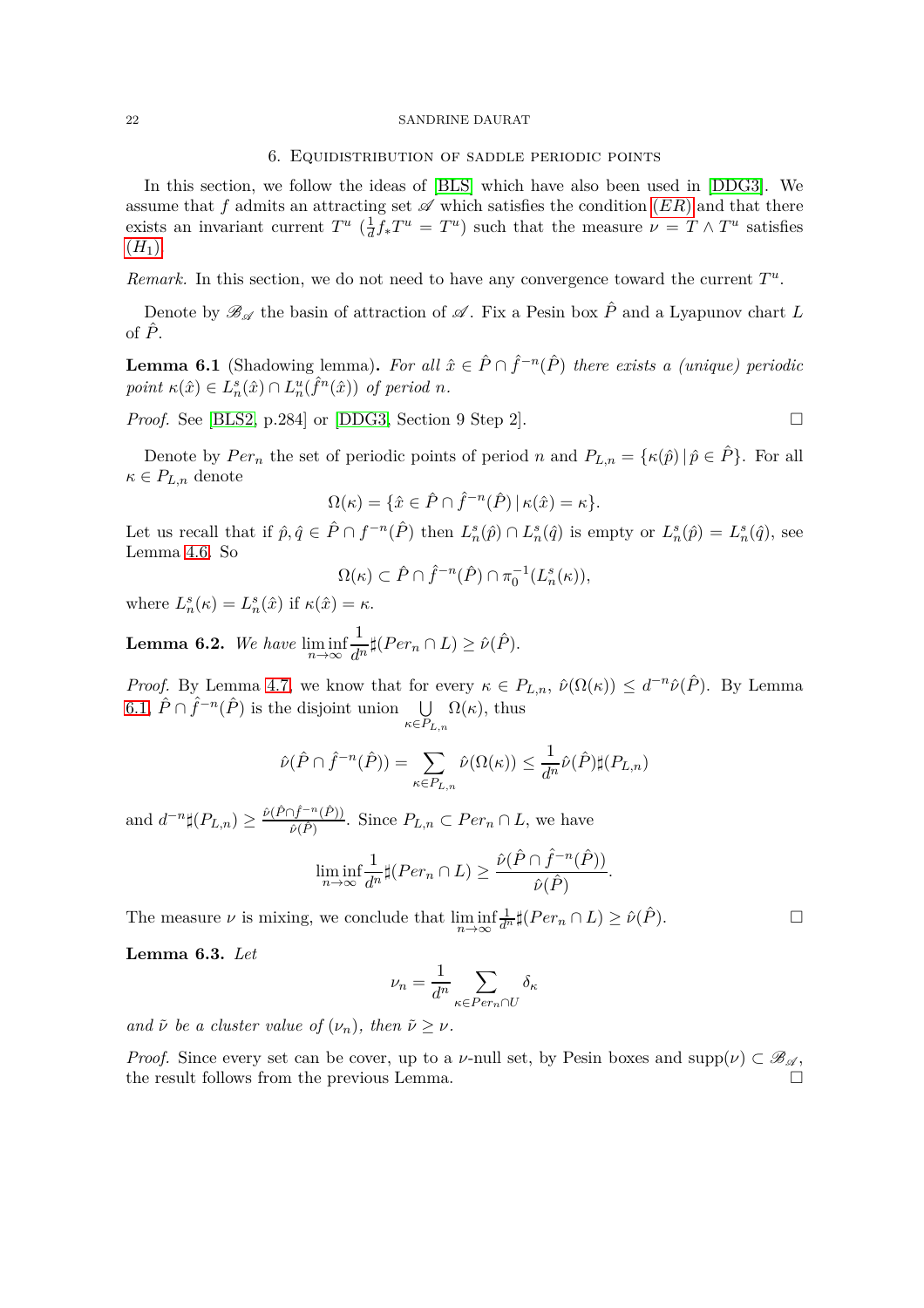<span id="page-22-1"></span>**Theorem 6.4.** Let f be an endomorphism of  $\mathbb{P}^2$  which admits an attracting set  $\mathscr A$  which f *admits an attracting set* A *. Assume, moreover,* A *admits a trapping region satisfying the conditions* (*[ER](#page-3-7)*)*, and that there exists an invariant current*  $T^u$  ( $\frac{1}{d}$ )  $\frac{1}{d} f_* T^u = T^u$ ) with support *on*  $\mathscr A$  *such that the measure*  $\nu = T \wedge T^u$  *satisfies*  $(H_1)$  $(H_1)$  $(H_1)$ *. Then* 

$$
\nu_n = \frac{1}{d^n} \sum_{\kappa \in Per_n \cap \mathscr{B}_{\mathscr{A}}} \delta_{\kappa} \to \nu.
$$

*Proof.* The restriction of f to an invariant curve is of topological entropy  $log(d) > 0$  so f cannot have a curve of fixed points. Since  $f(U) \in U$ ,  $\mathscr{A} = \bigcap$ *n*∈N  $f^n(U)$  and  $\mathscr{B}_{\mathscr{A}} = f^{-n}(U)$ *n*∈N , there is no fixed points in  $\mathscr{B}_{\mathscr{A}} \setminus U$ . The compact set  $\overline{U}$  is an euclidean retract, see [\[Do,](#page-27-9) Proposition/Definition IV 8.5, and  $f(\overline{U}) \in \overline{U}$  is compact. Hence by Lefschetz-Hopf the-orem, see [\[Do,](#page-27-9) Proposition VII 6.5], the number of periodic points of period *n* in  $\overline{U}$  is  $\sum \text{Trace} \left( (f^n)^*_{\perp} \right)$  $|H^i(\overline{U},\mathbb{Q})|$ .

Since  $\overline{U}$  retracts on  $\ell$ ,  $H^i(\overline{U}, \mathbb{Q}) = H^i(\ell, \mathbb{Q}) = H^i(\mathbb{P}^1 \mathbb{C}, \mathbb{Q})$  and for a generic line  $\Delta \subset U$ we have  $f_*^n \Delta \cdot \Delta = d^n$ , thus  $\sharp(Per_n \cap U) = d^n + 1$ . Thereby, every cluster value of  $\nu_n =$ 1  $\frac{1}{d^n} \sum_{\kappa \in Per_n \cap U} \delta_{\kappa}$  has mass 1 and we conclude with Lemma [6.3.](#page-21-2)

# 7. Uniqueness of the measure of maximal entropy

<span id="page-22-0"></span>We assume that  $f$  is an endomorphism of  $\mathbb{P}^2$  admitting a non trivial attracting set  $\mathscr A$  and that conditions  $(CV)$  $(CV)$  $(CV)$ ,  $(H_1^*)$  $(H_1^*)$  $(H_1^*)$  and  $(H_2)$  are satisfied

We still denote by  $\mathscr{B}_{\mathscr{A}}$  the basin of attraction of  $\mathscr{A}, T$  the Green current of f and  $T^u$  the attracting current. The aim of this section is to prove the following Theorem:

<span id="page-22-2"></span>**Theorem 7.1.** Let f be an endomorphism of  $\mathbb{P}^2$  admitting a non trivial attracting set  $\mathscr A$ *which satisfies the condition*  $(CV)$  $(CV)$  $(CV)$ *,*  $(H_1^*)$  $(H_1^*)$  $(H_1^*)$  *and*  $(H_2)$  *then*  $\nu = T \wedge T^u$  *is the unique measure of maximal entropy*  $log(d)$  *in*  $\mathcal{B}_{\mathcal{A}}$ *.* 

To prove this theorem we follow the approach of [\[BLS\]](#page-27-11).

*Proof of Theorem [7.1.](#page-22-2)* Let m be a *f*-invariant measure with support in  $\mathscr{B}_{\mathscr{A}}$  and of (maximal) entropy  $log(d)$  then, by Choquet representation theorem,  $\nu$  can be written as an integral of ergodic measures which also are of maximal entropy  $log(d)$ , since the metrical entropy is concave. So we only have to prove that  $\nu$  is the only ergodic measure of maximal entropy in  $\mathscr{B}_{\mathscr{A}}$ . Let m be an ergodic measure of maximal entropy with support in  $\mathscr{B}_{\mathscr{A}}$ . By  $(H_2)$  $(H_2)$  $(H_2)$ , m admits a non positive Lyapunov exponent.

The measure  $\hat{m}$  is also ergodic and, by Birkoff theorem, for every continuous function  $\varphi$ and  $\hat{m}$ -a.e.  $\hat{x}$  we have

<span id="page-22-3"></span>(14) 
$$
\lim_{n \to \infty} \frac{1}{n} \sum_{i=0}^{n-1} \varphi(\hat{f}^n(\hat{x})) = \int \varphi(\hat{x}) d\hat{m}(\hat{x}).
$$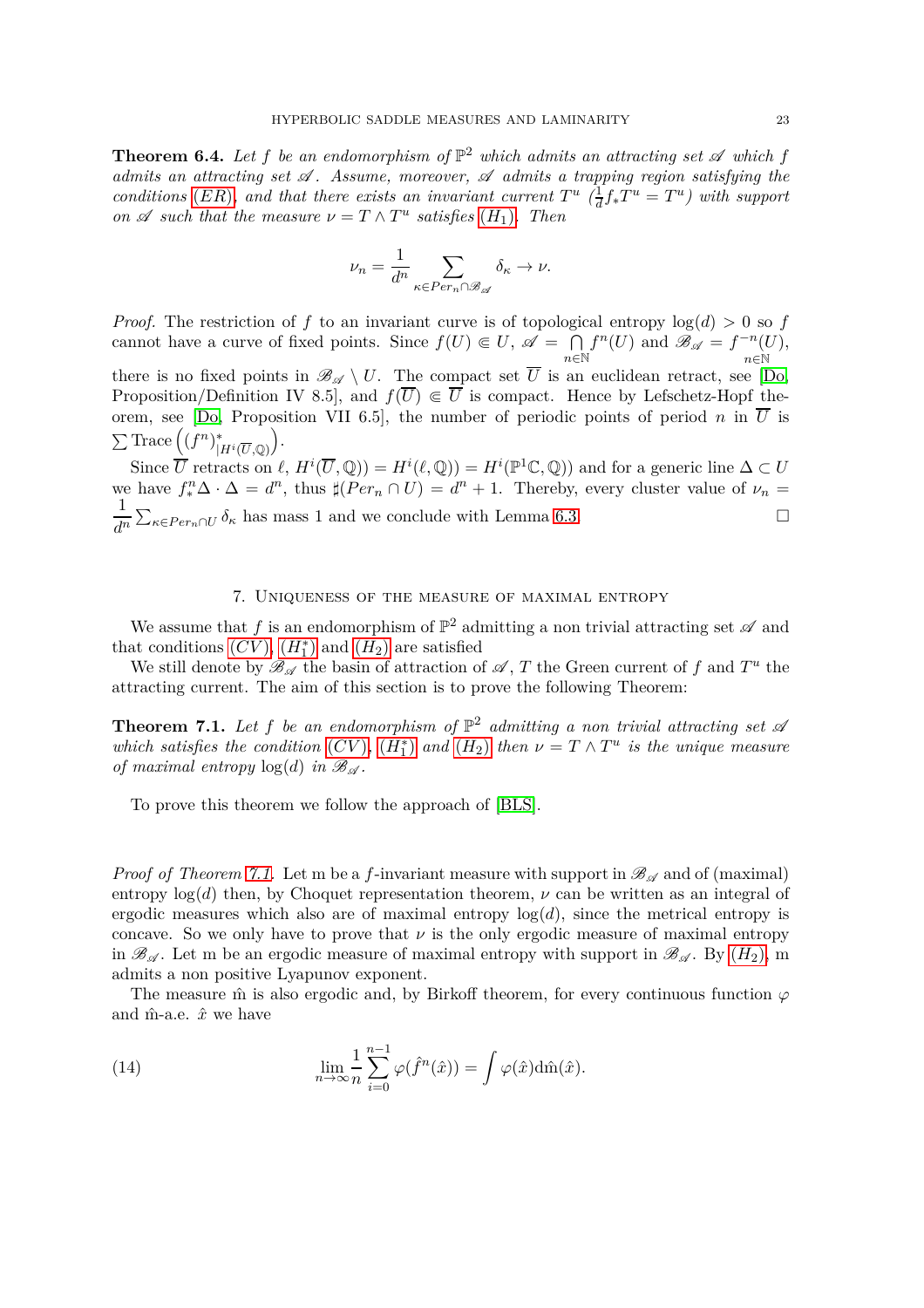Denote  $\hat{m}_{\hat{x}} := \hat{m}(\cdot|\hat{\xi}^u)$  then, by dominate convergence and [\(14\)](#page-22-3), we have

$$
\lim_{n \to \infty} \int_{\hat{\xi}^u(\hat{x})} \varphi(\hat{y}) d\left(\frac{1}{n} \sum_{i=0}^{n-1} \hat{f}_*^n(\hat{m}_{\hat{x}})\right)(\hat{y}) = \lim_{n \to \infty} \int_{\hat{\xi}^u(\hat{x})} \frac{1}{n} \sum_{i=0}^{n-1} \varphi(\hat{f}^n(\hat{y})) d\hat{m}_{\hat{x}}(\hat{y})
$$

$$
= \int_{\hat{\xi}^u(\hat{x})} \left(\lim_{n \to \infty} \frac{1}{n} \sum_{i=0}^{n-1} \varphi(\hat{f}^n(\hat{y}))\right) d\hat{m}_{\hat{x}}(\hat{y})
$$

$$
= \int \varphi(\hat{y}) d\hat{m}(\hat{y})
$$

hence

(15) 
$$
\frac{1}{n} \sum_{i=0}^{n-1} \hat{f}^n_*(\hat{m}_{\hat{x}}) \rightharpoonup \hat{m}.
$$

One the other hand, for every  $\hat{x}$ , since

$$
M\left(\mathrm{dd}^c\left(\frac{1}{d^n}f_*^n[D^u(\hat{x})]\right)\right) = M\left(\frac{1}{d^n}f_*^n\mathrm{dd}^c\left([D^u(\hat{x})]\right)\right) = O\left(\frac{1}{d^n}\right),\,
$$

every cluster value of  $\left(\frac{1}{d^n} f_*^n[D^u(\hat{x})]\right)$  is a positive closed current of support  $M([D^u(\hat{x})])$  with support in  $\mathscr A$ , see [\[Di\]](#page-27-5) for more details. By the condition  $(CV)$  $(CV)$  $(CV)$ , we have

<span id="page-23-1"></span>
$$
\frac{1}{d^n} f_*^n[D^u(\hat{x})] \to cT^u
$$

with  $c = M([D^u(\hat{x})])$ . The Green current *T* has a continuous potential so

$$
\frac{1}{\rho(\hat{x})}T\dot{\wedge}\left(\frac{1}{d^n}f_*^n[D^u(\hat{x})]\right) \to \frac{c}{\rho(\hat{x})}T\dot{\wedge}T^u = \frac{c}{\rho(\hat{x})}\nu.
$$

So  $c = \rho(\hat{x})$ , since  $\frac{1}{\rho(\hat{x})}T\dot{\wedge}[D^u(\hat{x})]$  and  $\nu$  are probability measures. Thus we have

(16) 
$$
f_*^n\left(\frac{T\dot{\wedge}[D^u(\hat{x})]}{\rho(\hat{x})}\right) \to \nu.
$$

Thanks to Proposition [3.3,](#page-11-0) we know that  $\hat{m}_{\hat{x}} = (\pi_0^{-1})_* \left( \frac{1}{\rho(\hat{x})} \right)$  $\frac{1}{\rho(\hat{x})}T\dot{\wedge} [D^u(\hat{x})]$  but [\(16\)](#page-23-0) is not enough to conclude that

<span id="page-23-0"></span>
$$
\hat{f}^n_*(\hat{\mathbf{m}}_{\hat{x}}) = f^n_* \left( (\pi_0^{-1})_* \frac{T \dot{\wedge} [D^u(\hat{x})]}{\rho(\hat{x})} \right) \to \hat{\nu}.
$$

However, for all  $\hat{X} \subset \hat{A}$  we have

$$
\hat{f}^n_*(\hat{\mathbf{m}}_{\hat{x}})(\hat{X}) = \frac{1}{\rho(\hat{x})} T \hat{\wedge} [D^u(\hat{x})] \left( \pi_0(\hat{f}^{-n}(\hat{X})) \right)
$$

$$
= \frac{1}{\rho(\hat{x})} T \hat{\wedge} [D^u(\hat{x})] \left( \pi_{-n}(\hat{X}) \right).
$$

If  $0 \leq i \leq n$  then  $\pi_{-n}(\hat{X}) \subset f^{-(n-i)}\pi_{-i}(\hat{X})$  so  $\hat{f}^n_*(\hat{\mathbf{m}}_{\hat{x}})(\hat{X}) \leq \frac{1}{\hat{g}(\hat{x})}$  $\frac{1}{\rho(\hat{x})}T\dot{\wedge}\left[D^u(\hat{x})\right]\left(f^{-(n-i)}\pi_{-i}(\hat{X}))\right)$ 

$$
\begin{array}{rcl}\n\text{(m}_{\hat{x}})(X) & \leq & \frac{}{\rho(\hat{x})} T \wedge [D^u(\hat{x})] \left( f^{(u-v)} \pi_{-i}(X) \right) \\
& \leq & \frac{1}{\rho(\hat{x})} T \wedge \frac{1}{d^{-(n-i)}} f_*^{-(n-i)} [D^u(\hat{x})] \left( \pi_{-i}(\hat{X}) \right)\n\end{array}
$$

*.*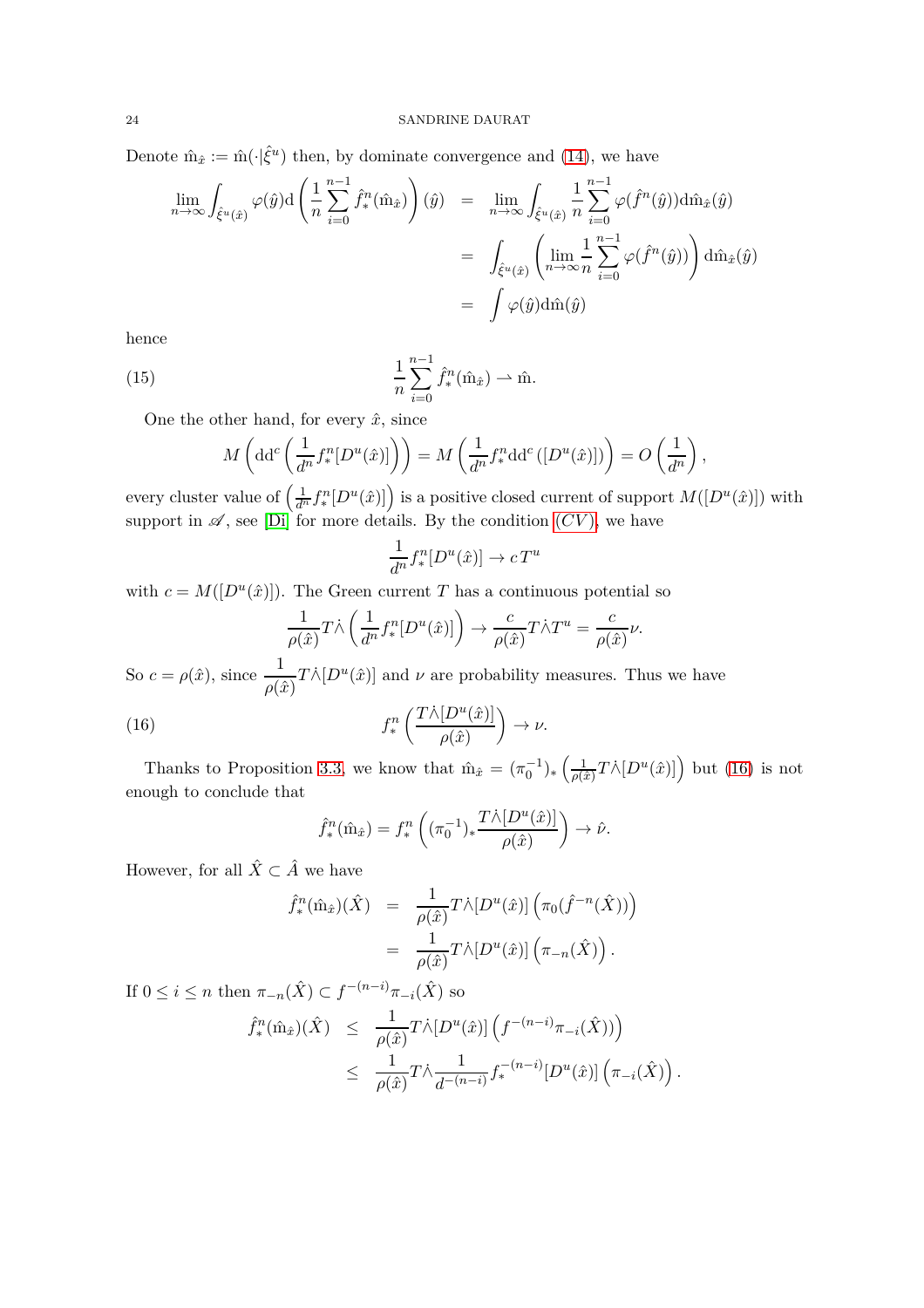We let *n* go to the infinity, and, by [\(15\)](#page-23-1) and [\(16\)](#page-23-0), we obtain that for every  $i \in \mathbb{N}$ 

$$
\hat{m}(\hat{X}) \leq \nu\left(\pi_{-i}(\hat{X})\right),\,
$$

<span id="page-24-0"></span>so  $\hat{m} \leq \hat{\nu}$ . But  $\hat{m}$  and  $\hat{\nu}$  are probability measures so  $\hat{m} = \hat{\nu}$ , and  $m = \nu$ . This end the proof of Theorem [7.1.](#page-22-2)  $\Box$ 

# 8. Further remarks

# <span id="page-24-1"></span>8.1. **Hypothesis for Theorem [1.5.](#page-2-1)**

8.1.1. *Previously known settings.* The conditions given in the introduction may do reformulate thanks to [\[DT,](#page-27-3) [Di,](#page-27-5) [Ta\]](#page-27-27). In fact, in [\[Di\]](#page-27-5), T.C. Dinh prove that if *U* contains an image of  $\mathbb{P}^1(\mathbb{C})$  and  $\mathbb{P}^2 \setminus U$  is start-shapped, then *U* support a natural positive closed current  $T^u$  of bidegree  $(1, 1)$ , and  $\nu = T \wedge T^u$  is mixing of entropy  $\log(d)$ .

*Remark.* It is not clear that the fact that  $\text{supp}(\nu)$  is include in an attracting set is enough to ensure that *ν* admits a negative Lyapunov exponent.

If we further assume that  $f$  is of small topological degree on  $U$  then  $f$  satisfies  $(CV)$  $(CV)$  $(CV)$ and  $(H_1)$  $(H_1)$  $(H_1)$ , see [\[DT\]](#page-27-3). This two conditions are also true in the setting of [\[Ta\]](#page-27-27), i.e. if for all  $x \in U$ ,  $||D_x f|| < 1$  and there exist a point  $I \notin U$  and a line  $\ell \subset U$  such that for all  $x \in \ell$  the set  $I(x) \cap U \subset I(x) \setminus I \simeq \mathbb{C}^2$  is strictly convex, where  $I(x)$  is the line passing through *I* and *x.*

If instead we further assume that the rational hull  $r(K)$  of the compact set  $K = \mathbb{P}^2 \setminus U$ (see [\[G,](#page-27-13) Definition 2.1]) does not intersect  $\mathscr{A}$ , then f satisfies  $(CV^*)$  $(CV^*)$  $(CV^*)$ . This follows from [G, Lemma 2.7] and [\[Di,](#page-27-5) Theorem 4.6].

8.1.2. *New examples*. In practice, the only examples known that satisfy  $(CV^*)$  $(CV^*)$  $(CV^*)$  (and also all the assumptions in section [2.2\)](#page-3-2) are the perturbations of the line at infinity exposed in the introduction. In this section, we present new examples.

We fix the following notations:

$$
F_{\theta}: [x:y:z] \mapsto [x^2:y^2:xy+\theta(z^2-xy)]
$$
  

$$
U = \{ [x:y:z] \mid |z^2-xy| \le \delta \max(|x|, |y|, |z|)^2 \}
$$

and  $X = x^2, Y = y^2, Z = xy + \theta(z^2 - xy)$ . Assume that  $0 < |\theta| \le \theta_0$  and that  $\theta_0$  and  $\delta$  are small, then  $[0:0:1] \notin U$  and for all  $[x:y:z] \in U$ ,  $\theta_0|z^2| \leq \max(|x|^2,|y|^2) \leq$  $\max(|X|, |Y|, |Z|)$ . Thus for  $[x : y : z] \in U$  we have  $\theta_0 \max(|x|, |y|, |z|)^2 \leq \max(|X|, |Y|, |Z|)$ and

(17) 
$$
|Z^{2} - XY| = |\theta(z^{2} - xy)||xy - Z| \leq \delta \theta_{0} \max(|x|, |y|, |z|) \cdot 2 \max(|X|, |Y|, |Z|) \leq 2\delta \max(|X|, |Y|, |Z|)^{2}
$$

So  $F_{\theta}(U) \subset\subset U$  and  $\bigcap_{n\geq 0}$  $F_{\theta}^{n}(U) = \{z^{2} = xy\}$ , i.e. the conic  $\{z^{2} = xy\}$  is an attracting set for  $F_{\theta}$ .

The trapping region *U* does not satisfy the hypotheses of Dinh [\[Di\]](#page-27-5) but we are going to prove :

**Proposition 8.1.** If *f* is an endormorphism of  $\mathbb{P}^2$  such that  $U = \{ [x : y : z] \mid |z^2 - xy| \leq 1 \}$  $\delta$  max $(|x|, |y|, |z|)^2$  *is a trapping region for f* then *f satisfy*  $(CV^*)$  $(CV^*)$  $(CV^*)$ *.*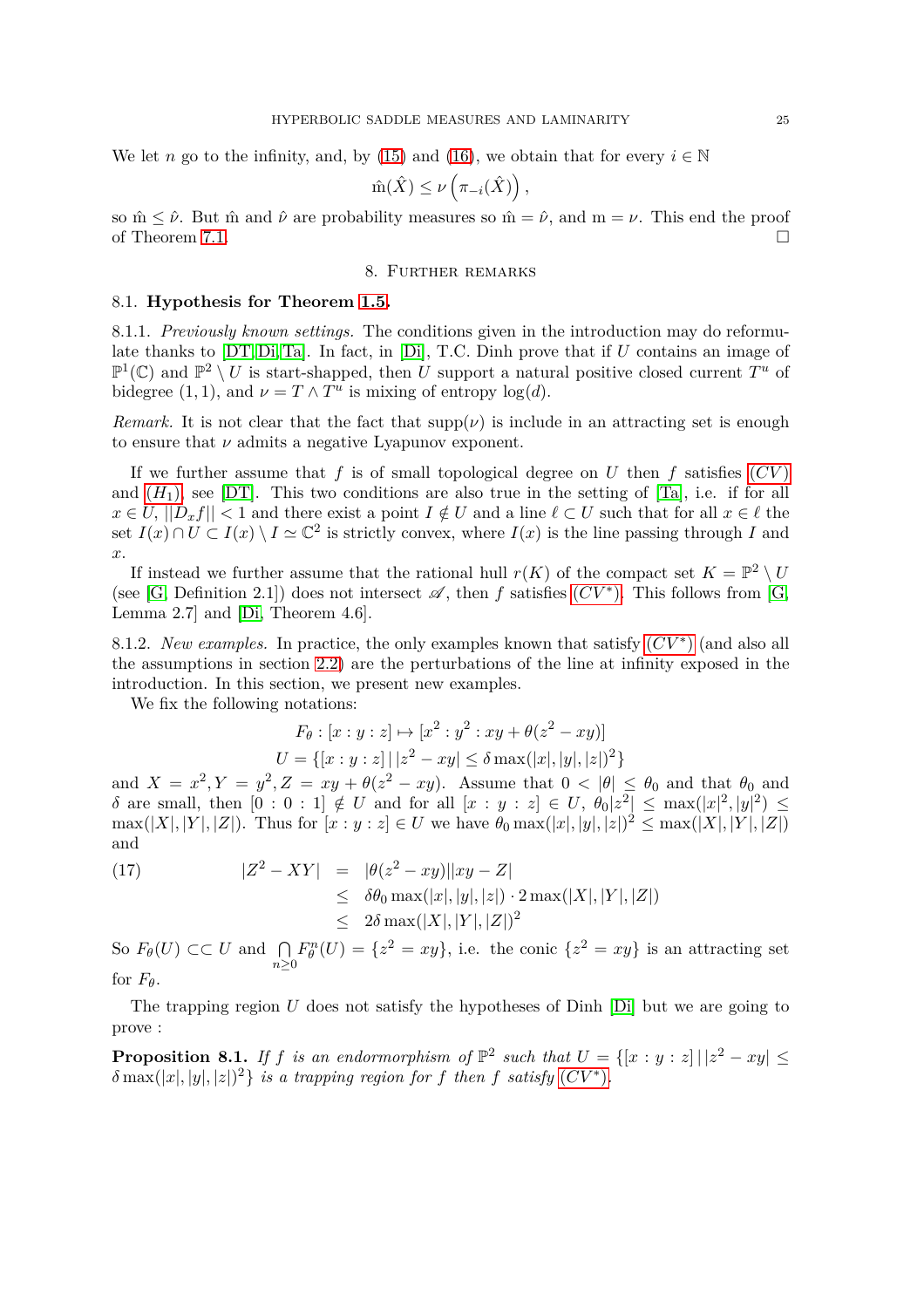*Remark.* Even if it seems possible, it is not clear how to exhibit an example such that no trapping region satisfy Dinh's hypotheses. We may consider the family of maps

$$
\tilde{F}_{\theta}[x:y:z] \mapsto [P(x,y,z)^{2} : Q(x,y,z)^{2} : P(x,y,z)Q(x,y,z) + \theta(z^{2} - xy)^{d}],
$$

where *P*, *Q* are homogeneous polynomials of  $\mathbb{C}[X, Y, Z]$  of degree  $d \geq 1$  such that, for all  $\theta \neq 0$ ,  $\tilde{F}_{\theta}$  is an endomorphism of  $\mathbb{P}^2$ , and the indeterminacy points of  $\tilde{F}_0$  are not on $\{z^2 = xy\}$ .

**Lemma 8.2.** *The rational hull*  $r(K)$  *of the compact set*  $K = \mathbb{P}^2 \setminus U$  *(see [\[G,](#page-27-13) Definition 2.1]) is equal to K.*

*Proof.* Let  $[a_1 : a_2 : a_3] \in U$  and chose *i* such that  $|a_i| = \max(|a_1|, |a_2|, |a_3|)$ , so  $|a_1 a_2 - a_3^2|$  $\varepsilon |a_i|^2$ . Denote by  $\widetilde{\mathcal{C}}$  the conic  $\widetilde{\mathcal{C}} = \{ [x_1 : x_2 : x_3] : a_i^2 (x_1 x_2 - x_3^2) = x_i^2 (a_1 a_2 - a_3^2) \}$ . Let  $[x_1 : x_2 : x_3] \in \widetilde{\mathcal{C}}$  then

$$
|x_1x_2 - x_3^2| = \frac{|a_1a_2 - a_3^2|}{|a_i^2|} |x_i|^2 < \varepsilon \max(|x_1|, |x_2|, |x_3|).
$$

Thus the conic  $\tilde{\mathcal{C}}$  is included in *U* and contains  $[a_1 : a_2 : a_3]$ .

Thanks to [\[G,](#page-27-13) Lemma 2.7], we only have to see how to adapt Dinh's proofs to get the conclusion of Theorem 1.1 and Theorem 4.6 of [\[Di\]](#page-27-5). Let *R* be a positive closed current with continuous coefficients and support in *U*. The only time Dinh uses the assumption on the geometry of *U* is in the section 3 to construct the structural disks. Here is how we can do it in this situation.

Fix a chart *W* of  $Aut(P^2)$  containing id and local holomorphic coordinates *A*, such that  $||A|| < 1$  and  $A = 0$  at id. Denote by :

- $W' \in W$  a small neighbourhood of id,
- *U'* an open set such that  $f(U) \in U' \in U$ ,
- *V* a simply connected neighbourhood of the interval  $[0, 1]$  in  $\mathbb{C}$ ,
- for  $\alpha \in \mathbb{C}$  and  $||A|| \le \min(1, |1 \alpha|^{-1}), \lambda_{\alpha}(A) := (1 \alpha)A$ ,
- $\pi_1, \pi_2$  the projections of  $V \times \mathbb{P}^2$  to the first and second coordinates.

We choose  $V, W', \theta$  small enough such that for all  $\alpha \in V, A \in W'$ , and all  $p \in F_{\theta}^{-1}(U')$ we have  $\lambda_{\alpha}(A) \circ F_{\alpha\theta}(p) \in U$ . For all  $A \in W'$ , denote by:

$$
\mathcal{F}_A: V \times \mathbb{P}^2 \to V \times \mathbb{P}^2
$$

$$
(\alpha, p) \mapsto (\alpha, \lambda_\alpha(A) \circ F_{\alpha\theta}(p))
$$

This is a holomorphic endomorphism outside  $\{0\} \times \mathbb{P}^2$ . Since  $\mathcal{F}(\{0\} \times \mathbb{P}^2) = \{0\} \times A(\mathcal{C})$ , we can extend trivially the current

$$
\mathscr{R}_A = \frac{1}{d} \mathcal{F}_{A*} \left( \pi_2^* \left( \frac{1}{d} F_{\theta}^* R \right) \right)
$$

to  $V \times \mathbb{P}^2$  as a positive closed current, see [\[HP\]](#page-27-28). We define  $R_{\alpha,A}$  to be the structural discs  $R_{\alpha,A}$  =<  $\mathscr{R}_A$ ,  $\pi_2$ ,  $\alpha$  >, see [\[Di,](#page-27-5) Appendix A] for notations. Let  $\rho$  be a smooth positive probability measure with compact support in *V* and denote

$$
R_{\alpha} = \int R_{\alpha,A} d\rho(A).
$$

We have  $R_1 = \frac{1}{d}$  $\frac{1}{d}F_{\theta*}$  $(1)$  $\frac{1}{d}F^*_{\theta}R$  $\setminus$  $= R$ , since  $\lambda_1(A) = \text{id}_{\mathbb{P}^2}$ , and  $R_0 = \int A_*[\mathcal{C}] d\rho(A)$  is independent of *R*.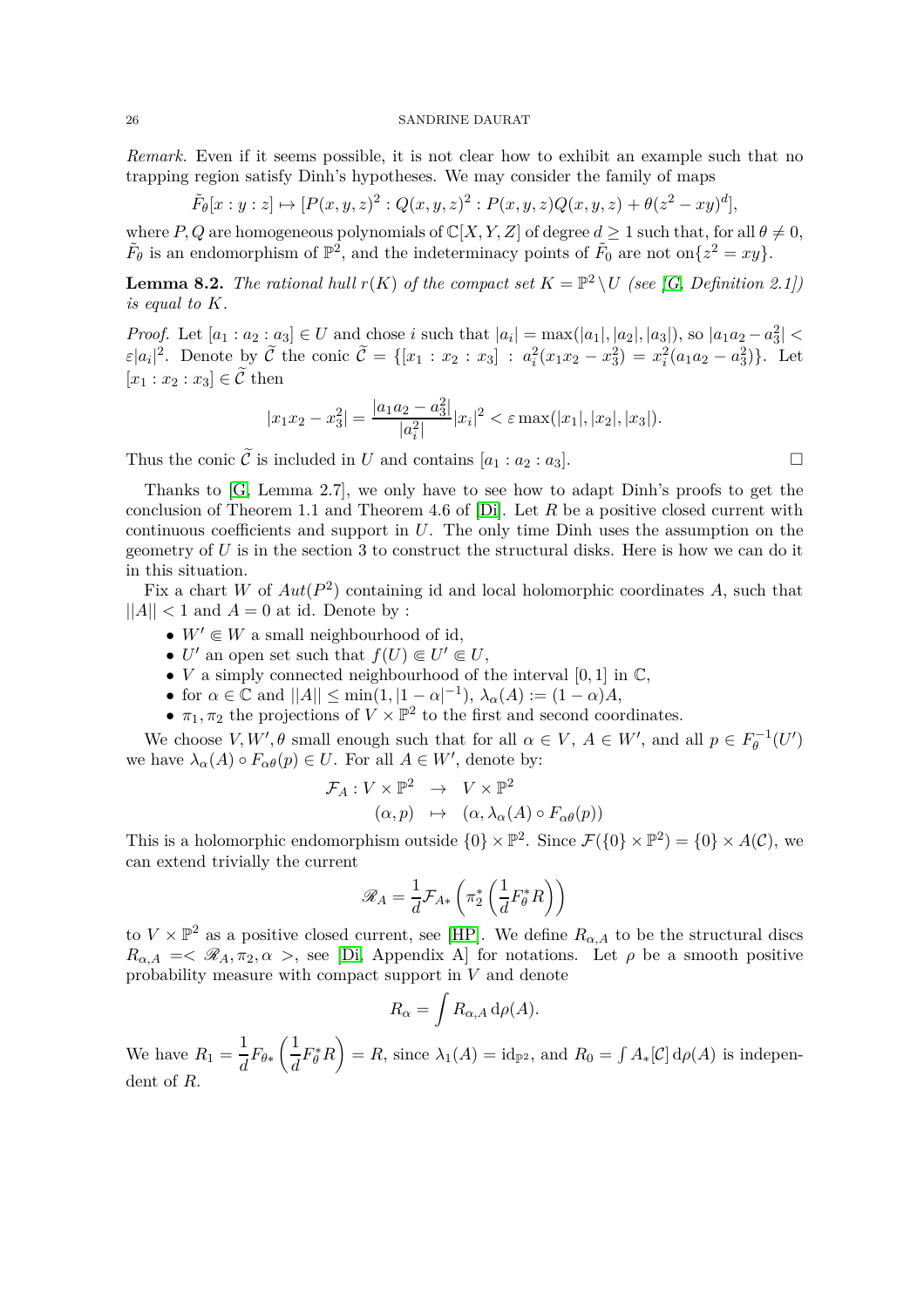The end of the proof is exactly the same than the one of Dinh.

## 8.2. **Around Theorem [1.3.](#page-2-0)** Let *ν* be as in theorem [1.3,](#page-2-0) i.e.

- *ν* is of the form invariant current  $\nu = T \wedge T^u$ , where  $T^u$  is an invariant current  $\left(\frac{1}{d}\right)$  $\frac{1}{d} f_* T^u = T^u$  and *T* is the Green current of *f*,
- $\nu$  is of entropy  $\log(d)$  and hyperbolic of saddle type,
- supp $(\nu) \cap \text{supp}(\mu_{eq}) = \emptyset$ , where  $\mu_{eq} = T \wedge T$  is the equilibrium measure.

Denote by  $\mathscr{B}_{\nu}$  the basin of  $\nu$ . It follows from Theorem [1.3](#page-2-0) that  $\sigma_T(\mathscr{B}_{\nu}) > 0$ . A natural question is to know if  $\sigma_T$  almost every point is in the basin of a hyperbolic measure of saddle type.

For every Pesin box  $\hat{P}$  we constructed (see Theorem [4.1\)](#page-13-1) a laminar current  $T^s_{\hat{P}}$  such that  $T^s_{\hat{P}}\dot{\wedge} T^u \leq T\wedge T^u = \nu$  and  $M(T^s_{\hat{P}}\dot{\wedge} T^u) \geq \nu(\hat{P})(1-\varepsilon)\cdot \nu^u(\hat{P})$  where  $\nu^u$  is the marking of the restriction  $T^u_{\hat{P}}$  of  $T^u$  to  $W^u(\hat{P})$ , i.e. the measure such that  $T^u_{\hat{P}} = \int [\Delta^u_{\beta}] d\nu^u(\beta)$ .

For different reasons we believe that Theorem [4.1](#page-13-1) can be improve.

**Question.** Under the same assumptions, can we construct, and all  $\varepsilon > 0$ , a uniformly laminar current  $T^s_{\hat{P}}$  such that  $M(T^s_{\hat{P}} \wedge T^u) \ge \nu(\hat{P})(1-\varepsilon)$ . Or can we construct, for every all  $\varepsilon > 0$ , a laminar current  $T^s_{\varepsilon}$  such that  $T^s_{\varepsilon} \leq T$ , and

$$
M(T^s_{\varepsilon} \dot{\wedge} T^u) \ge 1 - \varepsilon?
$$

8.3. The control of the genus of the curves  $f^{-n}L$ . We mentioned in the introduction that a way to prove that the Green current is laminar is to control the genus of the curves  $f^{-n}L$ , where *L* is a line such that  $\frac{1}{d^n} f^{n*}[L] \to T$ . In several cases, the growth of the genus of the curves  $f^{-n}L$  is linked with the number of preimages of a point; the link is given by the Riemann-Hurwitz formula.

More precisely, by [\[deT3,](#page-28-0) Theorem 1], if genus $(f^{-n}(L) \cap U) = O(d^n)$  then *T* is laminar. H. de Thelin [\[deT4\]](#page-28-1) proved that this true for post-critically finite maps. In the general case, he obtained:

**Theorem 8.3** (  $[def4, Theorem 2]$ ). For a generic endomorphism f of  $\mathbb{P}^2$ , there exists a *neighboorhood*  $V$  *of*  $\mu_{eq}$  *such that* 

$$
\limsup_{n \to \infty} \frac{1}{n} \log \left( \max_{L \in (\mathbb{P}^2)^*} \text{genus}(f^{-n}(L) \cap V^c) \right) \le \log d.
$$

By [\[Du2,](#page-27-8) Theorem 1.1], we know that we cannot improve this result without an additional assumption. An idea is to adapt de Thélin proof in the basin of a small topological degree attracting set (see  $[Da, DT]$  $[Da, DT]$  for the definition). The proof of  $[deT4, Theorem 2]$  $[deT4, Theorem 2]$  is essentially in two steps:

- (1) Controlling the number of "small" handles of  $f^{-n}(L)$ , which is about the same as the number of preimages staying in  $U = \mathbb{P}^2 \setminus V$ .
- (2) Controlling the number of "larger" handles.

Under the small topological degree assumption, we may adapt de Thelin's proof to get that the number of "small" handles is bounded by  $O(d^n)$ . But the control of the number of "larger" handles does not seems to be linked with the number of preimages, so we only have that the genus of  $f^{-n}(L)$  in a trapping region growth as  $O(n d^n)$ .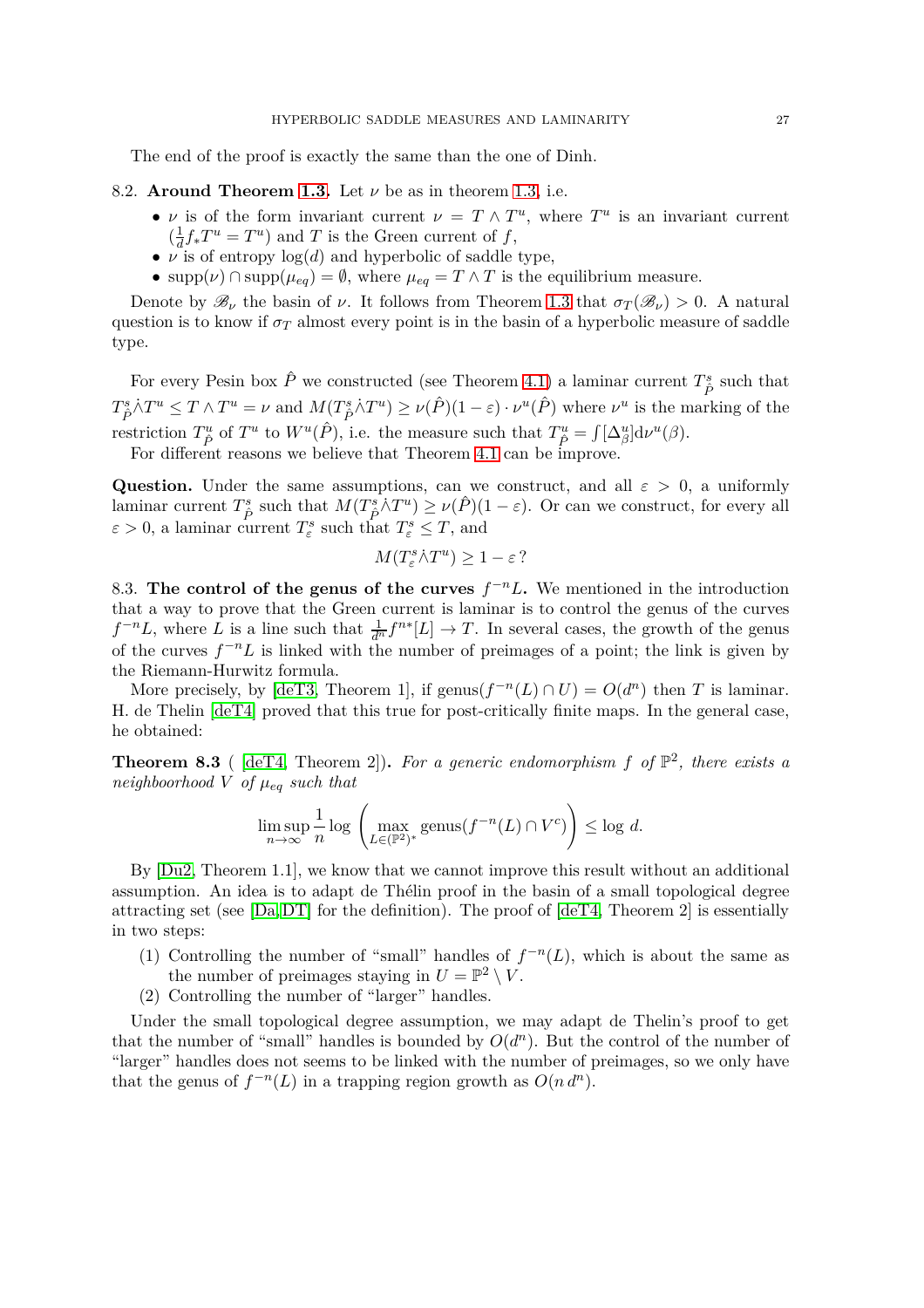## **REFERENCES**

- <span id="page-27-11"></span>[BLS] E. Bedford, M. Lyubich, J. Smillie ; *Polynomial diffeomorphisms of* C 2 *. IV. The measure of maximal entropy and laminar currents.* Invent. Math. 112 (1993), no. 1, 77–125.
- <span id="page-27-26"></span>[BLS2] E. Bedford, M. Lyubich, J. Smillie ; *Distribution of periodic points of polynomial diffeomorphisms of* ℂ<sup>2</sup>. Invent. Math. 114 (1993), no. 2, 277–288.
- <span id="page-27-1"></span>[BJ] E. Bedford, M. Jonsson ; *Dynamics of regular polynomial endomorphisms of* C *k .* Amer. J. Math. 122 (2000), no. 1, 153–212.
- <span id="page-27-4"></span>[Da] S. Daurat ; On the size of attractors in  $\mathbb{P}^k$ , Mathematische Zeitschrift, 2014, 10.1007/s00209-013-1269-z
- <span id="page-27-14"></span><span id="page-27-3"></span>[DT] S. Daurat , J. Taflin ; *Codimension one attracting sets in* P *k* (C) available on arXiv.org: 1501.04421 [De] J.P. Demailly *Complex analytic and differential geometry*. Free access at [\(http://www-fourier.ujf-grenoble.fr/](http://www-fourier.ujf-grenoble.fr/~demailly/books.html)∼demailly/books.html)
- <span id="page-27-15"></span>[DDG2] J. Diller, R. Dujardin, V. Guedj ; *Dynamics of meromorphic mappings with small topological degree II: Energy and invariant measure.* Comment. Math. Helv. 86 (2011), no. 2, 277-316.
- <span id="page-27-12"></span>[DDG3] J. Diller, R. Dujardin, V. Guedj ; *Dynamics of meromorphic maps with small topological degree III: geometric currents and ergodic theory.* Ann. Sci. Éc. Norm. Supér. (4) 43 (2010), no. 2, 235-278.
- <span id="page-27-5"></span>[Di] T.C. Dinh; *Attracting current and equilibrium measure for attractors on*  $\mathbb{P}^k$ . J. Geom. Anal. 17 (2007), no. 2, 227-244.
- <span id="page-27-0"></span>[DS] T.C. Dinh ; N. Sibony ; *Dynamics in several complex variables: endomorphisms of projective spaces and polynomial-like mappings.* Holomorphic dynamical systems, 165-294, Lecture Notes in Math., 1998, Springer, Berlin, 2010.
- <span id="page-27-9"></span>[Do] A. Dold ; *Lectures on algebraic topology.* (2nd ed.). Berlin, New York: Springer-Verlag.
- <span id="page-27-7"></span>[Du1] R. Dujardin ; *Fatou directions along the Julia set for endomorphisms of* CP*<sup>k</sup> .* J. Math. Pures Appl. (9) 98 (2012), no. 6, 591–615.
- <span id="page-27-8"></span>[Du2] R. Dujardin ; *A non-laminar dynamical Green current.* Available on arXiv: 1309.6656.
- <span id="page-27-21"></span>[Dup] C. Dupont ; *Large entropy measures for endomorphisms of* CP*<sup>k</sup> .* Israel J. Math. 192 (2012), no. 2, 505–533.
- <span id="page-27-22"></span>[FS II] J.E. Fornæss, N. Sibony ; *Complex dynamics in higher dimension. II. Modern methods in complex analysis.* (Princeton, NJ, 1992), 135-182, Ann. of Math. Stud., 137, Princeton Univ. Press, Princeton, NJ, 1995.
- <span id="page-27-10"></span>[FS] J.E. Fornæss, N. Sibony ; *Hyperbolic maps on* P 2 *.* Math. Ann. 311 (1998), no. 2, 305–333.
- <span id="page-27-6"></span>[FW] J.E. Fornæss, B. Weickert ; *Attractors in* P 2 *. Several complex variables* (Berkeley, CA, 1995-1996), 297-307, Math. Sci. Res. Inst. Publ., 37, Cambridge Univ. Press, Cambridge, 1999.
- <span id="page-27-13"></span>[G] V. Guedj ; *Approximation of currents on complex manifolds.* Math. Ann. 313 (1999), no. 3, 437-474.
- <span id="page-27-28"></span>[HP] R. Harvey, J. Polking ; *Extending analytic objects,* Comm. Pure Appl. Math., 28 (1975), 701-727
- <span id="page-27-2"></span>[JW] M. Jonsson, B. Weickert ; *A non-algebraic attractor in*  $\mathbb{P}^2$ . Proc. Amer. Math. Soc. 128 (2000), no. 10, 2999-3002.
- <span id="page-27-16"></span>[KH] A. Katok, B. Hasselblatt ; *Introduction to the modern theory of dynamical systems. With a supplementary chapter by Katok and Leonardo Mendoza.* Encyclopedia of Mathematics and its Applications, 54. Cambridge University Press, Cambridge, 1995.
- <span id="page-27-19"></span>[Ko] O. Kozlovski; An integral formula for topological entropy of  $C^{\infty}$  maps. Ergodic Theory Dynam. Systems 18 (1998), no. 2, 405–424.
- <span id="page-27-24"></span>[LS] F. Ledrappier, J.-M. Strelcyn ; *A proof of the estimation from below in Pesin's entropy formula.* Ergodic Theory Dynam. Systems 2 (1982), 203–219
- <span id="page-27-25"></span>[Mo] A. Morse ; *Perfect blankets.* Trans. Amer. Math. Soc. 61, (1947). 418–442.
- <span id="page-27-20"></span>[N] S.E. Newhouse ; *Entropy and volume,* Ergodic Theory Dynamical Systems 8 (1988), 283–299.
- <span id="page-27-23"></span>[QZ] M. Qian, S. Zhu; *SRB measures and Pesin's entropy formula for endomorphisms.* Trans. Amer. Math. Soc. 354 (2002), 1453–1471
- <span id="page-27-18"></span>[Ro] F. Rong ; *Non-algebraic attractors on* P *k .* Discrete Contin. Dyn. Syst. 32 (2012), no. 3, 977-989.
- <span id="page-27-27"></span>[Ta] J. Taflin; *Speed of convergence towards attracting sets for endomorphisms of*  $\mathbb{P}^k$ . to appear in Indiana Univ. Math. Journal.
- <span id="page-27-17"></span>[deT1] H. de Thélin ; *Sur les exposants de Lyapounov des applications méromorphes.* Invent. Math. 172 (2008), no. 1, 89–116.